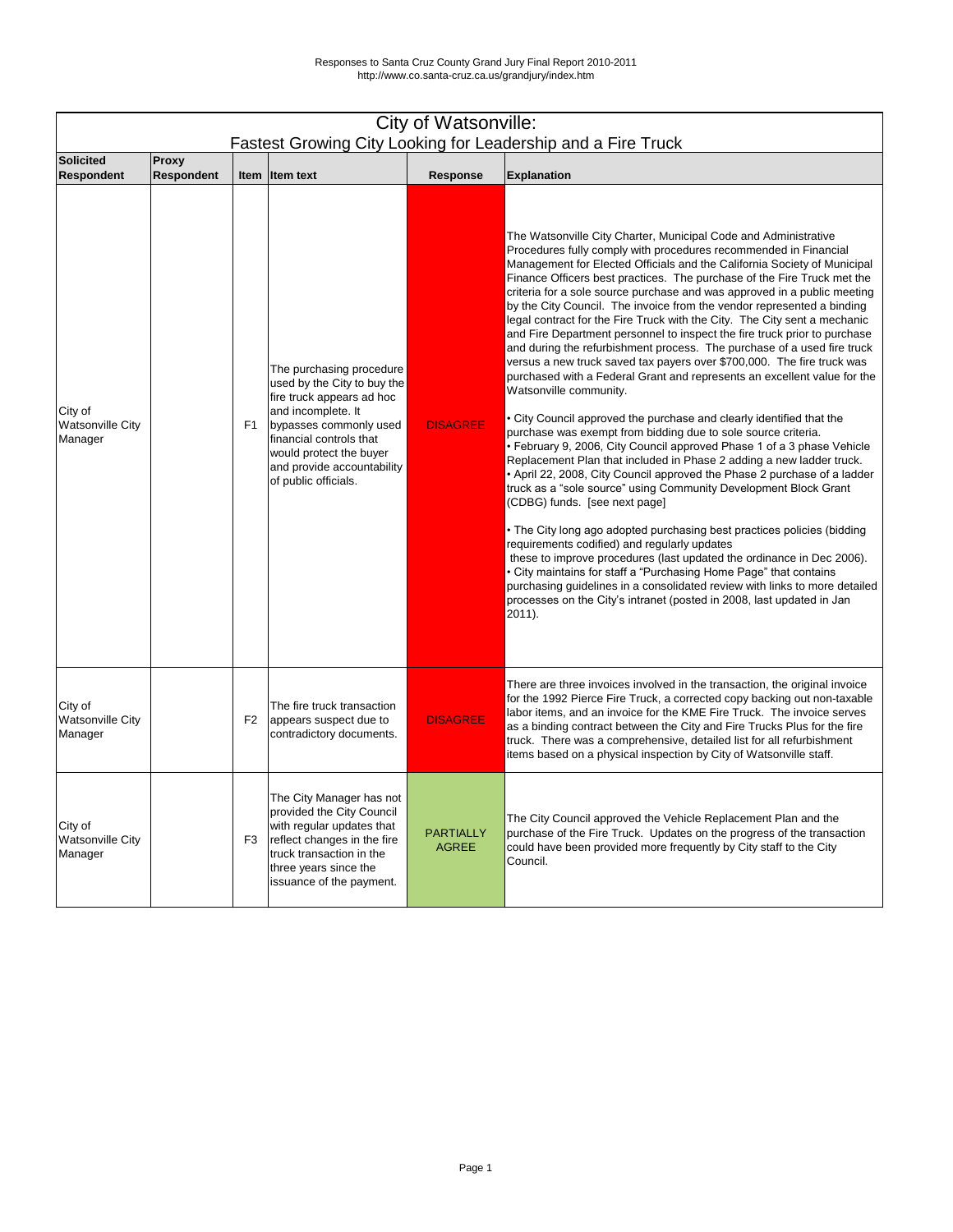uphold Measure U and the proposed General Plan. The question of where and how Watsonville will grow in the future is of utmost importance to the community as evidenced by the fact that one third of Watsonville esidents are under the age of eighteen. As in most areas of California, rowth is both contentious and controversial.

| City of<br><b>Watsonville City</b><br>Manager | F4             | The City of Watsonville<br><b>Community Development</b><br>Department issues land<br>use and building permits<br>without consideration of<br>the presence of<br>hazardous materials or<br>recorded land use<br>restrictions. | <b>PARTIALLY</b><br><b>AGREE</b>    | The minor patio project referenced by the Grand Jury was not of size or<br>scope large enough to trigger an initial study that may have identified the<br>hazardous issue on this site. It is the responsibility of the<br>owner/developer to make the City aware of known contamination on the<br>site. Furthermore, as in the specific case cited in the report, the<br>information is included in the title of the property, thus it is a known<br>problem to the property owner.<br>In the event that it is a commonly known fact that a property has some<br>contamination, or, the Watsonville Community Development Department<br>(CDD) is notified by the owner of the same regarding the contamination,<br>then CDD will make sure the issues have been resolved prior to issuing<br>land use and building permits. If the project is large enough to trigger an<br>initial study then the City will take further steps to determine potential<br>contamination of a site. This process is consistent with other jurisdictions<br>in the area.<br>It would not be practical or cost effecitve for the City to conduct an initial<br>study for each building permit (regardless of size) issued. The regulation<br>of Hazardous Materials is the responsibility of the Santa Cruz County<br><b>Environmental Health Division.</b> |
|-----------------------------------------------|----------------|------------------------------------------------------------------------------------------------------------------------------------------------------------------------------------------------------------------------------|-------------------------------------|-------------------------------------------------------------------------------------------------------------------------------------------------------------------------------------------------------------------------------------------------------------------------------------------------------------------------------------------------------------------------------------------------------------------------------------------------------------------------------------------------------------------------------------------------------------------------------------------------------------------------------------------------------------------------------------------------------------------------------------------------------------------------------------------------------------------------------------------------------------------------------------------------------------------------------------------------------------------------------------------------------------------------------------------------------------------------------------------------------------------------------------------------------------------------------------------------------------------------------------------------------------------------------------------------------------------------------------------|
| City of<br><b>Watsonville City</b><br>Manager | F5             | No permit application<br>review procedure exists at<br>the Community<br>Development Department<br>to identify known<br>documented hazardous<br>materials sites.                                                              | <b>PARTIALLY</b><br><b>AGREE</b>    | The minor patio project referenced by the Grand Jury was not of size or<br>scope large enough to trigger an initial study that may have identified the<br>hazardous issue on this site. It is the responsibility of the<br>owner/developer to make the City aware of known contamination on the<br>site. Furthermore, as in the specific case cited in the report, the<br>information is included in the title of the property, thus it is a known<br>problem to the property owner.<br>In the event that it is a commonly known fact that a property has some<br>contamination, or, the Watsonville Community Development Department<br>(CDD) is notified by the owner of the same regarding the contamination,<br>then CDD will make sure the issues have been resolved prior to issuing<br>land use and building permits. If the project is large enough to trigger an<br>initial study then the City will take further steps to determine potential<br>contamination of a site. This process is consistent with other jurisdictions<br>in the area.<br>It would not be practical or cost effecitve for the City to conduct an initial<br>study for each building permit (regardless of size) issued. The regulation<br>of Hazardous Materials is the responsibility of the Santa Cruz County<br>Environmental Health Division.        |
| City of<br><b>Watsonville City</b><br>Manager | F6             | The full costs of litigation<br>to justify future<br>development surrounding<br>the airport have not been<br>disclosed to the public.                                                                                        | <b>DISAGREE</b>                     | The cost of the General Plan litigation was released to the public on<br>November 16, 2010 and reported widely in local newspapers.                                                                                                                                                                                                                                                                                                                                                                                                                                                                                                                                                                                                                                                                                                                                                                                                                                                                                                                                                                                                                                                                                                                                                                                                       |
| City of<br><b>Watsonville City</b>            | F <sub>7</sub> | The City has spent over<br>\$1 million in scarce funds<br>on litigation resulting from<br>attempts to increase                                                                                                               | <b>PARTIALLY</b><br><b>DISAGREE</b> | While the City has expended over \$1 million in legal fees, the decision to<br>pursue litigation was to defend the General Plan and Measure U, which<br>provides for a long-term growth plan and establishes an urban limit line.<br>Measure U outlines the areas of future growth which include the Buena<br>Vista area. Measure U was a citizen initiative and was approved by the<br>voters by over sixty percent in 2002. The legal action was taken to<br>Lond the prepaged Coneral Dian The a                                                                                                                                                                                                                                                                                                                                                                                                                                                                                                                                                                                                                                                                                                                                                                                                                                       |

| <b>TManager</b> |  | development around the<br>airport. | ιuι<br>lw<br>to<br>re<br>g |
|-----------------|--|------------------------------------|----------------------------|
|                 |  |                                    |                            |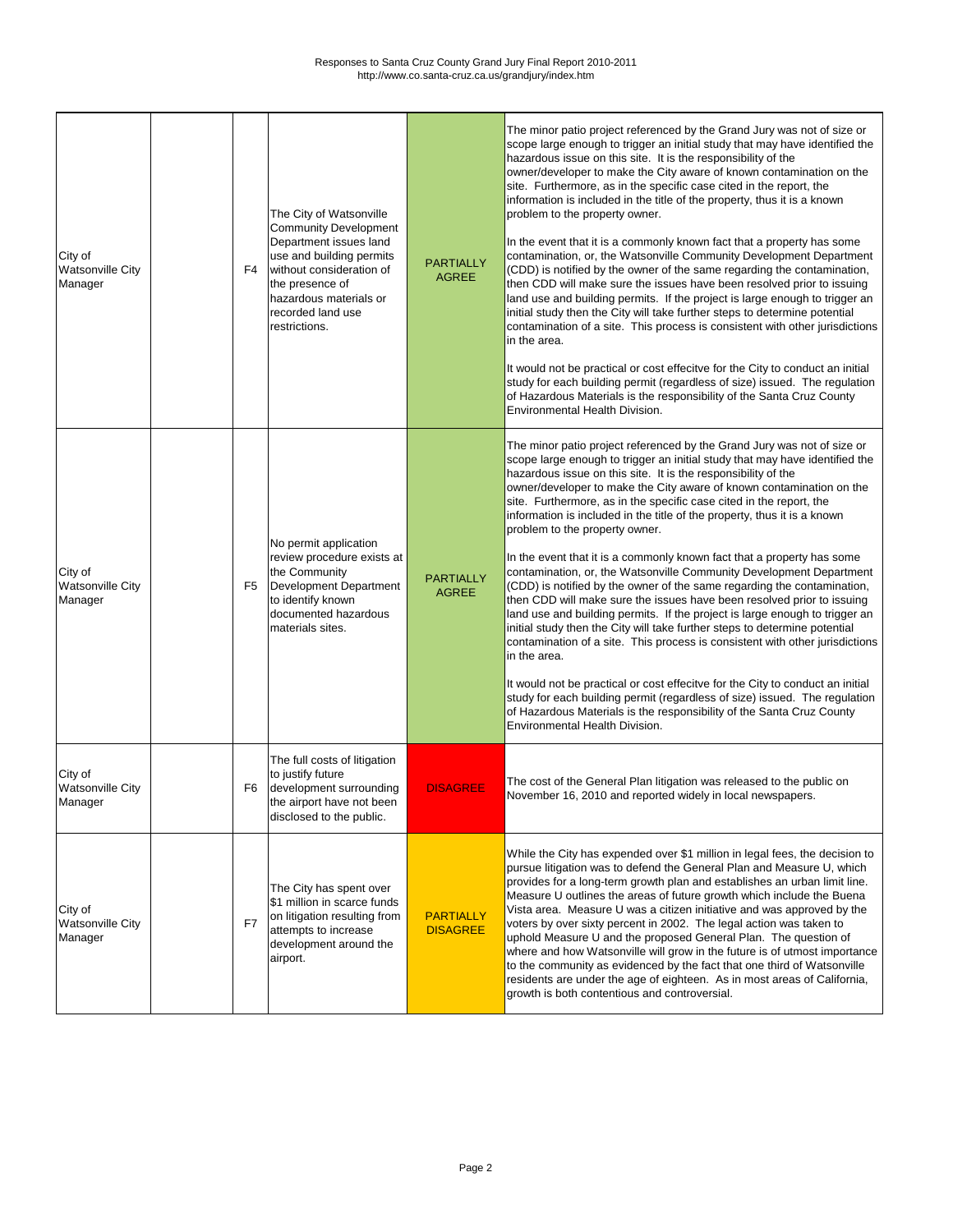| City of<br><b>Watsonville City</b><br>Manager | F <sub>8</sub> | City Staff has repeatedly<br>failed to provide complete<br>and accurate information<br>to the City Council,<br>Planning Commission,<br>and the public. | <b>DISAGREE</b> | The General Plan adoption process included the provision of extensive<br>information to the City Council and Planning Commission and provided<br>numerous opportunities for public input. There is no evidence that the<br>decision-making bodies failed to receive adequate or complete<br>information during the adoption process that included the following:<br>• 14 member General Plan Steering Committee formed by City Council on<br>October 28, 2003.<br>• 11 public General Plan Steering Committee meetings conducted<br>between 12/16/2003 and 4/20/2005.<br>• 2 public workshops conducted by General Plan Steering Committee<br>during this process.<br>• May 27, 2004 General Plan Steering Committee directed that an Airport<br>consultant be used to help define land use around the airport.<br>• August 10, 2004 City Council hired Walter Gillfillan to prepare airport<br>option report and appointed three member City Council ad hoc Committee<br>(Doering-Neilson, Rivas, Skillicorn) to overview process.<br>• City Council Subcommittee met for two months on airport land use<br>issues. R. Austin Wiswell, Chief of Caltrans Division of Aeronautics at<br>the time, attended a meeting of the Council Subcommittee and verbally<br>gave his support to the City Council Subcommittee's report. The City<br>Council Subcommittee report was presented to the City Council on<br>10/26/2004.<br>• City Council adopts Resolution 74-05 to modify the 2001-2020 Airport<br>Master Plan.<br>• 4/20/2005 General Plan Steering Committee forwarded Plan to Public<br>Hearing process.<br>• 12 Public Hearings conducted on the plan by the Planning Commission<br>between July 12, 2005 and December 6, 2005.<br>• 8 Public Hearings conducted on the plan by the City Council between<br>February 14, 2006 and May 23, 2006.<br>• Final EIR Certified and 2030 Watsonville General Plan adopted at a<br>public hearing May 23, 2006.<br>• The City Council will have a full public discussion of the 2030 General<br>Plan amendments to address court directives and has a process that the<br>City Council approved at their March 8, 2011 meeting.<br>• The General Plan litigation was agendized for discussion at 51 Closed<br>Session meetings and deliberated by the City Council. At each of the 51<br>meetings members of the public were provided an opportunity to<br>comment on the litigation before the City Council met in Closed Session<br>and began to deliberate. |
|-----------------------------------------------|----------------|--------------------------------------------------------------------------------------------------------------------------------------------------------|-----------------|---------------------------------------------------------------------------------------------------------------------------------------------------------------------------------------------------------------------------------------------------------------------------------------------------------------------------------------------------------------------------------------------------------------------------------------------------------------------------------------------------------------------------------------------------------------------------------------------------------------------------------------------------------------------------------------------------------------------------------------------------------------------------------------------------------------------------------------------------------------------------------------------------------------------------------------------------------------------------------------------------------------------------------------------------------------------------------------------------------------------------------------------------------------------------------------------------------------------------------------------------------------------------------------------------------------------------------------------------------------------------------------------------------------------------------------------------------------------------------------------------------------------------------------------------------------------------------------------------------------------------------------------------------------------------------------------------------------------------------------------------------------------------------------------------------------------------------------------------------------------------------------------------------------------------------------------------------------------------------------------------------------------------------------------------------------------------------------------------------------------------------------------------------------------------------------------------------------------------------------------------------------------------------------------------------------------------------------------------------------------------------------------------------------------------------------------------------------------------------------------------------------|
|-----------------------------------------------|----------------|--------------------------------------------------------------------------------------------------------------------------------------------------------|-----------------|---------------------------------------------------------------------------------------------------------------------------------------------------------------------------------------------------------------------------------------------------------------------------------------------------------------------------------------------------------------------------------------------------------------------------------------------------------------------------------------------------------------------------------------------------------------------------------------------------------------------------------------------------------------------------------------------------------------------------------------------------------------------------------------------------------------------------------------------------------------------------------------------------------------------------------------------------------------------------------------------------------------------------------------------------------------------------------------------------------------------------------------------------------------------------------------------------------------------------------------------------------------------------------------------------------------------------------------------------------------------------------------------------------------------------------------------------------------------------------------------------------------------------------------------------------------------------------------------------------------------------------------------------------------------------------------------------------------------------------------------------------------------------------------------------------------------------------------------------------------------------------------------------------------------------------------------------------------------------------------------------------------------------------------------------------------------------------------------------------------------------------------------------------------------------------------------------------------------------------------------------------------------------------------------------------------------------------------------------------------------------------------------------------------------------------------------------------------------------------------------------------------|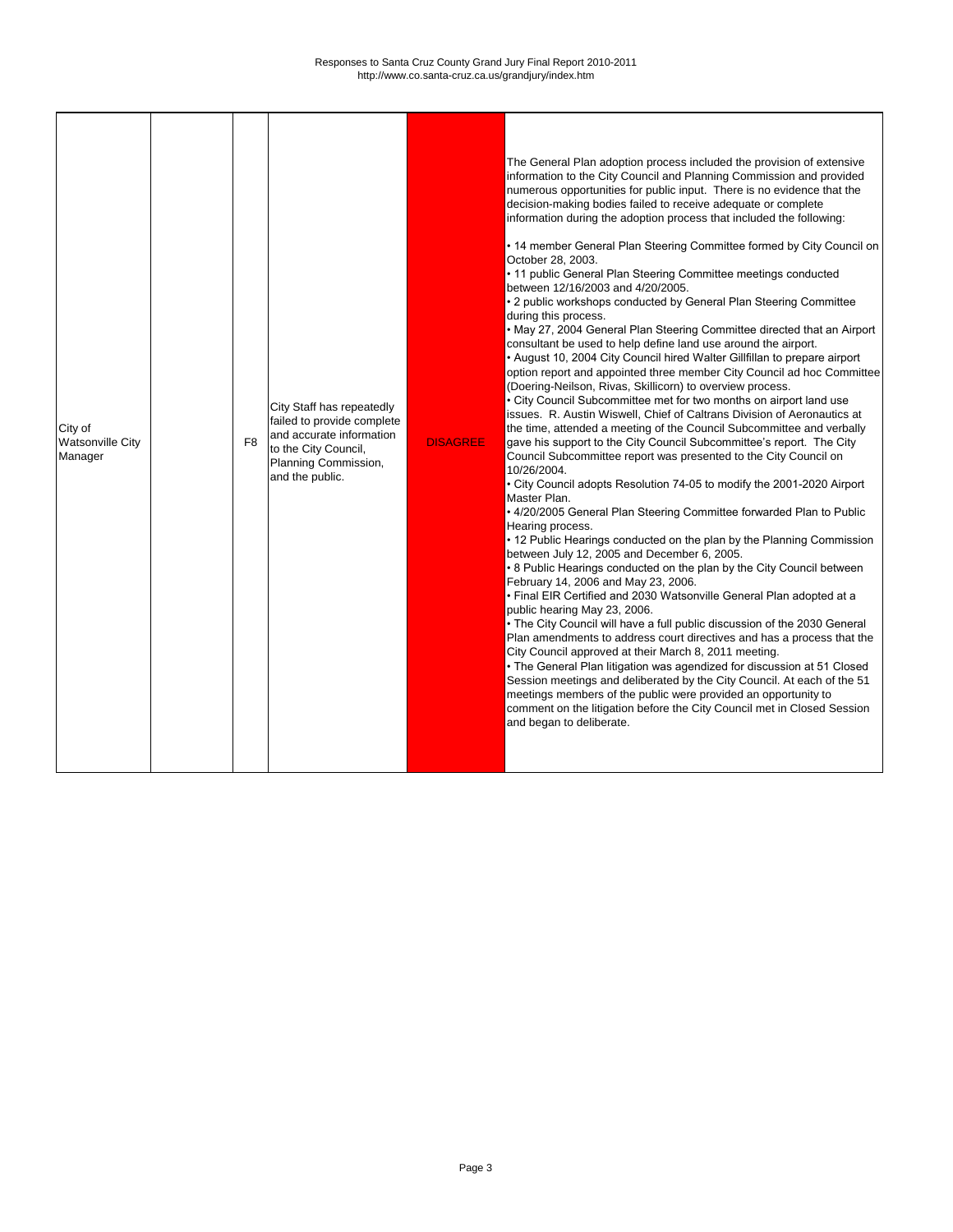| City of<br><b>Watsonville City</b><br>Manager | F <sub>10</sub> | The City of Watsonville<br>does not provide a<br>publicly available<br>summary of WRDA<br>activities, revenues, or<br>expenses.       | <b>DISAGREE</b> | Significant information is readily available to the public regarding the<br>activities of the Watsonville Redevelopment Agency. The<br>Redevelopment Agency prepares an Implementation Plan which contains<br>detailed statistics and a comprehensive summary of Agency activities and<br>accomplishments. The Agency also prepares a Mid-term review of the<br>Implementation Plan which discusses the progress on Agency goals and<br>accomplishments. The City Budget also contains information on agency<br>activities and accomplishments. Additionally, the Agency prepares and<br>publishes an annual comprehensive summary of revenues, expenses,<br>and activities in the Redevelopment Annual Financial Report (Audit). All<br>of these documents are presented to the City Council\Redevelopment<br>Agency Board and can be found on the City's website at<br>www.ci.watsonville.ca.us. The Agency also maintains the website<br>www.growinwatsonville.com that includes extensive information about the<br>many programs the Agency administers for the residents and business-<br>owners of Watsonville.<br>The recent accomplishments of the Redevelopment Agency are apparent.<br>They include the new downtown Main Library, downtown Courts, two<br>parking structures, partnership with Cabrillo College to bring the<br>downtown campus to Watsonville, and providing assistance to hundreds<br>of working families to secure decent, safe, and affordable housing units<br>which they otherwise could not afford.                                                                                                                                                                                                                                                                                                                                                                                                                                                                             |
|-----------------------------------------------|-----------------|---------------------------------------------------------------------------------------------------------------------------------------|-----------------|-------------------------------------------------------------------------------------------------------------------------------------------------------------------------------------------------------------------------------------------------------------------------------------------------------------------------------------------------------------------------------------------------------------------------------------------------------------------------------------------------------------------------------------------------------------------------------------------------------------------------------------------------------------------------------------------------------------------------------------------------------------------------------------------------------------------------------------------------------------------------------------------------------------------------------------------------------------------------------------------------------------------------------------------------------------------------------------------------------------------------------------------------------------------------------------------------------------------------------------------------------------------------------------------------------------------------------------------------------------------------------------------------------------------------------------------------------------------------------------------------------------------------------------------------------------------------------------------------------------------------------------------------------------------------------------------------------------------------------------------------------------------------------------------------------------------------------------------------------------------------------------------------------------------------------------------------------------------------------------------------------------------|
| City of<br><b>Watsonville City</b><br>Manager | F <sub>12</sub> | The City Staff<br>misrepresented the plans<br>to finance the Manabe-Ow<br>project prior to the City<br>Council's approval in<br>2010. | <b>DISAGREE</b> | The need for Redevelopment funding for the Manabe-Ow project has<br>been discussed extensively for more than a decade. The City of<br>Watsonville Staff Report for the July 29, 1999 LAFCO Hearing from the<br>City states, "the feasibility of including this area within the existing<br>Redevelopment Project Area will be explored." The oral testimony from<br>Watsonville Redevelopment Director Jan Davison at the July 29, 1999<br>LAFCO hearing states, "The first element of this plan is to incorporate the<br>Manabe-Burgstrom (later Manabe-Ow) property into a redevelopment<br>area." The City Council approved the designation of an amended survey<br>area for study purposes on August 24, 1999 that included the Manabe-<br>Ow property which is the preliminary step to including additional property<br>into the Redevelopment Project Area.<br>More recently, The Manabe-Ow Technical Advisory Committee (TAC)<br>had extensive discussions on infrastructure financing which are<br>documented in Chapter 5 of the Manabe-Ow Specific Plan report. A<br>section in Chapter 5 titled "Financing Mechanisms" discusses the need<br>for Redevelopment and other funding sources under the title,<br>'Redevelopment Tax Increment". The Manabe-Ow Specific Plan report<br>was forwarded to the Planning Commission and City Council well in<br>advance of the approval of the project. On February 26, 2010 (9 months<br>before the project was approved by the City Council) City staff spoke<br>extensively at the City Council Legislative Luncheon about the need for<br>special legislation to include the Manabe-Ow project in the<br>Redevelopment Project Area. This is an agendized public meeting with<br>members of the City Council, press, public and State Legislators present<br>and is documented in the meeting minutes. The Manabe-Ow Specific<br>Plan and related documents including minutes of the TAC can be found<br>on the City's website at www.ci.watsonville.ca.us. |

| and the contract of the contract of the contract of the contract of the contract of the contract of the contract of the contract of the contract of the contract of the contract of the contract of the contract of the contra |  |  |  |
|--------------------------------------------------------------------------------------------------------------------------------------------------------------------------------------------------------------------------------|--|--|--|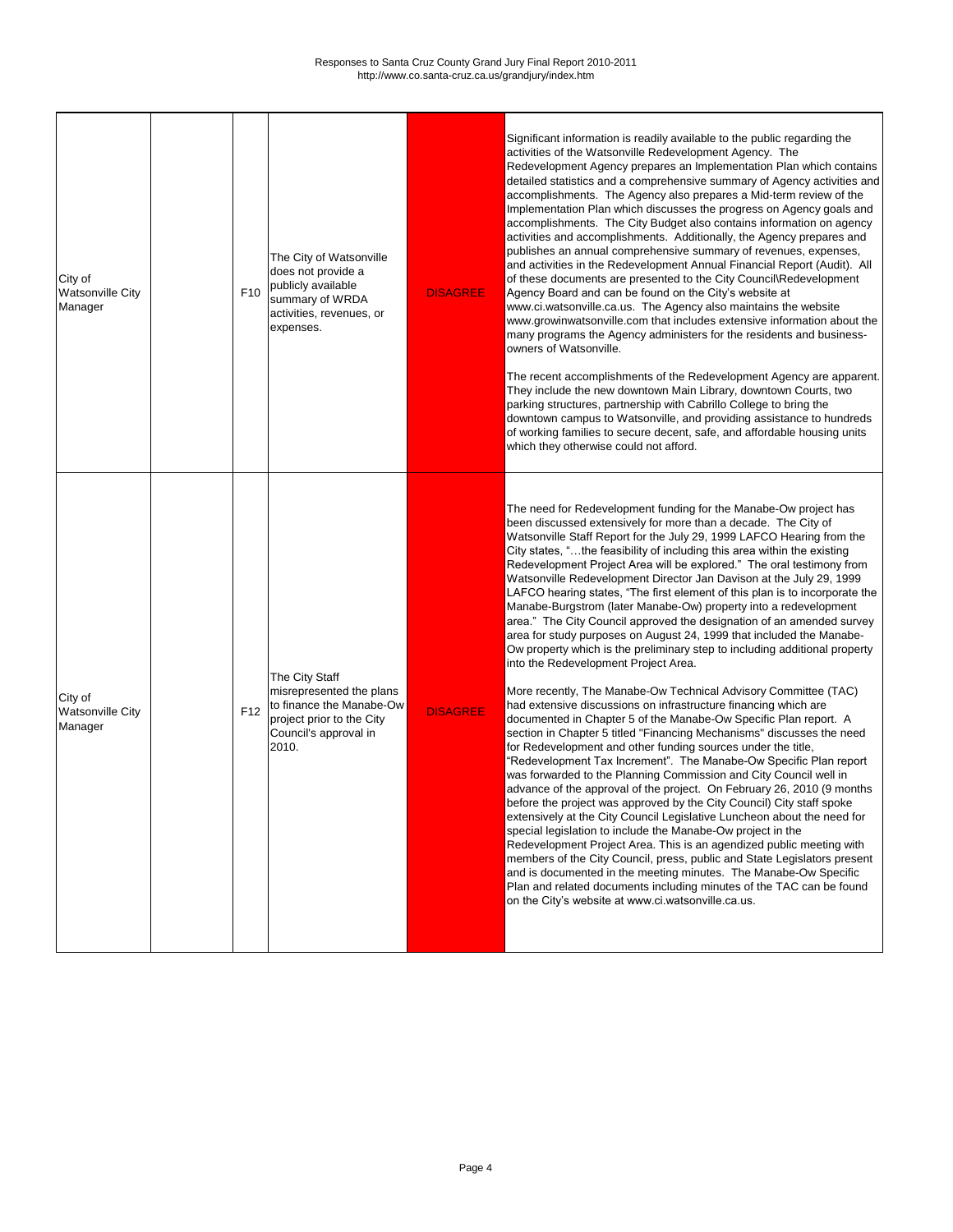| City of<br><b>Watsonville City</b><br>Manager |  | The City Staff favored<br>securing WRDA funding<br>to finance the project but<br>F13 withheld this information<br>from the City Council and<br>the public prior to project<br>approval. | <b>DISAGREE</b> | The need for Redevelopment funding for the Manabe-Ow project has<br>been discussed extensively for more than a decade. The City of<br>Watsonville Staff Report for the July 29, 1999 LAFCO Hearing from the<br>City states, "the feasibility of including this area within the existing<br>Redevelopment Project Area will be explored." The oral testimony from<br>Watsonville Redevelopment Director Jan Davison at the July 29, 1999<br>LAFCO hearing states, "The first element of this plan is to incorporate the<br>Manabe-Burgstrom (later Manabe-Ow) property into a redevelopment<br>area." The City Council approved the designation of an amended survey<br>area for study purposes on August 24, 1999 that included the Manabe-<br>Ow property which is the preliminary step to including additional property<br>into the Redevelopment Project Area.<br>More recently, The Manabe-Ow Technical Advisory Committee (TAC)<br>had extensive discussions on infrastructure financing which are<br>documented in Chapter 5 of the Manabe-Ow Specific Plan report. A<br>section in Chapter 5 titled Financing Mechanisms discusses the need for<br>Redevelopment and other funding sources under the title,<br>"Redevelopment Tax Increment". The Manabe-Ow Specific Plan report<br>was forwarded to the Planning Commission and City Council well in<br>advance of the approval of the project. On February 26, 2010 (9 months<br>before the project was<br>approved by the City Council) City staff spoke extensively at the City<br>Council Legislative Luncheon about the need for special legislation to<br>include the Manabe-Ow project in the Redevelopment Project Area. This<br>is an agendized public meeting with members of the City Council, press,<br>public and State Legislators present and is documented in the meeting<br>minutes. The Manabe-Ow Specific Plan and related documents including<br>minutes of the TAC can be found on the City's website at<br>www.ci.watsonville.ca.us. |
|-----------------------------------------------|--|-----------------------------------------------------------------------------------------------------------------------------------------------------------------------------------------|-----------------|--------------------------------------------------------------------------------------------------------------------------------------------------------------------------------------------------------------------------------------------------------------------------------------------------------------------------------------------------------------------------------------------------------------------------------------------------------------------------------------------------------------------------------------------------------------------------------------------------------------------------------------------------------------------------------------------------------------------------------------------------------------------------------------------------------------------------------------------------------------------------------------------------------------------------------------------------------------------------------------------------------------------------------------------------------------------------------------------------------------------------------------------------------------------------------------------------------------------------------------------------------------------------------------------------------------------------------------------------------------------------------------------------------------------------------------------------------------------------------------------------------------------------------------------------------------------------------------------------------------------------------------------------------------------------------------------------------------------------------------------------------------------------------------------------------------------------------------------------------------------------------------------------------------------------------------------------------------------------------------------------------------------|
| City of<br><b>Watsonville City</b><br>Manager |  | <b>City Staff withheld</b><br>information regarding the<br>requirement for legislative<br>F14 action to include the<br>Manabe-Ow property in<br>the WRDA prior to project<br>approval.  | <b>DISAGREE</b> | The need for Redevelopment funding for the Manabe-Ow project has<br>been discussed extensively for more than a decade. The City of<br>Watsonville Staff Report for the July 29, 1999 LAFCO Hearing from the<br>City states, "the feasibility of including this area within the existing<br>Redevelopment Project Area will be explored." The oral testimony from<br>Watsonville Redevelopment Director Jan Davison at the July 29, 1999<br>LAFCO hearing states, "The first element of this plan is to incorporate the<br>Manabe-Burgstrom (later Manabe-Ow) property into a redevelopment<br>area." The City Council approved the designation of an amended survey<br>area for study purposes on August 24, 1999 that included the Manabe-<br>Ow property which is the preliminary step to including additional property<br>into the Redevelopment Project Area.<br>More recently, The Manabe-Ow Technical Advisory Committee (TAC)<br>had extensive discussions on infrastructure financing which are<br>documented in Chapter 5 of the Manabe-Ow Specific Plan report. A<br>section in Chapter 5 titled Financing Mechanisms discusses the need for<br>Redevelopment and other funding sources under the title,<br>"Redevelopment Tax Increment". The Manabe-Ow Specific Plan report<br>was forwarded to the Planning Commission and City Council well in<br>advance of the approval of the project. On February 26, 2010 (9 months<br>before the project was<br>approved by the City Council) City staff spoke extensively at the City                                                                                                                                                                                                                                                                                                                                                                                                                                                                         |

Council Legislative Luncheon about the need for special legislation to include the Manabe-Ow project in the Redevelopment Project Area. This is an agendized public meeting with members of the City Council, press, public and State Legislators present and is documented in the meeting minutes. The Manabe-Ow Specific Plan and related documents including minutes of the TAC can be found on the City's website at www.ci.watsonville.ca.us.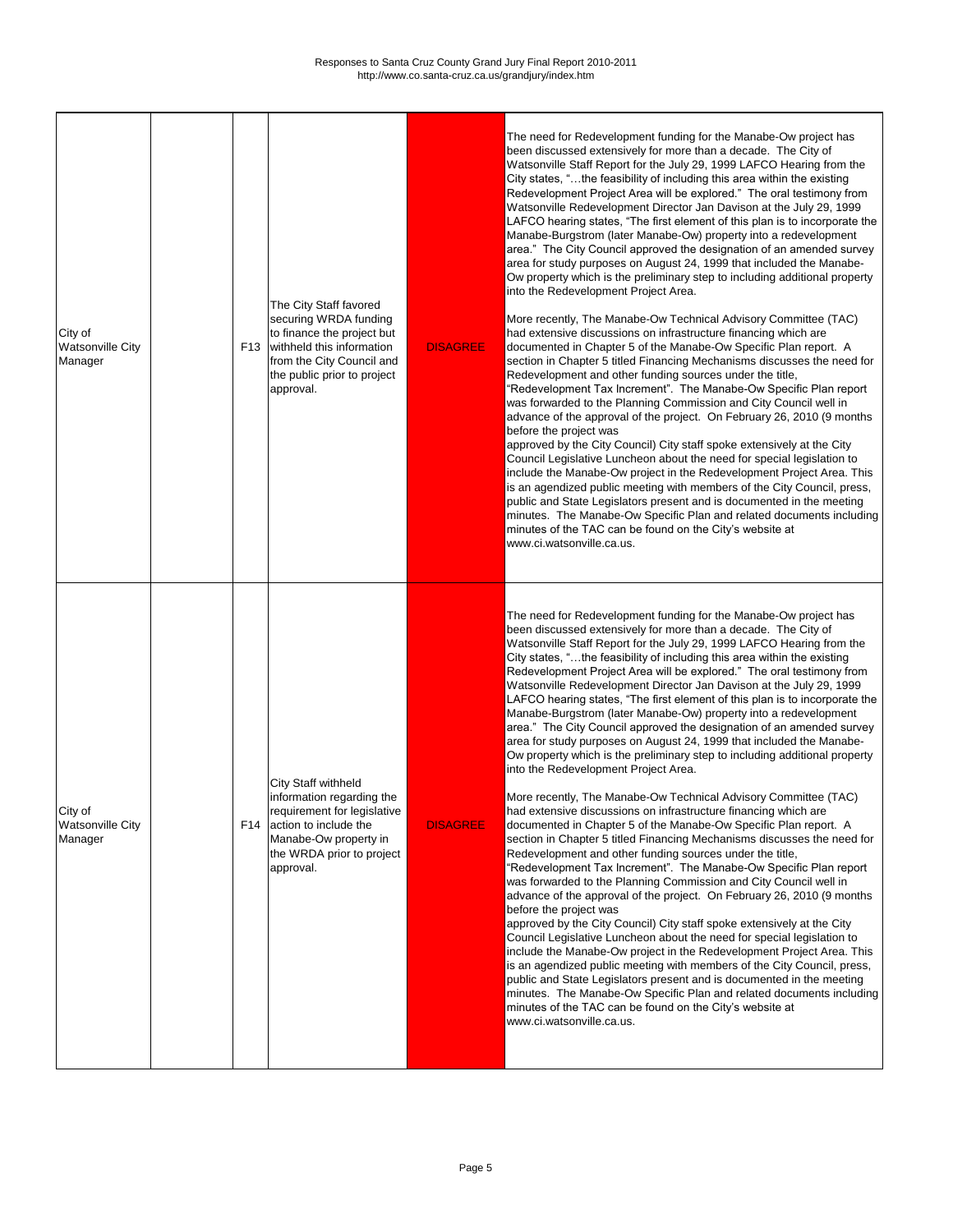| City of<br><b>Watsonville City</b><br>Manager | R <sub>1</sub> | The City Manager should<br>make regular reports to<br>the City Council, in open<br>session, regarding the<br>performance of significant<br>contracts, i.e., \$50,000 or<br>greater.                                                                                     | <b>WILL NOT BE</b><br><b>IMPLEMENTED</b> | The request to establish a regular report to the City Council on contracts<br>exceeding \$50,000 is neither reasonable nor necessarily informative.<br>The City holds numerous contracts at this monetary level but are very<br>routine in nature and don't necessarily warrant regular reporting. The City<br>Manager will continue to bring the approval of contracts to the City<br>Council and will report back on the status of these contracts on a case-by-<br>case basis depending on the nature of the contract and as specifically<br>requested by the Mayor or City Council.                                                                                                                                                                                                                                                                                                                                                       |
|-----------------------------------------------|----------------|-------------------------------------------------------------------------------------------------------------------------------------------------------------------------------------------------------------------------------------------------------------------------|------------------------------------------|-----------------------------------------------------------------------------------------------------------------------------------------------------------------------------------------------------------------------------------------------------------------------------------------------------------------------------------------------------------------------------------------------------------------------------------------------------------------------------------------------------------------------------------------------------------------------------------------------------------------------------------------------------------------------------------------------------------------------------------------------------------------------------------------------------------------------------------------------------------------------------------------------------------------------------------------------|
| City of<br><b>Watsonville City</b><br>Manager | R <sub>2</sub> | The City should adopt a<br>"best practices"<br>government procurement<br>policy. The California<br>Society of Municipal<br>Finance Officers is a<br>particularly useful<br>resource for the<br>development of such a<br>policy.[25]                                     | <b>HAS BEEN</b><br><b>IMPLEMENTED</b>    | The Watsonville City Charter, Municipal Code and Administrative<br>Procedures fully comply with procedures recommended in Financial<br>Management for Elected Officials and the California Society of Municipal<br>Finance Officers best practices.<br>• The City long ago adopted purchasing best practices policies (bidding<br>requirements codified) and regularly updates<br>these to improve procedures (last updated the ordinance in Dec 2006).<br>• City maintains for staff a "Purchasing Home Page" that contains<br>purchasing guidelines in a consolidated review with links to more detailed<br>processes on the City's intranet (posted in 2008, last updated in Jan<br>$2011$ ).                                                                                                                                                                                                                                              |
| City of<br><b>Watsonville City</b><br>Manager | R <sub>3</sub> | City Staff with purchasing<br>authority and<br>responsibility should<br>receive adequate training<br>to successfully execute<br>contracts and process<br>transactions.                                                                                                  | <b>HAS BEEN</b><br><b>IMPLEMENTED</b>    | City Staff with purchasing authority and responsibility receive adequate<br>training to execute contracts and process transactions that fully comply<br>with the City's procurement procedures. The City of Watsonville long ago<br>adopted the purchasing best practices policies (bidding requirements<br>codified) and regularly updates these to improve procedures (last updated<br>the ordinance in December, 2006). The City of Watsonville maintains a<br>"Purchasing Home Page" for staff that contains the purchasing guidelines<br>in a consolidated review with links to more detailed processes on the<br>City's intranet (posted in 2008 and last updated in January, 2011), so they<br>can easily refer to the procedures at any time and can stay up to date with<br>any changes.                                                                                                                                             |
| City of<br><b>Watsonville City</b><br>Manager | R4             | In collaboration with EHS.<br>the City of Watsonville<br><b>Community Development</b><br>Department should<br>develop a procedure to<br>alert staff to the presence<br>of hazardous materials on<br>a site prior to the issuance<br>of land use or building<br>permits. | <b>WILL NOT BE</b><br><b>IMPLEMENTED</b> | The City of Watsonville Community Development Department will not<br>assume the liability, currently assigned to the property owner or<br>developer, who are to notify the City of potential or known contamination<br>on the site proposed for development. Although the Grand Jury Report<br>identifies some databases that can be used to determine if a parcel has<br>contamination, were the City to assume this responsibility, and were a<br>certain parcel not listed in the database, the City may then be considered<br>at fault for issuing the permit. Local government is not intended to<br>assume all responsibilities of property owners. However, if a project is<br>large enough to trigger an initial study the City would be willing to review a<br>hazardous materials data base as part of the environmental analysis. This<br>approach is consistent with the procedures used by other cities in Santa<br>Cruz County. |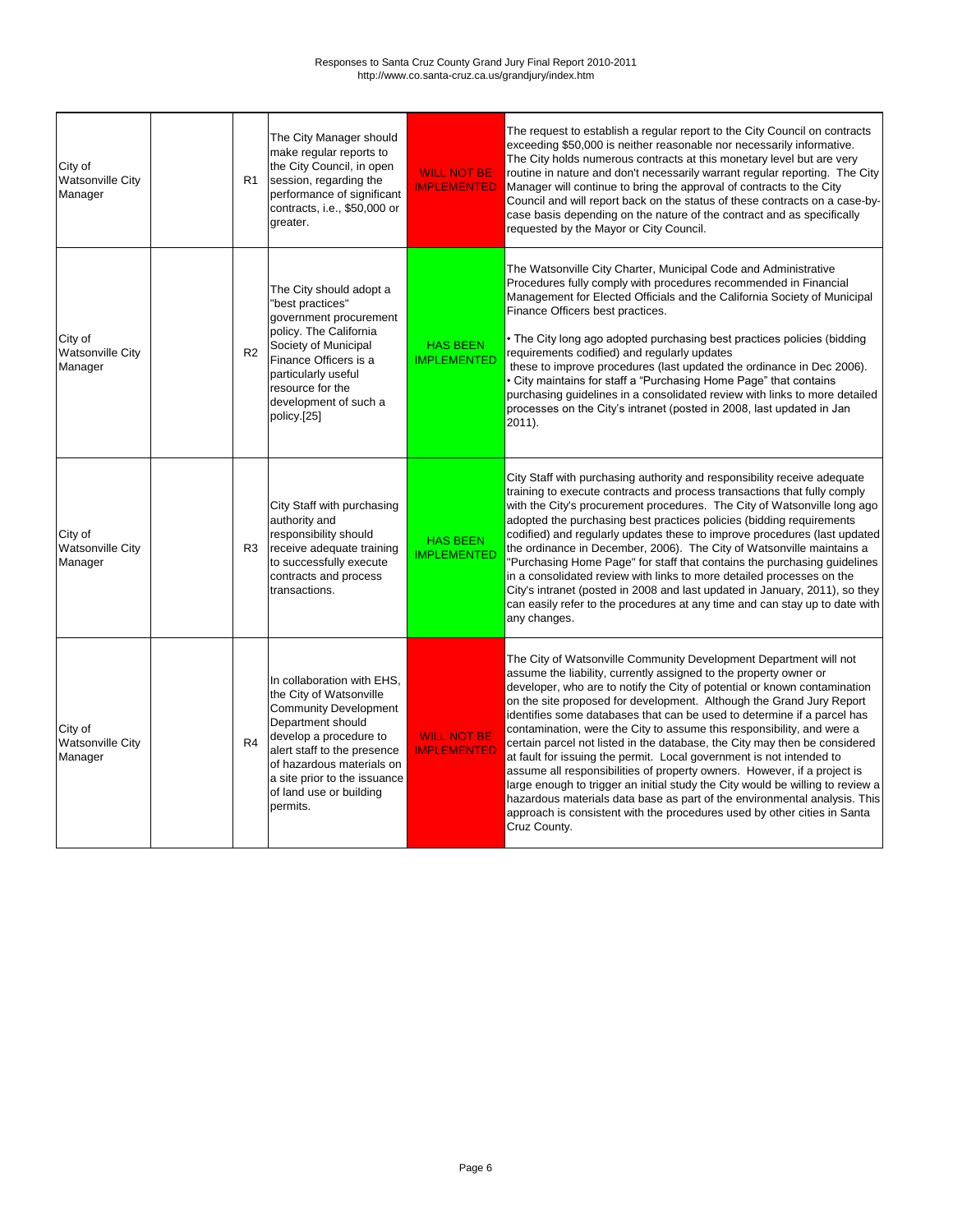| City of<br><b>Watsonville City</b><br>Manager |  | R <sub>5</sub> | The City Council should<br>have a public discussion<br>regarding future<br>development surrounding<br>the airport, including full<br>disclosure by City Staff of<br>all issues and potential<br>costs, solutions, and<br>compromises, to avoid<br>another round of costly<br>litigation. This public<br>discussion should be held<br>prior to development of<br>the revised City General<br>Plan 2030. | <b>HAS BEEN</b><br><b>IMPLEMENTED</b> | The City Council has had extensive public discussions regarding future<br>development around the airport and will continue to do so during the<br>development of the revised City General Plan 2030. Staff will continue to<br>fully disclose all issues and potential costs, solutions, and compromises<br>during this process to the best of their knowledge.<br>The adoption process of the intial City General Plan 2030 included the<br>provision of extensive information to the City Council and Planning<br>Commission and provided numerous opportunities for public input as<br>follows:<br>• 14 member General Plan Steering Committee formed by City Council on<br>October 28, 2003.<br>• 11 public General Plan Steering Committee meetings conducted<br>between December 16, 2003 and April 20, 2005.<br>• 2 public workshops conducted by General Plan Steering Committee<br>during this process.<br>• May 27, 2004 General Plan Steering Committee directed that an Airport<br>consultant be used to help define land use around the airport.<br>• August 10, 2004 City Council hired Walter Gillfillan to prepare airport<br>option report and appointed three member City Council ad hoc Committee<br>(Doering-Neilson, Rivas, Skillicorn) to overview process.<br>• City Council Subcommittee met for two months on airport land use<br>issues. R. Austin Wiswell, Chief of Caltrans Division of Aeronautics at<br>the time, attended a meeting of the Council Subcommittee and verbally<br>gave his support to the City Council Subcommittee's report. The City<br>Council Subcommittee report was presented to the City Council on<br>October 26, 2004.<br>• City Council adopts Resolution 74-05 to modify the 2001-2020 Airport<br>Master Plan.<br>• April 30, 2004 General Plan Steering Committee forwarded Plan to<br>Public Hearing process.<br>• 12 Public Hearings conducted on the plan by the Planning Commission<br>between July 12, 2005 and December 6, 2005.<br>. 8 Public Hearings conducted on the plan by the City Council between<br>February 14, 2006 and May 23, 2006.<br>• Final EIR Certified and 2030 Watsonville General Plan adopted at a<br>public hearing May 23, 2006.<br>• The City Council will have a full public discussion of the 2030 General<br>Plan amendments to address court directives and has a process that the<br>City Council approved at their March 8, 2011 meeting.<br>• The General Plan litigation was agendized for discussion at 51 Closed<br>Session meetings and deliberated by the City Council. At each of the 51<br>meetings members of the public were provided an opportunity to<br>comment on the litigation before the City Council met in Closed Session<br>and began to deliberate. |
|-----------------------------------------------|--|----------------|--------------------------------------------------------------------------------------------------------------------------------------------------------------------------------------------------------------------------------------------------------------------------------------------------------------------------------------------------------------------------------------------------------|---------------------------------------|------------------------------------------------------------------------------------------------------------------------------------------------------------------------------------------------------------------------------------------------------------------------------------------------------------------------------------------------------------------------------------------------------------------------------------------------------------------------------------------------------------------------------------------------------------------------------------------------------------------------------------------------------------------------------------------------------------------------------------------------------------------------------------------------------------------------------------------------------------------------------------------------------------------------------------------------------------------------------------------------------------------------------------------------------------------------------------------------------------------------------------------------------------------------------------------------------------------------------------------------------------------------------------------------------------------------------------------------------------------------------------------------------------------------------------------------------------------------------------------------------------------------------------------------------------------------------------------------------------------------------------------------------------------------------------------------------------------------------------------------------------------------------------------------------------------------------------------------------------------------------------------------------------------------------------------------------------------------------------------------------------------------------------------------------------------------------------------------------------------------------------------------------------------------------------------------------------------------------------------------------------------------------------------------------------------------------------------------------------------------------------------------------------------------------------------------------------------------------------------------------------------------------------------------------------------------------------------------------------------------------------------------------------------------------------------------------------------------------------------------------------------------|
|-----------------------------------------------|--|----------------|--------------------------------------------------------------------------------------------------------------------------------------------------------------------------------------------------------------------------------------------------------------------------------------------------------------------------------------------------------------------------------------------------------|---------------------------------------|------------------------------------------------------------------------------------------------------------------------------------------------------------------------------------------------------------------------------------------------------------------------------------------------------------------------------------------------------------------------------------------------------------------------------------------------------------------------------------------------------------------------------------------------------------------------------------------------------------------------------------------------------------------------------------------------------------------------------------------------------------------------------------------------------------------------------------------------------------------------------------------------------------------------------------------------------------------------------------------------------------------------------------------------------------------------------------------------------------------------------------------------------------------------------------------------------------------------------------------------------------------------------------------------------------------------------------------------------------------------------------------------------------------------------------------------------------------------------------------------------------------------------------------------------------------------------------------------------------------------------------------------------------------------------------------------------------------------------------------------------------------------------------------------------------------------------------------------------------------------------------------------------------------------------------------------------------------------------------------------------------------------------------------------------------------------------------------------------------------------------------------------------------------------------------------------------------------------------------------------------------------------------------------------------------------------------------------------------------------------------------------------------------------------------------------------------------------------------------------------------------------------------------------------------------------------------------------------------------------------------------------------------------------------------------------------------------------------------------------------------------------------|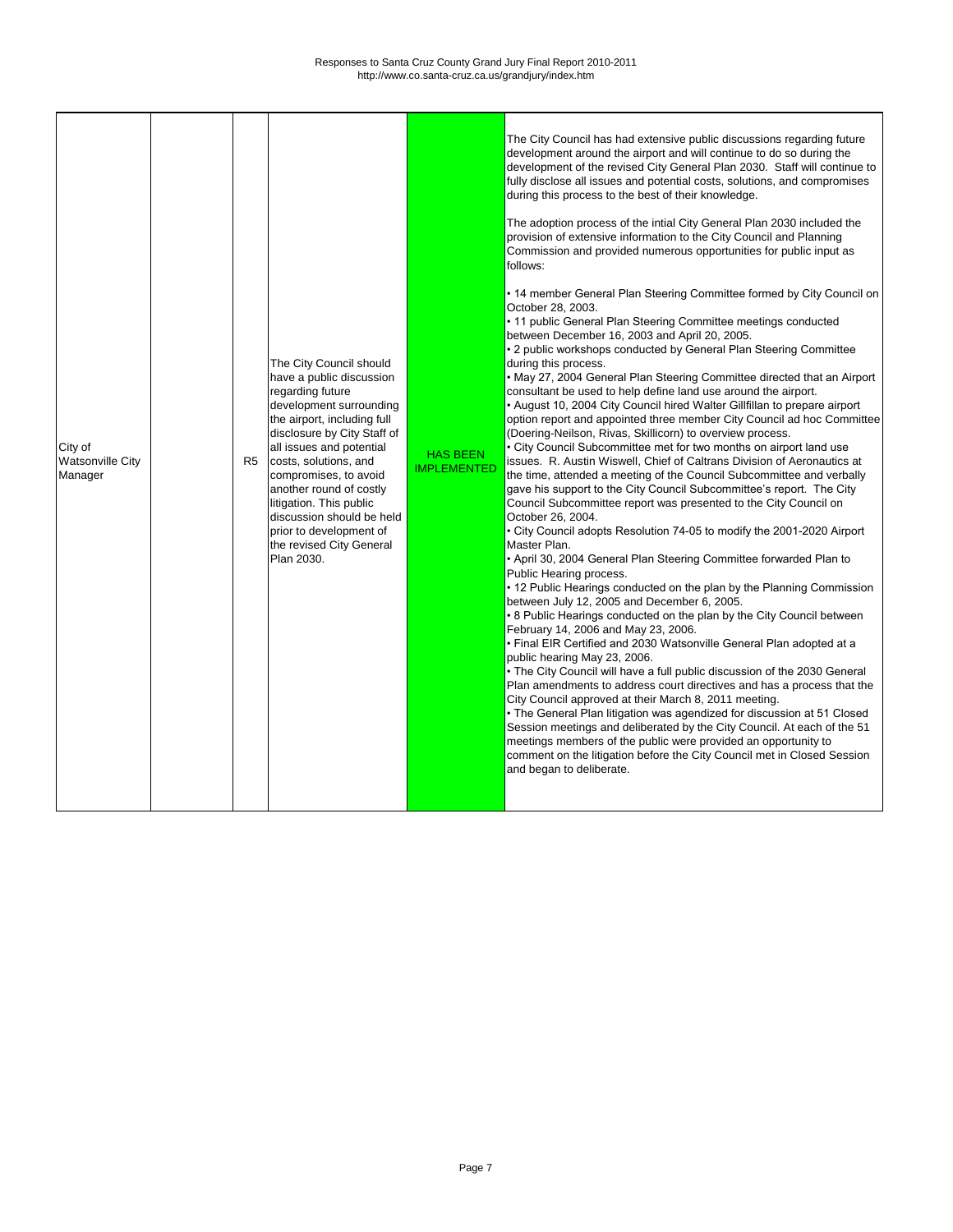| City of<br><b>Watsonville City</b><br>Manager                                     | R <sub>6</sub> | The City of Watsonville<br>should publish on its<br>website, a current record<br>of activities of the WRDA,<br>including projects<br>proposed, approved, in<br>progress, and completed,<br>along with related<br>revenue, bond obligations<br>and expense information. | <b>HAS BEEN</b><br><b>IMPLEMENTED</b> | Significant information is readily available to the public regarding the<br>activities of the Watsonville Redevelopment Agency. The<br>Redevelopment Agency prepares an Implementation Plan which contains<br>detailed statistics and a comprehensive summary of Agency activities and<br>accomplishments. The Agency also prepares a Mid-term review of the<br>Implementation Plan which discusses the progress on Agency goals and<br>accomplishments. The City Budget also contains information on agency<br>activities and accomplishments. Additionally, the Agency prepares and<br>publishes an annual comprehensive summary of revenues, expenses,<br>and activities in the Redevelopment Annual Financial Report (Audit). All<br>of these documents are presented to the City Council\Redevelopment<br>Agency Board and can be found on the City's website at<br>www.ci.watsonville.ca.us. The Agency also maintains the website<br>www.growinwatsonville.com that includes extensive information about the<br>many programs the Agency administers for the residents and business-<br>owners of Watsonville.<br>The recent accomplishments of the Redevelopment Agency are apparent.<br>They include the new downtown Main Library, downtown Courts, two<br>parking structures, partnership with Cabrillo College to bring the<br>downtown campus to Watsonville, and providing assistance to hundreds<br>of working families to secure decent, safe, and affordable housing units<br>which they otherwise could not afford. |
|-----------------------------------------------------------------------------------|----------------|------------------------------------------------------------------------------------------------------------------------------------------------------------------------------------------------------------------------------------------------------------------------|---------------------------------------|---------------------------------------------------------------------------------------------------------------------------------------------------------------------------------------------------------------------------------------------------------------------------------------------------------------------------------------------------------------------------------------------------------------------------------------------------------------------------------------------------------------------------------------------------------------------------------------------------------------------------------------------------------------------------------------------------------------------------------------------------------------------------------------------------------------------------------------------------------------------------------------------------------------------------------------------------------------------------------------------------------------------------------------------------------------------------------------------------------------------------------------------------------------------------------------------------------------------------------------------------------------------------------------------------------------------------------------------------------------------------------------------------------------------------------------------------------------------------------------------------------------------------------------|
| City of<br><b>Watsonville City</b><br>Manager                                     | R7             | The City Manager should<br>implement a process to<br>ensure transparency,<br>completeness and<br>accuracy in the<br>information provided to<br>the City Council, City<br>Commissions and the<br>Public.                                                                | <b>HAS BEEN</b><br><b>IMPLEMENTED</b> | The City Manager will continue to ensure transparency, completeness,<br>and accuracy in the information provided to the City Council, City<br>Commissions and the Public. The City of Watsonville adheres to a<br>thorough staff report preparation process which includes many levels of<br>review. Information for all City meetings can be found on the City's<br>website at www.ci.watsonville.ca.us which includes agendas, staff<br>reports, supporting information, and minutes for the meetings. City<br>Council agenda packets are provided to Council members on the<br>Thursday prior to the Tuesday meeting and posted on the City website.                                                                                                                                                                                                                                                                                                                                                                                                                                                                                                                                                                                                                                                                                                                                                                                                                                                                               |
| City of<br>Watsonville<br>Redevelopment<br>Agency<br>Executive<br><b>Director</b> | F9             | It was not possible to<br>evaluate the effectiveness<br>of the WRDA because<br>adequate information is<br>not provided to the public.                                                                                                                                  | <b>DISAGREE</b>                       | Significant information is readily available to the public regarding the<br>activities of the Watsonville Redevelopment Agency. The<br>Redevelopment Agency prepares an Implementation Plan which contains<br>detailed statistics and a comprehensive summary of Agency activities and<br>accomplishments. The Agency also prepares a Mid-term review of the<br>Implementation Plan which discusses the progress on Agency goals and<br>accomplishments. The City Budget also contains information on agency<br>activities and accomplishments. Additionally, the Agency prepares and<br>publishes an annual comprehensive summary of revenues, expenses,<br>and activities in the Redevelopment Annual Financial Report (Audit). All<br>of these documents are presented to the City Council\Redevelopment<br>Agency Board and can be found on the City's website at<br>www.ci.watsonville.ca.us. The Agency also maintains the website<br>www.growinwatsonville.com that includes extensive information about the<br>many programs the Agency administers for the residents and business-<br>owners of Watsonville.<br>The recent accomplishments of the Redevelopment Agency are apparent.<br>They include the new downtown Main Library, downtown Courts, two<br>parking structures, partnership with Cabrillo College to bring the<br>downtown campus to Watsonville, and providing assistance to hundreds                                                                                                                       |

|  |  |  | of working families to secure decent, safe, and affordable housing units |
|--|--|--|--------------------------------------------------------------------------|
|  |  |  | which they otherwise could not afford.                                   |
|  |  |  |                                                                          |
|  |  |  |                                                                          |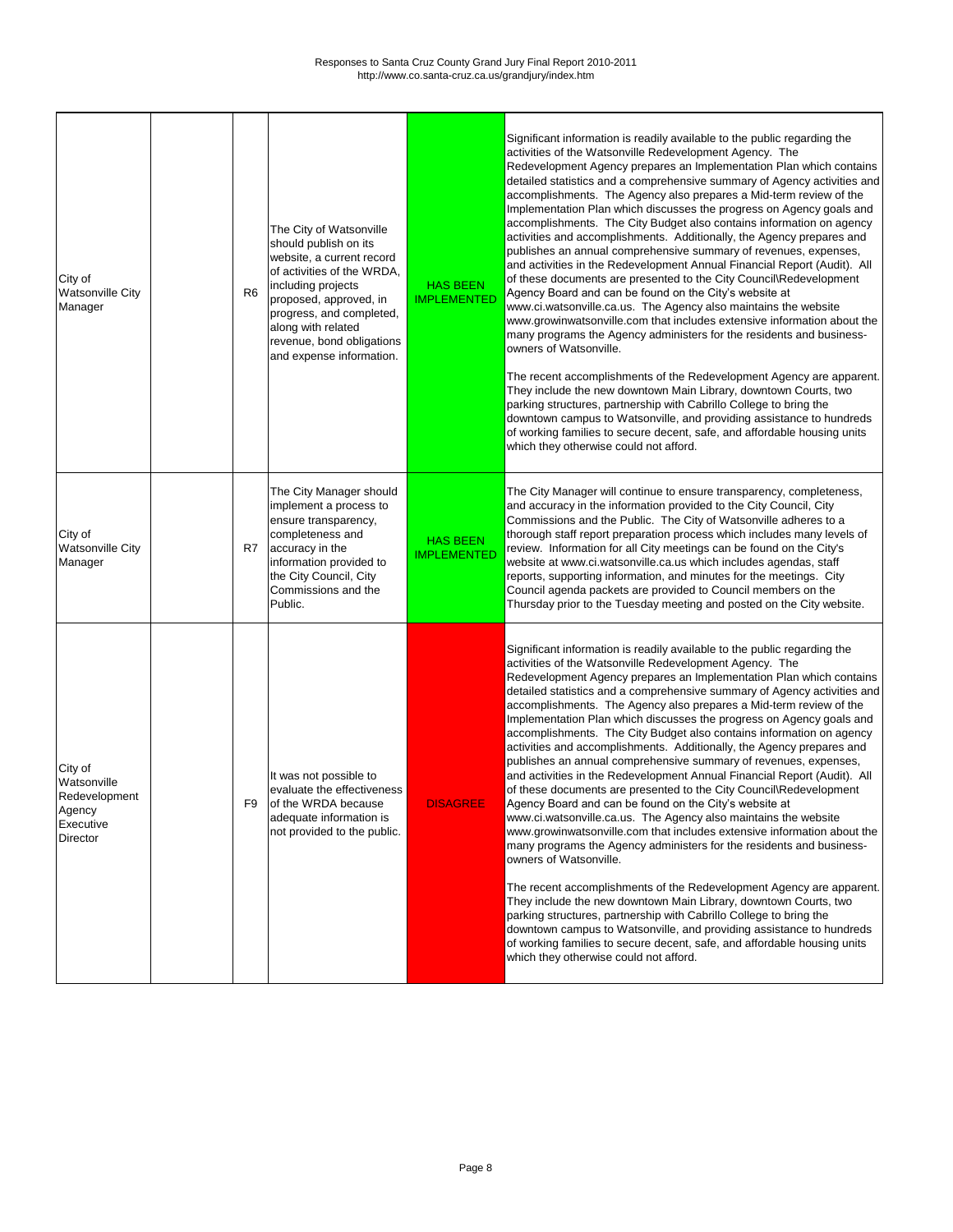| City of<br>Watsonville<br>Redevelopment<br>Agency<br>Executive<br><b>Director</b> | F <sub>10</sub> | The City of Watsonville<br>does not provide a<br>publicly available<br>summary of WRDA<br>activities, revenues, or<br>expenses.                                                                                                                                        | <b>DISAGREE</b>                       | Significant information is readily available to the public regarding the<br>activities of the Watsonville Redevelopment Agency. The<br>Redevelopment Agency prepares an Implementation Plan which contains<br>detailed statistics and a comprehensive summary of Agency activities and<br>accomplishments. The Agency also prepares a Mid-term review of the<br>Implementation Plan which discusses the progress on Agency goals and<br>accomplishments. The City Budget also contains information on agency<br>activities and accomplishments. Additionally, the Agency prepares and<br>publishes an annual comprehensive summary of revenues, expenses,<br>and activities in the Redevelopment Annual Financial Report (Audit). All<br>of these documents are presented to the City Council\Redevelopment<br>Agency Board and can be found on the City's website at<br>www.ci.watsonville.ca.us. The Agency also maintains the website<br>www.growinwatsonville.com that includes extensive information about the<br>many programs the Agency administers for the residents and business-<br>owners of Watsonville.<br>The recent accomplishments of the Redevelopment Agency are apparent.<br>They include the new downtown Main Library, downtown Courts, two<br>parking structures, partnership with Cabrillo College to bring the<br>downtown campus to Watsonville, and providing assistance to hundreds<br>of working families to secure decent, safe, and affordable housing units<br>which they otherwise could not afford. |
|-----------------------------------------------------------------------------------|-----------------|------------------------------------------------------------------------------------------------------------------------------------------------------------------------------------------------------------------------------------------------------------------------|---------------------------------------|---------------------------------------------------------------------------------------------------------------------------------------------------------------------------------------------------------------------------------------------------------------------------------------------------------------------------------------------------------------------------------------------------------------------------------------------------------------------------------------------------------------------------------------------------------------------------------------------------------------------------------------------------------------------------------------------------------------------------------------------------------------------------------------------------------------------------------------------------------------------------------------------------------------------------------------------------------------------------------------------------------------------------------------------------------------------------------------------------------------------------------------------------------------------------------------------------------------------------------------------------------------------------------------------------------------------------------------------------------------------------------------------------------------------------------------------------------------------------------------------------------------------------------------|
| City of<br>Watsonville<br>Redevelopment<br>Agency<br>Executive<br><b>Director</b> | R <sub>6</sub>  | The City of Watsonville<br>should publish on its<br>website, a current record<br>of activities of the WRDA,<br>including projects<br>proposed, approved, in<br>progress, and completed,<br>along with related<br>revenue, bond obligations<br>and expense information. | <b>HAS BEEN</b><br><b>IMPLEMENTED</b> | Significant information is readily available to the public regarding the<br>activities of the Watsonville Redevelopment Agency. The<br>Redevelopment Agency prepares an Implementation Plan which contains<br>detailed statistics and a comprehensive summary of Agency activities and<br>accomplishments. The Agency also prepares a Mid-term review of the<br>Implementation Plan which discusses the progress on Agency goals and<br>accomplishments. The City Budget also contains information on agency<br>activities and accomplishments. Additionally, the Agency prepares and<br>publishes an annual comprehensive summary of revenues, expenses,<br>and activities in the Redevelopment Annual Financial Report (Audit). All<br>of these documents are presented to the City Council\Redevelopment<br>Agency Board and can be found on the City's website at<br>www.ci.watsonville.ca.us. The Agency also maintains the website<br>www.growinwatsonville.com that includes extensive information about the<br>many programs the Agency administers for the residents and business-<br>owners of Watsonville.<br>The recent accomplishments of the Redevelopment Agency are apparent.<br>They include the new downtown Main Library, downtown Courts, two<br>parking structures, partnership with Cabrillo College to bring the<br>downtown campus to Watsonville, and providing assistance to hundreds<br>of working families to secure decent, safe, and affordable housing units<br>which they otherwise could not afford. |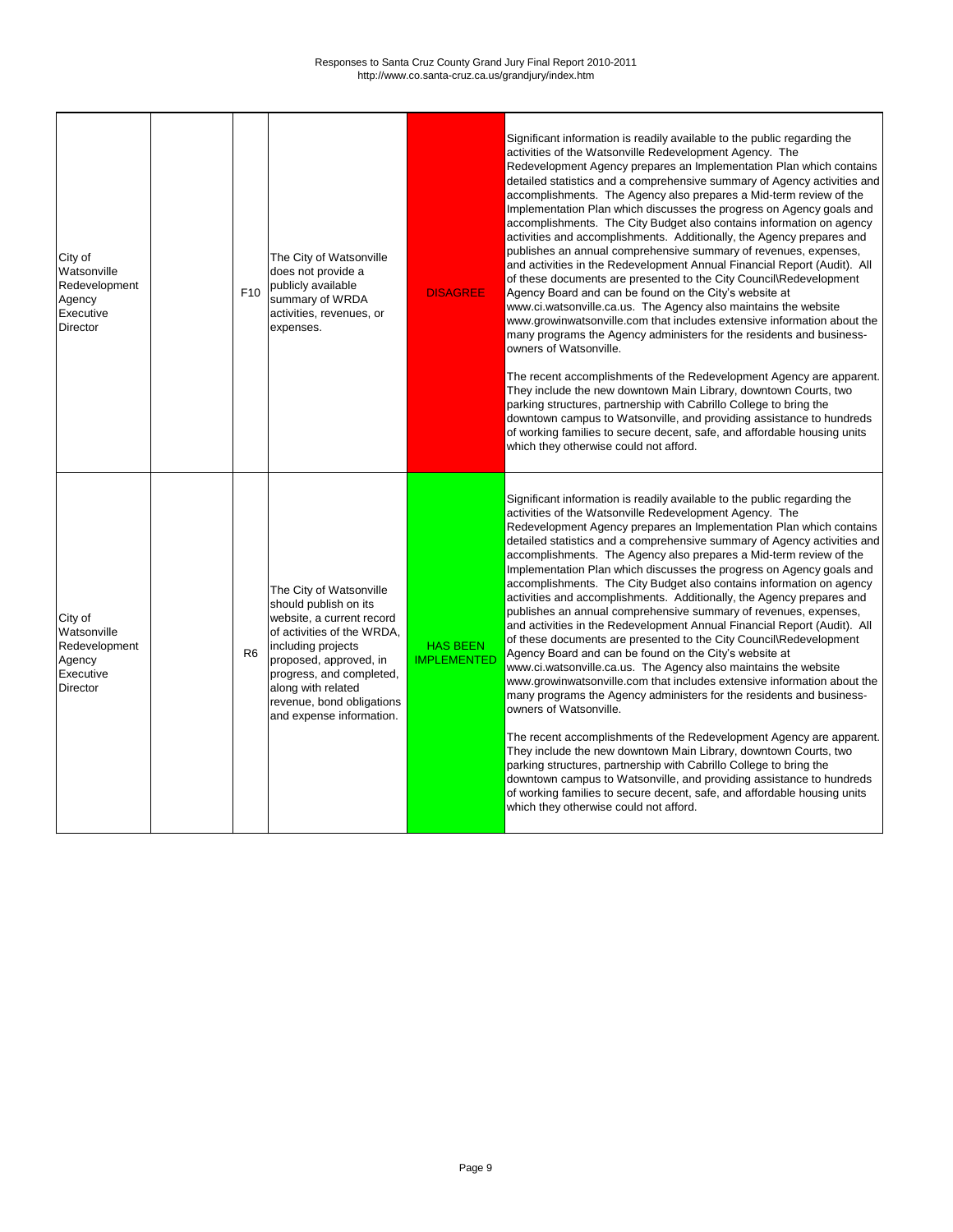| City of<br><b>Watsonville City</b><br>Council | F4             | The City of Watsonville<br><b>Community Development</b><br>Department issues land<br>use and building permits<br>without consideration of<br>the presence of<br>hazardous materials or<br>recorded land use<br>restrictions. | <b>PARTIALLY</b><br><b>AGREE</b> | The minor patio project referenced by the Grand Jury was not of size or<br>scope large enough to trigger an initial study that may have identified the<br>hazardous issue on this site. It is the responsibility of the<br>owner/developer to make the City aware of known contamination on the<br>site. Furthermore, as in the specific case cited in the report, the<br>information is included in the title of the property, thus it is a known<br>problem to the property owner.<br>In the event that it is a commonly known fact that a property has some<br>contamination, or, the Watsonville Community Development Department<br>(CDD) is notified by the owner of the same regarding the contamination,<br>then CDD will make sure the issues have been resolved prior to issuing<br>land use and building permits. If the project is large enough to trigger an<br>initial study then the City will take further steps to determine potential<br>contamination of a site. This process is consistent with other jurisdictions<br>in the area.<br>It would not be practical or cost effecitve for the City to conduct an initial<br>study for each building permit (regardless of size) issued. The regulation<br>of Hazardous Materials is the responsibility of the Santa Cruz County<br>Environmental Health Division. |
|-----------------------------------------------|----------------|------------------------------------------------------------------------------------------------------------------------------------------------------------------------------------------------------------------------------|----------------------------------|------------------------------------------------------------------------------------------------------------------------------------------------------------------------------------------------------------------------------------------------------------------------------------------------------------------------------------------------------------------------------------------------------------------------------------------------------------------------------------------------------------------------------------------------------------------------------------------------------------------------------------------------------------------------------------------------------------------------------------------------------------------------------------------------------------------------------------------------------------------------------------------------------------------------------------------------------------------------------------------------------------------------------------------------------------------------------------------------------------------------------------------------------------------------------------------------------------------------------------------------------------------------------------------------------------------------------------|
| City of<br><b>Watsonville City</b><br>Council | F <sub>5</sub> | No permit application<br>review procedure exists at<br>the Community<br>Development Department<br>to identify known<br>documented hazardous<br>materials sites.                                                              | <b>PARTIALLY</b><br><b>AGREE</b> | The minor patio project referenced by the Grand Jury was not of size or<br>scope large enough to trigger an initial study that may have identified the<br>hazardous issue on this site. It is the responsibility of the<br>owner/developer to make the City aware of known contamination on the<br>site. Furthermore, as in the specific case cited in the report, the<br>information is included in the title of the property, thus it is a known<br>problem to the property owner.<br>In the event that it is a commonly known fact that a property has some<br>contamination, or, the Watsonville Community Development Department<br>(CDD) is notified by the owner of the same regarding the contamination,<br>then CDD will make sure the issues have been resolved prior to issuing<br>land use and building permits. If the project is large enough to trigger an<br>initial study then the City will take further steps to determine potential<br>contamination of a site. This process is consistent with other jurisdictions<br>in the area.<br>It would not be practical or cost effecitve for the City to conduct an initial<br>study for each building permit (regardless of size) issued. The regulation<br>of Hazardous Materials is the responsibility of the Santa Cruz County<br>Environmental Health Division. |
| City of<br><b>Watsonville City</b><br>Council | F6             | The full costs of litigation<br>to justify future<br>development surrounding<br>the airport have not been<br>disclosed to the public.                                                                                        | <b>DISAGREE</b>                  | The cost of the General Plan litigation was released to the public on<br>November 16, 2010 and reported widely in local newspapers.                                                                                                                                                                                                                                                                                                                                                                                                                                                                                                                                                                                                                                                                                                                                                                                                                                                                                                                                                                                                                                                                                                                                                                                                |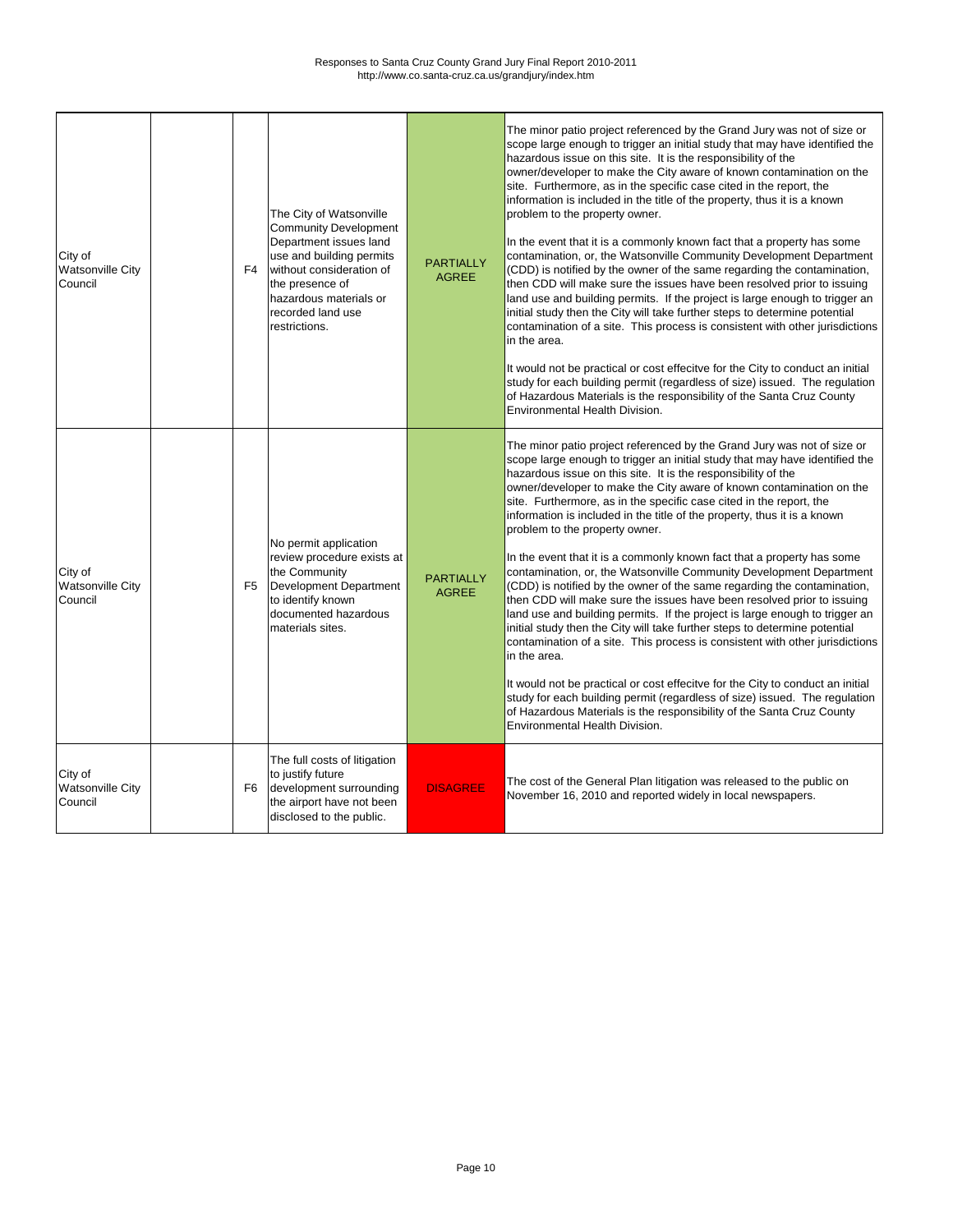| City of<br><b>Watsonville City</b><br>Council | F <sub>10</sub> | The City of Watsonville<br>does not provide a<br>publicly available<br>summary of WRDA<br>activities, revenues, or<br>expenses. | <b>DISAGREE</b> | Significant information is readily available to the public regarding the<br>activities of the Watsonville Redevelopment Agency. The<br>Redevelopment Agency prepares an Implementation Plan which contains<br>detailed statistics and a comprehensive summary of Agency activities and<br>accomplishments. The Agency also prepares a Mid-term review of the<br>Implementation Plan which discusses the progress on Agency goals and<br>accomplishments. The City Budget also contains information on agency<br>activities and accomplishments. Additionally, the Agency prepares and<br>publishes an annual comprehensive summary of revenues, expenses,<br>and activities in the Redevelopment Annual Financial Report (Audit). All<br>of these documents are presented to the City Council\Redevelopment<br>Agency Board and can be found on the City's website at<br>www.ci.watsonville.ca.us. The Agency also maintains the website<br>www.growinwatsonville.com that includes extensive information about the<br>many programs the Agency administers for the residents and business-<br>owners of Watsonville.<br>The recent accomplishments of the Redevelopment Agency are apparent.<br>They include the new downtown Main Library, downtown Courts, two<br>parking structures, partnership with Cabrillo College to bring the<br>downtown campus to Watsonville, and providing assistance to hundreds<br>of working families to secure decent, safe, and affordable housing units<br>which they otherwise could not afford.                                                                                                                                                                                                                                                                                              |
|-----------------------------------------------|-----------------|---------------------------------------------------------------------------------------------------------------------------------|-----------------|------------------------------------------------------------------------------------------------------------------------------------------------------------------------------------------------------------------------------------------------------------------------------------------------------------------------------------------------------------------------------------------------------------------------------------------------------------------------------------------------------------------------------------------------------------------------------------------------------------------------------------------------------------------------------------------------------------------------------------------------------------------------------------------------------------------------------------------------------------------------------------------------------------------------------------------------------------------------------------------------------------------------------------------------------------------------------------------------------------------------------------------------------------------------------------------------------------------------------------------------------------------------------------------------------------------------------------------------------------------------------------------------------------------------------------------------------------------------------------------------------------------------------------------------------------------------------------------------------------------------------------------------------------------------------------------------------------------------------------------------------------------------------------------------------------------------------------|
| City of<br><b>Watsonville City</b><br>Council | F <sub>11</sub> | The City Council failed to<br>fully consider project costs<br>prior to Manabe-Ow<br>project approval.                           | <b>DISAGREE</b> | The City Council established a 14 member Technical Advisory Committee<br>(TAC) in 2007 which met for over one year, conducted 11 public meetings<br>and had extensive discussions on the project costs of Manabe-Ow. The<br>TAC had a number of City Council representatives. The findings and<br>recommendations of the TAC are contained in a report titled the Manabe-<br>Ow Specific Plan which was forwarded to the Planning Commission and<br>the City Council well in advance of the project being approved.<br>Information about the TAC meetings and the report can be found at on<br>the City's website at www.ci.watsonville.ca.us. Chapter 5 of the report<br>titled "Financing Mechanisms" contains a detailed discussion of costs,<br>financing and discusses the need for Redevelopment and other funding<br>sources. Table 5-4 lists in detail the projected Infrastructure Costs.<br>• 14 member Technical Advisory Committee (TAC) appointed by City<br>Council February 13, 2007<br>• 11 Public TAC meetings were conducted between May 2007 and<br>September 2008 (all packets and agendas including financial information<br>(discussed March 10, 2008) and potential funding sources are listed on<br>City's website)<br>• 1 public workshop conducted during this process<br>• Forwarded by TAC for Planning Commission (PC) review in September<br>2008<br>• Jan 20, 2009 PC public hearing directed additional work and information<br>to be prepared for further review<br>. May 4, 2010 PC public hearing recommended City Council approval of<br>the Environmental Impact Report (EIR) and the Specific Plan<br>• September 9, 2010 Public Workshop conducted before City Council<br>consideration<br>• October 26, 2010 City Council Public hearing to consider final EIR and<br><b>Specific Plan</b> |

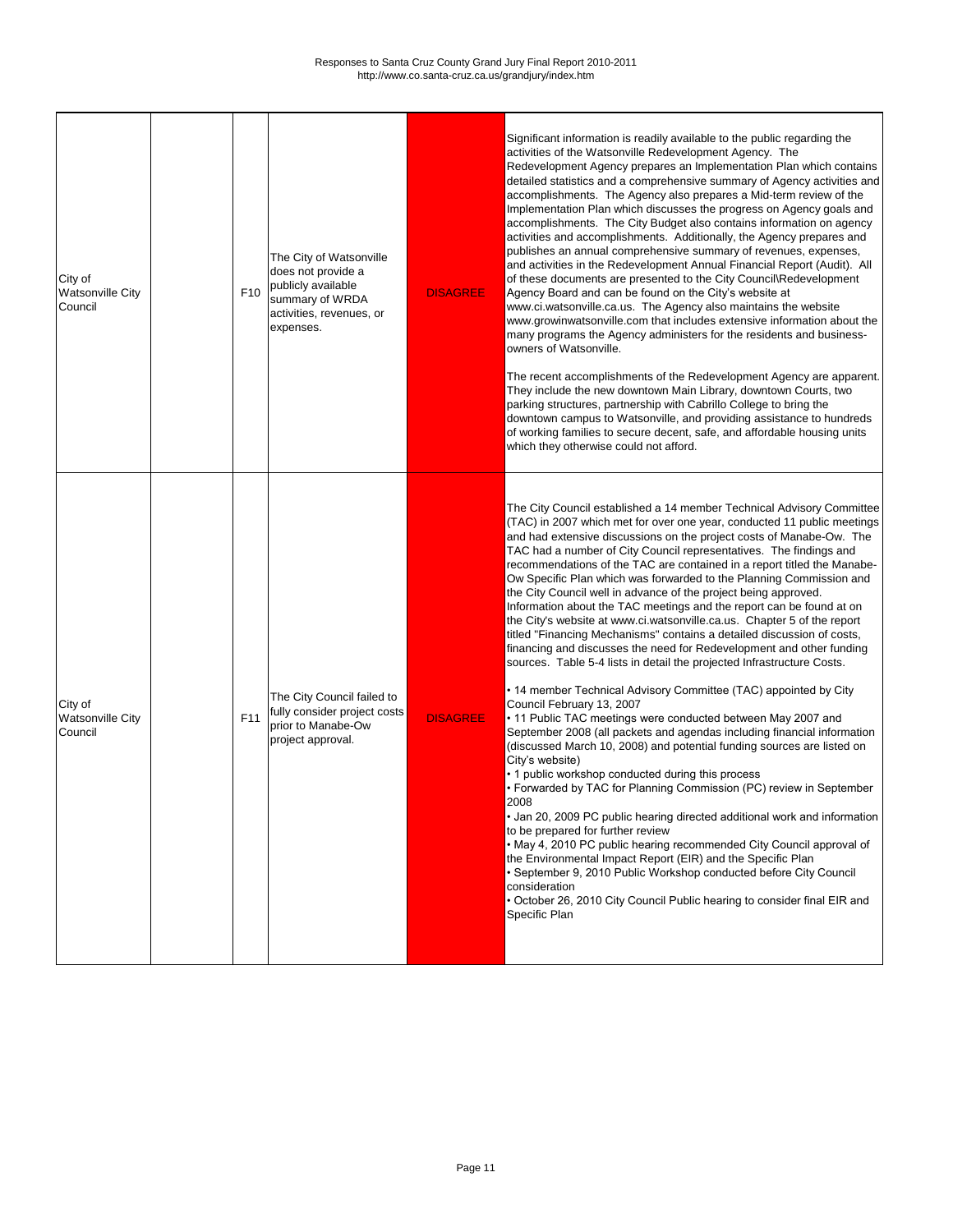| City of<br><b>Watsonville City</b><br>Council | R2             | The City should adopt a<br>"best practices"<br>government procurement<br>policy. The California<br>Society of Municipal<br>Finance Officers is a<br>particularly useful<br>resource for the<br>development of such a<br>policy.[25]                                     | <b>HAS BEEN</b><br><b>IMPLEMENTED</b>    | The Watsonville City Charter, Municipal Code and Administrative<br>Procedures fully comply with procedures recommended in Financial<br>Management for Elected Officials and the California Society of Municipal<br>Finance Officers best practices.<br>• The City long ago adopted purchasing best practices policies (bidding<br>requirements codified) and regularly updates<br>these to improve procedures (last updated the ordinance in Dec 2006).<br>• City maintains for staff a "Purchasing Home Page" that contains<br>purchasing guidelines in a consolidated review with links to more detailed<br>processes on the City's intranet (posted in 2008, last updated in Jan<br>2011).                                                                                                                                                                                                                                                 |
|-----------------------------------------------|----------------|-------------------------------------------------------------------------------------------------------------------------------------------------------------------------------------------------------------------------------------------------------------------------|------------------------------------------|-----------------------------------------------------------------------------------------------------------------------------------------------------------------------------------------------------------------------------------------------------------------------------------------------------------------------------------------------------------------------------------------------------------------------------------------------------------------------------------------------------------------------------------------------------------------------------------------------------------------------------------------------------------------------------------------------------------------------------------------------------------------------------------------------------------------------------------------------------------------------------------------------------------------------------------------------|
| City of<br><b>Watsonville City</b><br>Council | R <sub>3</sub> | City Staff with purchasing<br>authority and<br>responsibility should<br>receive adequate training<br>to successfully execute<br>contracts and process<br>transactions.                                                                                                  | <b>HAS BEEN</b><br><b>IMPLEMENTED</b>    | City Staff with purchasing authority and responsibility receive adequate<br>training to execute contracts and process transactions that fully comply<br>with the City's procurement procedures. The City of Watsonville long ago<br>adopted the purchasing best practices policies (bidding requirements<br>codified) and regularly updates these to improve procedures (last updated<br>the ordinance in December, 2006). The City of Watsonville maintains a<br>"Purchasing Home Page" for staff that contains the purchasing guidelines<br>in a consolidated review with links to more detailed processes on the<br>City's intranet (posted in 2008 and last updated in January, 2011), so they<br>can easily refer to the procedures at any time and can stay up to date with<br>any changes.                                                                                                                                             |
| City of<br><b>Watsonville City</b><br>Council | R4             | In collaboration with EHS,<br>the City of Watsonville<br><b>Community Development</b><br>Department should<br>develop a procedure to<br>alert staff to the presence<br>of hazardous materials on<br>a site prior to the issuance<br>of land use or building<br>permits. | <b>WILL NOT BE</b><br><b>IMPLEMENTED</b> | The City of Watsonville Community Development Department will not<br>assume the liability, currently assigned to the property owner or<br>developer, who are to notify the City of potential or known contamination<br>on the site proposed for development. Although the Grand Jury Report<br>identifies some databases that can be used to determine if a parcel has<br>contamination, were the City to assume this responsibility, and were a<br>certain parcel not listed in the database, the City may then be considered<br>at fault for issuing the permit. Local government is not intended to<br>assume all responsibilities of property owners. However, if a project is<br>large enough to trigger an initial study the City would be willing to review a<br>hazardous materials data base as part of the environmental analysis. This<br>approach is consistent with the procedures used by other cities in Santa<br>Cruz County. |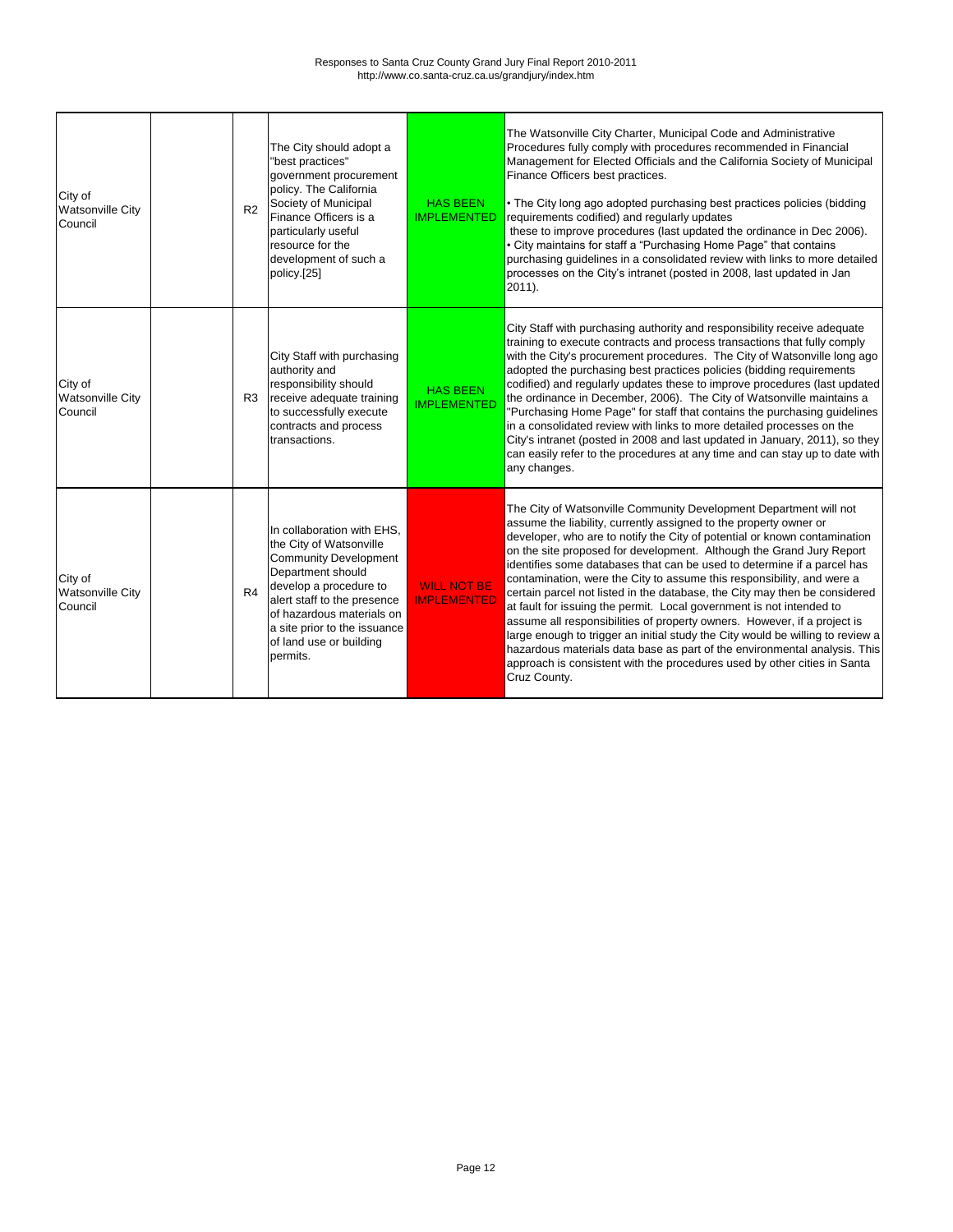| City of<br><b>Watsonville City</b><br>Council |  | R <sub>5</sub> | The City Council should<br>have a public discussion<br>regarding future<br>development surrounding<br>the airport, including full<br>disclosure by City Staff of<br>all issues and potential<br>costs, solutions, and<br>compromises, to avoid a<br>other round of costly<br>litigation. This public<br>discussion should be held<br>prior to development of<br>the revised City General<br>Plan 2030. | <b>HAS BEEN</b><br><b>IMPLEMENTED</b> | The City Council has had extensive public discussions regarding future<br>development around the airport and will continue to do so during the<br>development of the revised City General Plan 2030. Staff will continue to<br>fully disclose all issues and potential costs, solutions, and compromises<br>during this process to the best of their knowledge.<br>The adoption process of the intial City General Plan 2030 included the<br>provision of extensive information to the City Council and Planning<br>Commission and provided numerous opportunities for public input as<br>follows:<br>. 14 member General Plan Steering Committee formed by City Council on<br>October 28, 2003.<br>• 11 public General Plan Steering Committee meetings conducted<br>between December 16, 2003 and April 20, 2005.<br>• 2 public workshops conducted by General Plan Steering Committee<br>during this process.<br>• May 27, 2004 General Plan Steering Committee directed that an Airport<br>consultant be used to help define land use around the airport.<br>• August 10, 2004 City Council hired Walter Gillfillan to prepare airport<br>option report and appointed three member City Council ad hoc Committee<br>(Doering-Neilson, Rivas, Skillicorn) to overview process.<br>• City Council Subcommittee met for two months on airport land use<br>issues. R. Austin Wiswell, Chief of Caltrans Division of Aeronautics at<br>the time, attended a meeting of the Council Subcommittee and verbally<br>gave his support to the City Council Subcommittee's report. The City<br>Council Subcommittee report was presented to the City Council on<br>October 26, 2004.<br>• City Council adopts Resolution 74-05 to modify the 2001-2020 Airport<br>Master Plan.<br>• April 30, 2004 General Plan Steering Committee forwarded Plan to<br>Public Hearing process.<br>• 12 Public Hearings conducted on the plan by the Planning Commission<br>between July 12, 2005 and December 6, 2005.<br>. 8 Public Hearings conducted on the plan by the City Council between<br>February 14, 2006 and May 23, 2006.<br>• Final EIR Certified and 2030 Watsonville General Plan adopted at a<br>public hearing May 23, 2006.<br>• The City Council will have a full public discussion of the 2030 General<br>Plan amendments to address court directives and has a process that the<br>City Council approved at their March 8, 2011 meeting.<br>• The General Plan litigation was agendized for discussion at 51 Closed<br>Session meetings and deliberated by the City Council. At each of the 51<br>meetings members of the public were provided an opportunity to<br>comment on the litigation before the City Council met in Closed Session<br>and began to deliberate. |
|-----------------------------------------------|--|----------------|--------------------------------------------------------------------------------------------------------------------------------------------------------------------------------------------------------------------------------------------------------------------------------------------------------------------------------------------------------------------------------------------------------|---------------------------------------|------------------------------------------------------------------------------------------------------------------------------------------------------------------------------------------------------------------------------------------------------------------------------------------------------------------------------------------------------------------------------------------------------------------------------------------------------------------------------------------------------------------------------------------------------------------------------------------------------------------------------------------------------------------------------------------------------------------------------------------------------------------------------------------------------------------------------------------------------------------------------------------------------------------------------------------------------------------------------------------------------------------------------------------------------------------------------------------------------------------------------------------------------------------------------------------------------------------------------------------------------------------------------------------------------------------------------------------------------------------------------------------------------------------------------------------------------------------------------------------------------------------------------------------------------------------------------------------------------------------------------------------------------------------------------------------------------------------------------------------------------------------------------------------------------------------------------------------------------------------------------------------------------------------------------------------------------------------------------------------------------------------------------------------------------------------------------------------------------------------------------------------------------------------------------------------------------------------------------------------------------------------------------------------------------------------------------------------------------------------------------------------------------------------------------------------------------------------------------------------------------------------------------------------------------------------------------------------------------------------------------------------------------------------------------------------------------------------------------------------------------------------------|
|-----------------------------------------------|--|----------------|--------------------------------------------------------------------------------------------------------------------------------------------------------------------------------------------------------------------------------------------------------------------------------------------------------------------------------------------------------------------------------------------------------|---------------------------------------|------------------------------------------------------------------------------------------------------------------------------------------------------------------------------------------------------------------------------------------------------------------------------------------------------------------------------------------------------------------------------------------------------------------------------------------------------------------------------------------------------------------------------------------------------------------------------------------------------------------------------------------------------------------------------------------------------------------------------------------------------------------------------------------------------------------------------------------------------------------------------------------------------------------------------------------------------------------------------------------------------------------------------------------------------------------------------------------------------------------------------------------------------------------------------------------------------------------------------------------------------------------------------------------------------------------------------------------------------------------------------------------------------------------------------------------------------------------------------------------------------------------------------------------------------------------------------------------------------------------------------------------------------------------------------------------------------------------------------------------------------------------------------------------------------------------------------------------------------------------------------------------------------------------------------------------------------------------------------------------------------------------------------------------------------------------------------------------------------------------------------------------------------------------------------------------------------------------------------------------------------------------------------------------------------------------------------------------------------------------------------------------------------------------------------------------------------------------------------------------------------------------------------------------------------------------------------------------------------------------------------------------------------------------------------------------------------------------------------------------------------------------------|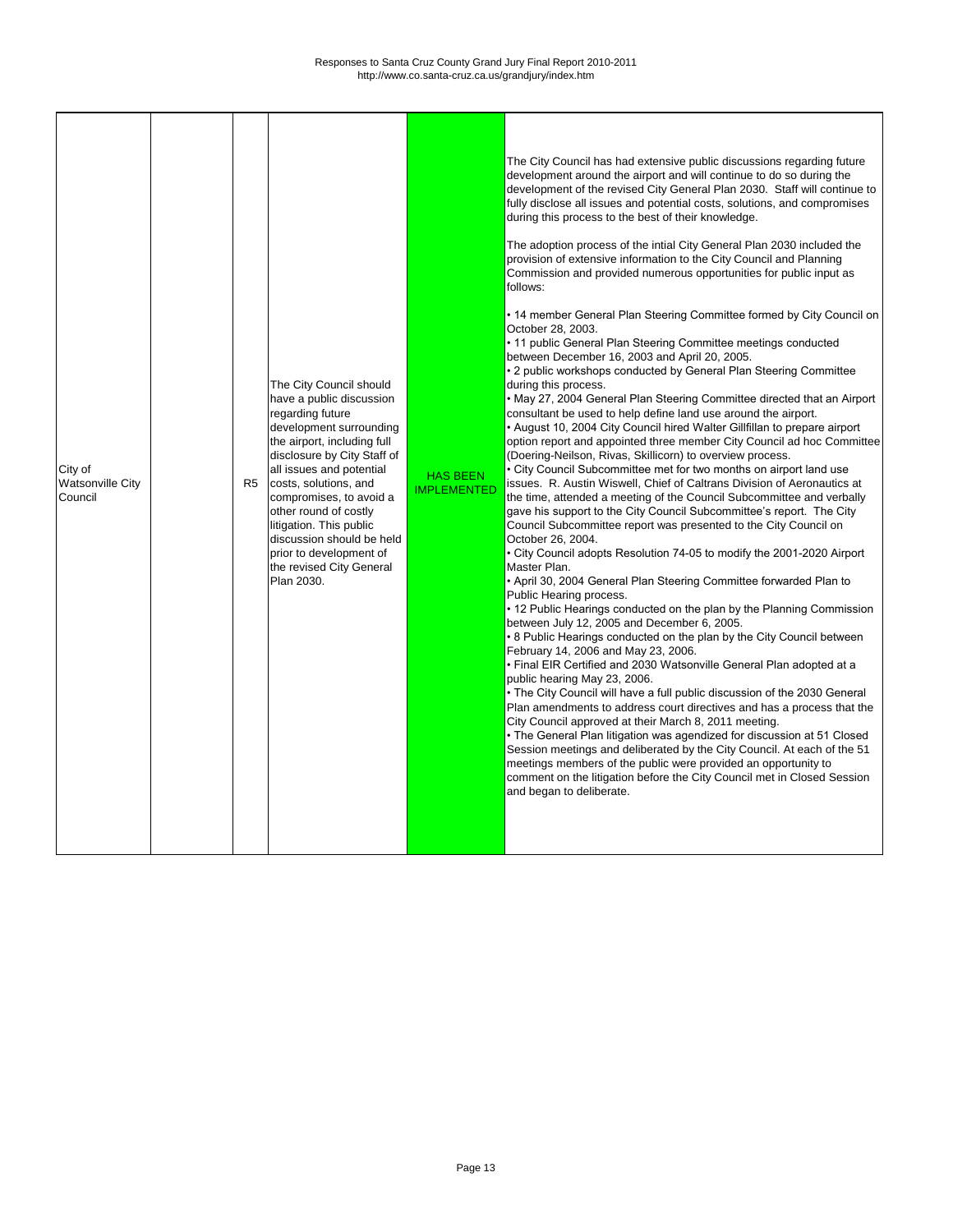| City of<br><b>Watsonville City</b><br>Council | R <sub>6</sub> | The City of Watsonville<br>should publish on its<br>website, a current record<br>of activities of the WRDA,<br>including projects<br>proposed, approved, in<br>progress, and completed,<br>along with related<br>revenue, bond obligations<br>and expense information.                             | <b>HAS BEEN</b><br><b>IMPLEMENTED</b> | Significant information is readily available to the public regarding the<br>activities of the Watsonville Redevelopment Agency. The<br>Redevelopment Agency prepares an Implementation Plan which contains<br>detailed statistics and a comprehensive summary of Agency activity and<br>accomplishments. The Agency also prepares a Mid-term review of the<br>Implementation Plan which discusses the progress on Agency goals and<br>accomplishments. The City Budget also contains information on agency<br>activities and accomplishments. Additionally, the Agency prepares and<br>publishes an annual comprehensive summary of revenues, expenses,<br>and activities in the Redevelopment Annual Financial Report (Audit). All<br>of these documents are presented to the City Council\Redevelopment<br>Agency Board and can be found on the City's website at<br>www.ci.watsonville.ca.us. The Agency also maintains the website<br>www.growinwatsonville.com that includes extensive information about the<br>many programs the Agency administers for the residents and business-<br>owners of Watsonville.<br>The recent accomplishments of the Redevelopment Agency are apparent.<br>They include the new downtown Main Library, downtown Courts, two<br>parking structures, partnership with Cabrillo College to bring the<br>downtown campus to Watsonville, and providing assistance to hundreds<br>of working families to secure decent, safe, and affordable housing units<br>which they otherwise could not afford. |
|-----------------------------------------------|----------------|----------------------------------------------------------------------------------------------------------------------------------------------------------------------------------------------------------------------------------------------------------------------------------------------------|---------------------------------------|-------------------------------------------------------------------------------------------------------------------------------------------------------------------------------------------------------------------------------------------------------------------------------------------------------------------------------------------------------------------------------------------------------------------------------------------------------------------------------------------------------------------------------------------------------------------------------------------------------------------------------------------------------------------------------------------------------------------------------------------------------------------------------------------------------------------------------------------------------------------------------------------------------------------------------------------------------------------------------------------------------------------------------------------------------------------------------------------------------------------------------------------------------------------------------------------------------------------------------------------------------------------------------------------------------------------------------------------------------------------------------------------------------------------------------------------------------------------------------------------------------------------------------------|
| City of<br><b>Watsonville City</b><br>Council | R <sub>8</sub> | The City Council should<br>exercise due diligence<br>and demand that it<br>receives adequate<br>information to make<br>informed decisions.<br>"Financial Management<br>for Elected Officials:<br>Questions to Ask,<br>published by the Institute<br>for Local Governments is<br>a useful resource. | <b>HAS BEEN</b><br><b>IMPLEMENTED</b> | The City Council receives extensive information on all issues brought<br>before it through staff reports presented prior to all City meetings.<br>Additionally, members of the City Council may request additional<br>information from the City Manager and his staff to adequately answer any<br>questions prior to making any decisions. The City Council has made<br>fiscally responsible decisions by adopting a balanced budget for FY 2011-<br>2013 before any other city in the region and without tapping into City<br>reserves to do so. Furthermore, the City has secured Memorandums of<br>Understanding that include continued employee concessions for the next<br>two years as well as structural changes to the employee retirement<br>system. These actions exemplify that the City Council has made sound<br>decisions in the area of financial management and a review of the City<br>Council agenda packets and minutes found on the City website at<br>www.ci.watsonville.ca.us support that extensive information was provided<br>to the Council prior to approving these items.                                                                                                                                                                                                                                                                                                                                                                                                                               |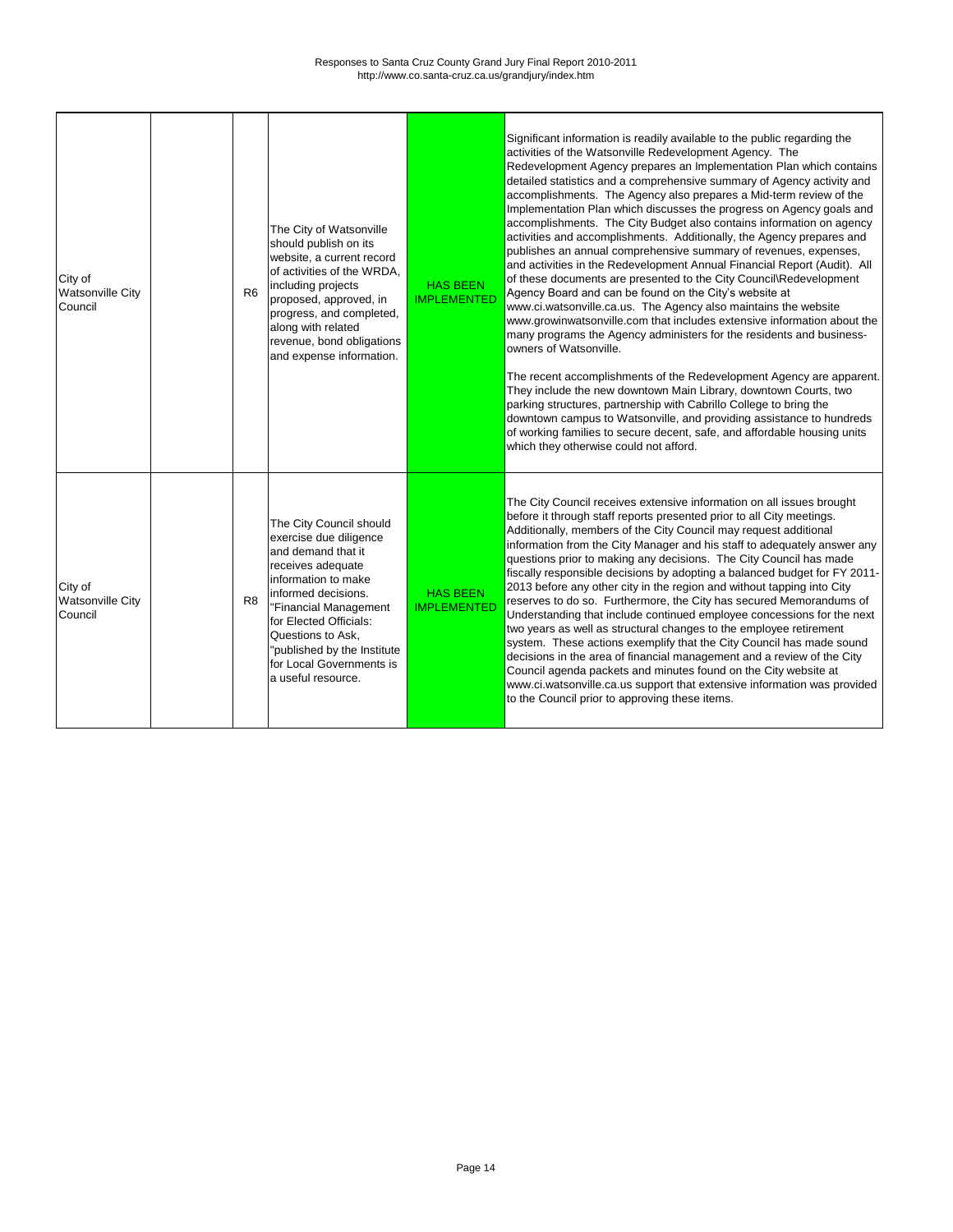| City of<br><b>Watsonville City</b><br>Council                                  | R <sub>9</sub> | The City Council should<br>have a public discussion<br>of the Manabe-Ow project<br>with full disclosure of all<br>funding options.    | <b>HAS BEEN</b><br><b>IMPLEMENTED</b> | The need for Redevelopment funding for the Manabe-Ow project has<br>been discussed extensively in public for more than a decade. The City of<br>Watsonville Staff Report for the July 29, 1999 LAFCO Hearing from the<br>City states, "the feasibility of including this area within the existing<br>Redevelopment Project Area will be explored." The oral testimony from<br>Watsonville Redevelopment Director Jan Davison at the July 29, 1999<br>LAFCO hearing states, "The first element of this plan is to incorporate the<br>Manabe-Burgstrom (later Manabe-Ow) property into a redevelopment<br>area." The City Council approved the designation of an amended survey<br>area for study purposes on August 24, 1999 that included the Manabe-<br>Ow property which is the preliminary step to including additional property<br>into the Redevelopment Project Area.<br>More recently, The Manabe-Ow Technical Advisory Committee (TAC)<br>had extensive discussions on infrastructure financing which are<br>documented in Chapter 5 of the Manabe-Ow Specific Plan report. A<br>section in Chapter 5 titled "Financing Mechanisms" discusses the need<br>for Redevelopment and other funding sources under the title,<br>"Redevelopment Tax Increment". The Manabe-Ow Specific Plan report<br>was forwarded to the Planning Commission and City Council well in<br>advance of the approval of the project. On February 26, 2010 (9 months<br>before the project was approved by the City Council) City staff spoke<br>extensively at the City Council Legislative Luncheon about the need for<br>special legislation to include the Manabe-Ow project in the<br>Redevelopment Project Area. This is an agendized public meeting with<br>members of the City Council, press, public and State Legislators present<br>and is documented in the meeting minutes. The Manabe-Ow Specific<br>Plan and related documents including minutes of the TAC can be found<br>on the City's website at www.ci.watsonville.ca.us. As the project<br>continues to move forward, additional financing considerations will be<br>brought before the City Council for review and approval. |
|--------------------------------------------------------------------------------|----------------|---------------------------------------------------------------------------------------------------------------------------------------|---------------------------------------|----------------------------------------------------------------------------------------------------------------------------------------------------------------------------------------------------------------------------------------------------------------------------------------------------------------------------------------------------------------------------------------------------------------------------------------------------------------------------------------------------------------------------------------------------------------------------------------------------------------------------------------------------------------------------------------------------------------------------------------------------------------------------------------------------------------------------------------------------------------------------------------------------------------------------------------------------------------------------------------------------------------------------------------------------------------------------------------------------------------------------------------------------------------------------------------------------------------------------------------------------------------------------------------------------------------------------------------------------------------------------------------------------------------------------------------------------------------------------------------------------------------------------------------------------------------------------------------------------------------------------------------------------------------------------------------------------------------------------------------------------------------------------------------------------------------------------------------------------------------------------------------------------------------------------------------------------------------------------------------------------------------------------------------------------------------------------------------------------------------------------------------------------------------------------------|
| City of<br>Watsonville<br>Redevelopment<br>Agency Board of<br><b>Directors</b> | F <sub>9</sub> | It was not possible to<br>evaluate the effectiveness<br>of the WRDA because<br>adequate information is<br>not provided to the public. | <b>DISAGREE</b>                       | Significant information is readily available to the public regarding the<br>activities of the Watsonville Redevelopment Agency. The<br>Redevelopment Agency prepares an Implementation Plan which contains<br>detailed statistics and a comprehensive summary of Agency activities and<br>accomplishments. The Agency also prepares a Mid-term review of the<br>Implementation Plan which discusses the progress on Agency goals and<br>accomplishments. The City Budget also contains information on agency<br>activities and accomplishments. Additionally, the Agency prepares and<br>publishes an annual comprehensive summary of revenues, expenses,<br>and activities in the Redevelopment Annual Financial Report (Audit). All<br>of these documents are presented to the City Council\Redevelopment<br>Agency Board and can be found on the City's website at<br>www.ci.watsonville.ca.us. The Agency also maintains the website<br>www.growinwatsonville.com that includes extensive information about the<br>many programs the Agency administers for the residents and business-<br>owners of Watsonville.<br>The recent accomplishments of the Redevelopment Agency are apparent.<br>They include the new downtown Main Library, downtown Courts, two<br>parking structures, partnership with Cabrillo College to bring the                                                                                                                                                                                                                                                                                                                                                                                                                                                                                                                                                                                                                                                                                                                                                                                                                                          |

|  |  |  | downtown campus to Watsonville, and providing assistance to hundreds     |
|--|--|--|--------------------------------------------------------------------------|
|  |  |  | of working families to secure decent, safe, and affordable housing units |
|  |  |  | Which they otherwise could not afford.                                   |
|  |  |  |                                                                          |
|  |  |  |                                                                          |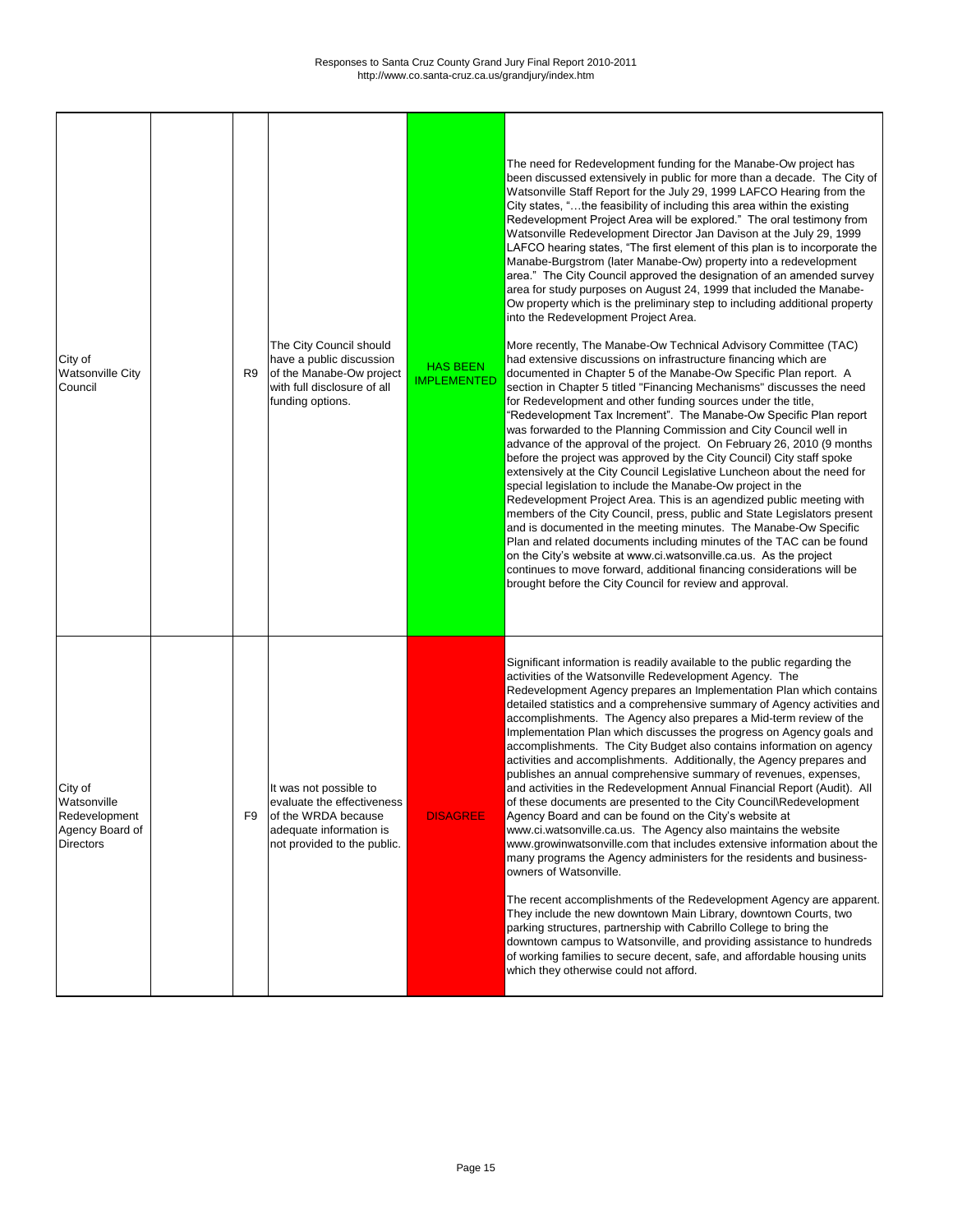| City of<br>Watsonville<br>Redevelopment<br>Agency Board of<br><b>Directors</b> | F <sub>10</sub> | The City of Watsonville<br>does not provide a<br>publicly available<br>summary of WRDA<br>activities, revenues, or<br>expenses.                                                                                                                                        | <b>DISAGREE</b>                       | Significant information is readily available to the public regarding the<br>activities of the Watsonville Redevelopment Agency. The<br>Redevelopment Agency prepares an Implementation Plan which contains<br>detailed statistics and a comprehensive summary of Agency activities and<br>accomplishments. The Agency also prepares a Mid-term review of the<br>Implementation Plan which discusses the progress on Agency goals and<br>accomplishments. The City Budget also contains information on agency<br>activities and accomplishments. Additionally, the Agency prepares and<br>publishes an annual comprehensive summary of revenues, expenses,<br>and activities in the Redevelopment Annual Financial Report (Audit). All<br>of these documents are presented to the City Council\Redevelopment<br>Agency Board and can be found on the City's website at<br>www.ci.watsonville.ca.us. The Agency also maintains the website<br>www.growinwatsonville.com that includes extensive information about the<br>many programs the Agency administers for the residents and business-<br>owners of Watsonville.<br>The recent accomplishments of the Redevelopment Agency are apparent.<br>They include the new downtown Main Library, downtown Courts, two<br>parking structures, partnership with Cabrillo College to bring the<br>downtown campus to Watsonville, and providing assistance to hundreds<br>of working families to secure decent, safe, and affordable housing units<br>which they otherwise could not afford. |
|--------------------------------------------------------------------------------|-----------------|------------------------------------------------------------------------------------------------------------------------------------------------------------------------------------------------------------------------------------------------------------------------|---------------------------------------|---------------------------------------------------------------------------------------------------------------------------------------------------------------------------------------------------------------------------------------------------------------------------------------------------------------------------------------------------------------------------------------------------------------------------------------------------------------------------------------------------------------------------------------------------------------------------------------------------------------------------------------------------------------------------------------------------------------------------------------------------------------------------------------------------------------------------------------------------------------------------------------------------------------------------------------------------------------------------------------------------------------------------------------------------------------------------------------------------------------------------------------------------------------------------------------------------------------------------------------------------------------------------------------------------------------------------------------------------------------------------------------------------------------------------------------------------------------------------------------------------------------------------------------|
| City of<br>Watsonville<br>Redevelopment<br>Agency Board of<br><b>Directors</b> | R <sub>6</sub>  | The City of Watsonville<br>should publish on its<br>website, a current record<br>of activities of the WRDA,<br>including projects<br>proposed, approved, in<br>progress, and completed,<br>along with related<br>revenue, bond obligations<br>and expense information. | <b>HAS BEEN</b><br><b>IMPLEMENTED</b> | Significant information is readily available to the public regarding the<br>activities of the Watsonville Redevelopment Agency. The<br>Redevelopment Agency prepares an Implementation Plan which contains<br>detailed statistics and a comprehensive summary of Agency activities and<br>accomplishments. The Agency also prepares a Mid-term review of the<br>Implementation Plan which discusses the progress on Agency goals and<br>accomplishments. The City Budget also contains information on agency<br>activities and accomplishments. Additionally, the Agency prepares and<br>publishes an annual comprehensive summary of revenues, expenses,<br>and activities in the Redevelopment Annual Financial Report (Audit). All<br>of these documents are presented to the City Council\Redevelopment<br>Agency Board and can be found on the City's website at<br>www.ci.watsonville.ca.us. The Agency also maintains the website<br>www.growinwatsonville.com that includes extensive information about the<br>many programs the Agency administers for the residents and business-<br>owners of Watsonville.<br>The recent accomplishments of the Redevelopment Agency are apparent.<br>They include the new downtown Main Library, downtown Courts, two<br>parking structures, partnership with Cabrillo College to bring the<br>downtown campus to Watsonville, and providing assistance to hundreds<br>of working families to secure decent, safe, and affordable housing units<br>which they otherwise could not afford. |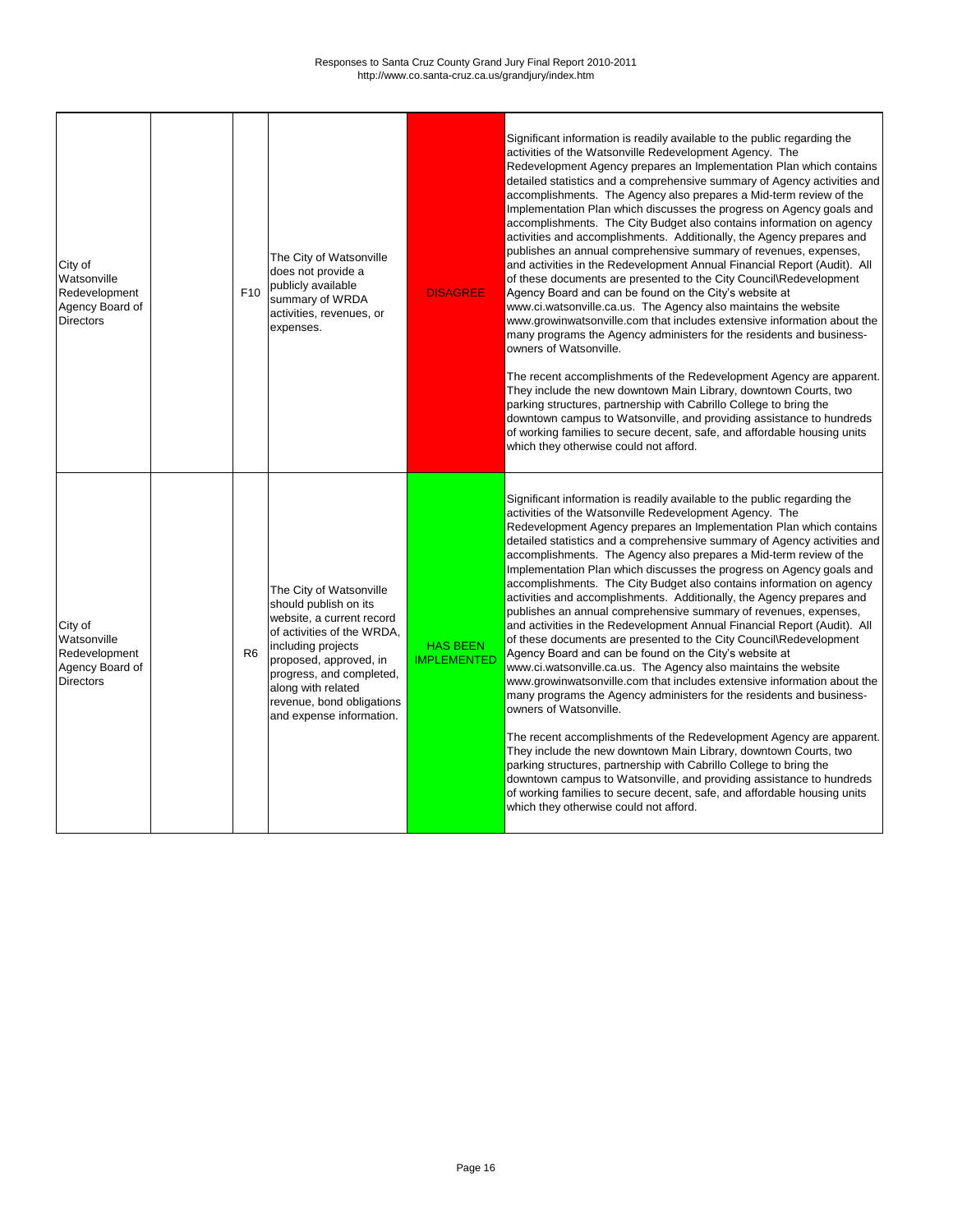| Back to the Future:                                 |                                   |                |                                                                                                                                                                                              |                 |                                                                                                                                                                                                                                                                                                                                                                                                                                                                                                                                                                                                                                                                                                                                                                                                                                                                                                                                                                                                                                                                                                                                                                                                                                                                                                                                                                                                                                                                                                                                                                                                                                                                                                                                                                                                                                                                                                                                                                                                             |  |
|-----------------------------------------------------|-----------------------------------|----------------|----------------------------------------------------------------------------------------------------------------------------------------------------------------------------------------------|-----------------|-------------------------------------------------------------------------------------------------------------------------------------------------------------------------------------------------------------------------------------------------------------------------------------------------------------------------------------------------------------------------------------------------------------------------------------------------------------------------------------------------------------------------------------------------------------------------------------------------------------------------------------------------------------------------------------------------------------------------------------------------------------------------------------------------------------------------------------------------------------------------------------------------------------------------------------------------------------------------------------------------------------------------------------------------------------------------------------------------------------------------------------------------------------------------------------------------------------------------------------------------------------------------------------------------------------------------------------------------------------------------------------------------------------------------------------------------------------------------------------------------------------------------------------------------------------------------------------------------------------------------------------------------------------------------------------------------------------------------------------------------------------------------------------------------------------------------------------------------------------------------------------------------------------------------------------------------------------------------------------------------------------|--|
|                                                     |                                   |                |                                                                                                                                                                                              |                 | <b>Regional Gridlock and Local Planning Paralysis</b>                                                                                                                                                                                                                                                                                                                                                                                                                                                                                                                                                                                                                                                                                                                                                                                                                                                                                                                                                                                                                                                                                                                                                                                                                                                                                                                                                                                                                                                                                                                                                                                                                                                                                                                                                                                                                                                                                                                                                       |  |
| Solicited<br><b>Respondent</b>                      | <b>Proxy</b><br><b>Respondent</b> |                | Item Item text                                                                                                                                                                               | <b>Response</b> | <b>Explanation</b>                                                                                                                                                                                                                                                                                                                                                                                                                                                                                                                                                                                                                                                                                                                                                                                                                                                                                                                                                                                                                                                                                                                                                                                                                                                                                                                                                                                                                                                                                                                                                                                                                                                                                                                                                                                                                                                                                                                                                                                          |  |
| Santa Cruz<br>County Board of<br>Supervisors        |                                   | F <sub>1</sub> | Traffic congestion on<br>Highway 1 corridor is<br>problematic.                                                                                                                               | <b>AGREE</b>    | Traffic congestion creates air pollution and inefficiencies in travel.                                                                                                                                                                                                                                                                                                                                                                                                                                                                                                                                                                                                                                                                                                                                                                                                                                                                                                                                                                                                                                                                                                                                                                                                                                                                                                                                                                                                                                                                                                                                                                                                                                                                                                                                                                                                                                                                                                                                      |  |
| Santa Cruz<br>County Board of<br><b>Supervisors</b> |                                   | F <sub>2</sub> | Local jurisdictions do not<br>implement the regional<br>transportation plan<br>created by the RTC.                                                                                           | <b>DISAGREE</b> | The creation and implementation of the regional transportation plan is<br>directly supported by the County. RTC's Regional Transportation Plan is<br>used by the County to make more informed decisions regarding local<br>transportation programs and services. The County of Santa Cruz refers to<br>the RTP goals and policies in the development of capital improvement<br>transportation projects, construction or expansion of roadways; state<br>highways; principal arterials; routes that provide primary access to major<br>activity centers, such as government centers, regional shopping centers,<br>colleges, airports and ports; goods movement routes, including both truck<br>routes and rail lines; intermodal transfer facilities, such as transit centers,<br>rail stations, airports and ports; and fixed transit routes, such as heavy rail<br>and commuter rail. Any project involving transportation improvements is<br>reviewed to determine whether such improvements comply with the RTP.<br>Plan changes, policies, goals, projects and programs with regional<br>significance are reviewed to determine consistency with the adopted<br>regional transportation plan.                                                                                                                                                                                                                                                                                                                                                                                                                                                                                                                                                                                                                                                                                                                                                                                                          |  |
| Santa Cruz<br>County Board of<br>Supervisors        |                                   | F <sub>3</sub> | Lack of consensus<br>between the local<br>jurisdictions and the RTC<br>staff obstructs the<br>coordination of the local<br>transportation plans with<br>the Regional<br>Transportation Plan. | <b>DISAGREE</b> | The County and local planning agencies collaborate with RTC staff to<br>successfully monitor the implementation of local transportation programs,<br>plans and strategies. The County and other local jurisdictions work<br>closely with RTC staff to identify and describe projects that are proposed<br>for inclusion in the regional transportation improvement program (RTIP).<br>The County participates in the RTP update process which requires a plan<br>update every few years (i.e., 2005, 2010). The County contributes to the<br>RTIP by providing a detailed listing that includes proposed funding<br>amounts and proposed implementation years for projects recommended<br>for implementation in the region during the five or six year period covered<br>by the document. The County and other local jurisdictions also participate<br>in the public participation effort required by passage of SAFETEA-LU<br>(Safe, Accountable, Flexible, Efficient Transportation Equity Act: a Legacy<br>for Users) in 2005. More recently, the County has supported RTC in its<br>goal of creating an integrated multimodal transportation network, to<br>provide a variety of services to support pedestrian and bicycle uses in<br>Santa Cruz County, sustainable transportation planning, greenhouse gas<br>reduction strategies and acquisition of the Union Pacific (UP) rail line. The<br>County will involve RTC staff and provide funding of RTC participation in<br>the Proposition 84 Sustainable Communities Plan. The RTC's direct<br>involvement with other regional transportation planning agencies will be a<br>key component of the Sustainable Communities (Prop. 84) agency<br>participation plan. The RTC will be asked to evaluate the County's<br>planning efforts regarding long-term mobility policies for the movement of<br>people and goods, (including congestion relief strategies) and to evaluate<br>the performance of other transportation modes, including transit. |  |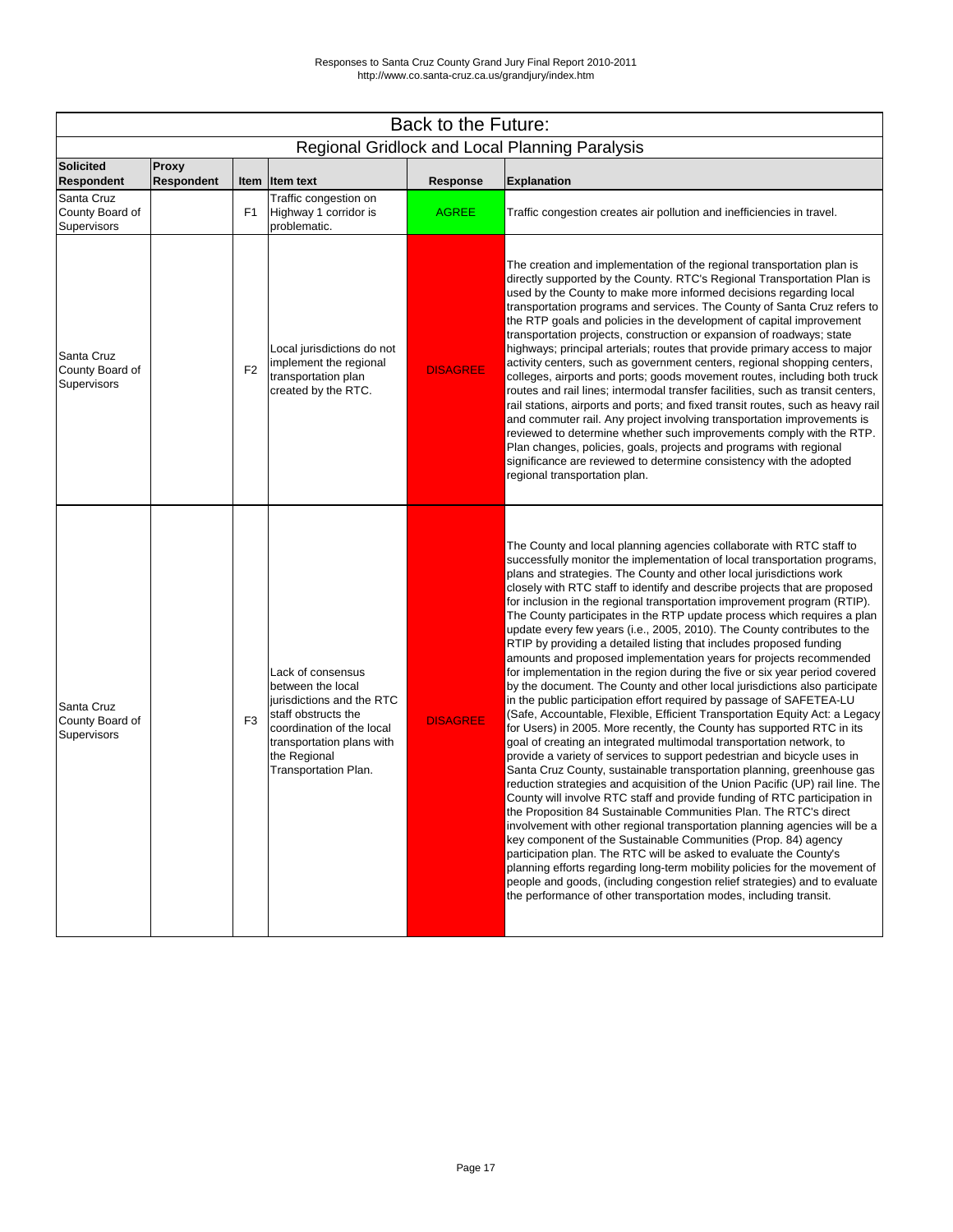| Each agency's General<br>Plan is an integrated<br>document that includes<br>housing and<br>Santa Cruz<br>transportation as<br>F <sub>4</sub><br>County Board of<br>elements. There is no<br>Supervisors<br>mandated link between<br>Plans and the Regional<br><b>Transportation Plan.</b> | <b>PARTIALLY</b><br><b>DISAGREE</b><br>the local agency's General | Although state law does not require direct linkage between the RTP and<br>the County's General Plan, the County's Circulation Element and Land<br>Use Element are closely aligned to the RTP by land use and<br>transportation policies that direct new development to areas of the County<br>already well served by public transportation services. Both General Plan<br>Elements contain land use and transportation policies and goals that<br>emphasize the importance of transit-oriented design in new development.<br>The Circulation Element emphasizes the importance of making more<br>efficient use of the existing transportation systems. The relationship<br>between the RTP and County Elements is also evident in the correlation<br>between the RTP Maps and Land Use Diagram and the Circulation<br>Element Maps, which identify the major vehicular, transit, bicycle, and<br>emergency evacuation routes throughout the County. The County's public<br>outreach process and planning efforts for regionally significant<br>developments involves early notification of RTC and inclusion of<br>mitigation measures that are consistent with RTP goals and objectives.<br>While preparing General Plan updates and studies, the County consults<br>with RTC staff to ensure that proposed revisions do not affect long-term<br>regional transportation strategies. |
|-------------------------------------------------------------------------------------------------------------------------------------------------------------------------------------------------------------------------------------------------------------------------------------------|-------------------------------------------------------------------|---------------------------------------------------------------------------------------------------------------------------------------------------------------------------------------------------------------------------------------------------------------------------------------------------------------------------------------------------------------------------------------------------------------------------------------------------------------------------------------------------------------------------------------------------------------------------------------------------------------------------------------------------------------------------------------------------------------------------------------------------------------------------------------------------------------------------------------------------------------------------------------------------------------------------------------------------------------------------------------------------------------------------------------------------------------------------------------------------------------------------------------------------------------------------------------------------------------------------------------------------------------------------------------------------------------------------------------------------------------------------------------|
|-------------------------------------------------------------------------------------------------------------------------------------------------------------------------------------------------------------------------------------------------------------------------------------------|-------------------------------------------------------------------|---------------------------------------------------------------------------------------------------------------------------------------------------------------------------------------------------------------------------------------------------------------------------------------------------------------------------------------------------------------------------------------------------------------------------------------------------------------------------------------------------------------------------------------------------------------------------------------------------------------------------------------------------------------------------------------------------------------------------------------------------------------------------------------------------------------------------------------------------------------------------------------------------------------------------------------------------------------------------------------------------------------------------------------------------------------------------------------------------------------------------------------------------------------------------------------------------------------------------------------------------------------------------------------------------------------------------------------------------------------------------------------|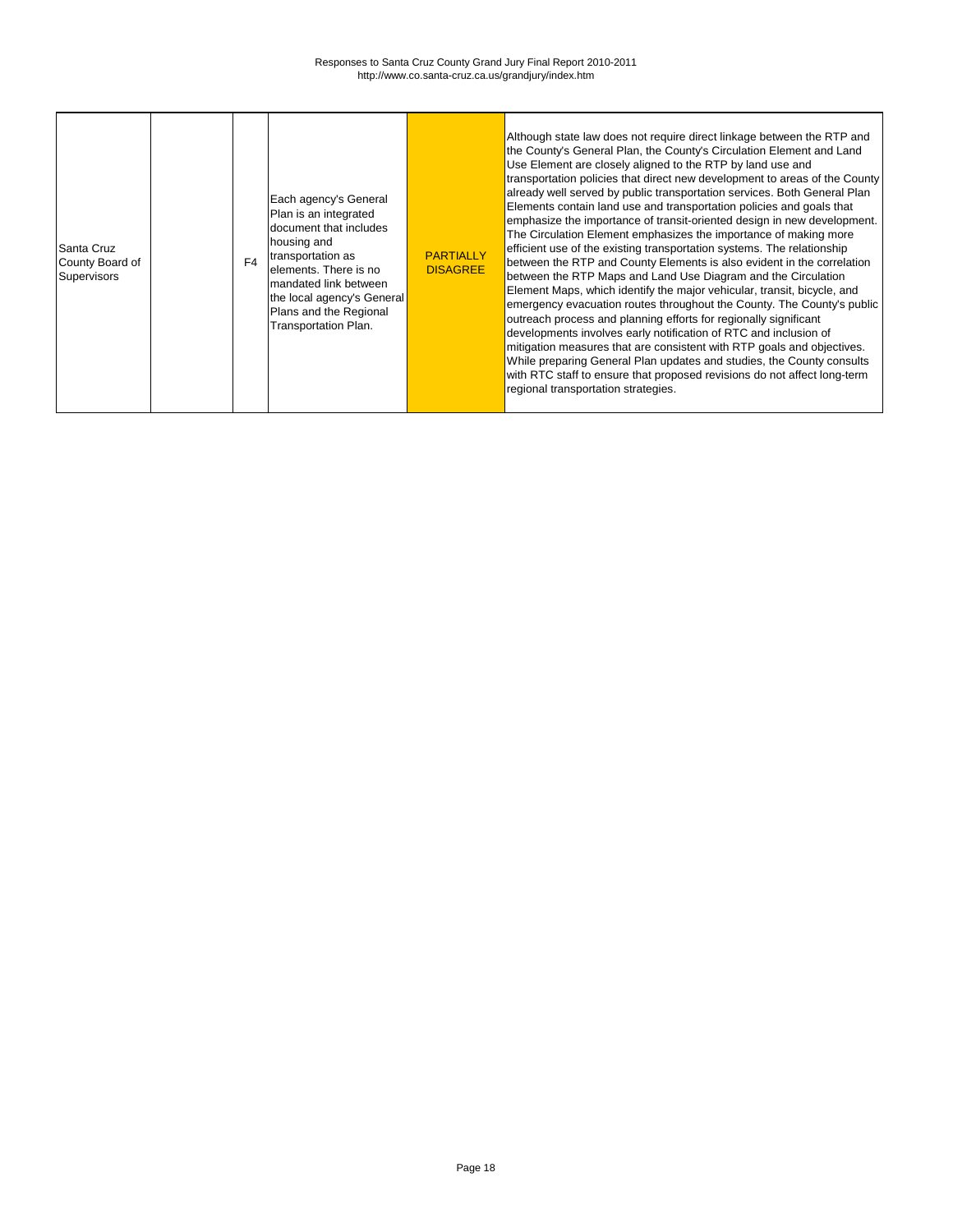Preparation of the County's transportation policies, programs and objectives requires that equal consideration be given to land use and transportation/infrastructure issues. General Plan preparation requires that a balanced and integrated planning process be provided. Section 65032(b) of the State law requires that the Circulation (transportation) Element policies, goals and objectives are correlated and internally consistent with, and thus support, the goals and policies of the Land Use Element. Government Code Section 65032(b)) notes that "the general location and extent of existing and proposed major thoroughfares, transportation routes, terminals, and other local public utilities and facilities, must be all correlated with the Land Use Element of the General Plan". The comprehensive nature of the Circulation Element requires that it relate to and correlate foremost with the Land Use Element but also be internally consistent with other elements of the General Plan. The Land Use Element is most directly related to the Circulation Element. For example, the amount, distribution, and timing of population and job growth expressed within the Land Use Element must correlate with the anticipated road capacity and performance standards established in the Circulation Element. Similarly, the location and density of uses prescribed in the Land Use Element are integrally linked to policies regarding transit design and development. The Circulation Element also provides opportunities for adequate land use in order to support economic growth and regional housing needs that are established through the County's annual "Growth Management Goal". Each year the County is required, through implementation of a Growth Management System, to set an annual growth goal for the upcoming year. Adoption of the Growth Goal in turn allows County staff to properly plan for the provision of basic public infrastructure including circulation element roads and transit improvements.

The County's comprehensive and long-term general plan goes beyond addressing the correlation between land uses and transportation and addresses various aspects of the circulation system in relation to the Housing, Noise, Conservation and Open Space, Parks and Recreation, and Public Safety Elements. Through a broad understanding of the seven mandatory general plan elements and practical application, the County ensures that the General Plan reflects the true relationship between land use and transportation. Delegating this aspect of the planning process to RTC would preclude development of an integrated circulation element that correlates with the Land Use Element and remaining elements.

Santa Cruz County Board of **Supervisors** 

To ensure that the General Plan reflects the relationship between transportation and land use, the legislature established California Government Code Section 65300 that requires that each "planning agency" adopt a General Plan to guide the long-term physical development of the County. Under Section 65100, the legislative body must assign by ordinance the functions of the planning agency to a planning department, one or more planning commissions, administrative bodies or hearing officers , the legislative body itself, or any combination thereof, as it deems appropriate and necessary. By Ordinance No. 13.01 .040, the Planning Department has been assigned responsibility for preparation and processing of the County's comprehensive long-term General Plan. The plan is "intended as a long-term planning tool for the orderly physical development of the land and the preservation of resources and open space in the County according to Section 65300 et. seq., of the California Government Code, the State General Plan Guidelines and any other applicable state statutes and guidelines as may be created and amended form time to time."

 $\blacksquare$  and a construction planning provided by the RTC, is governed by the  $\blacksquare$ 

WILL NOT BE IMPLEMENTED

Transportation sections of all county and city general plans should be written by Regional Transportation Commission staff. R1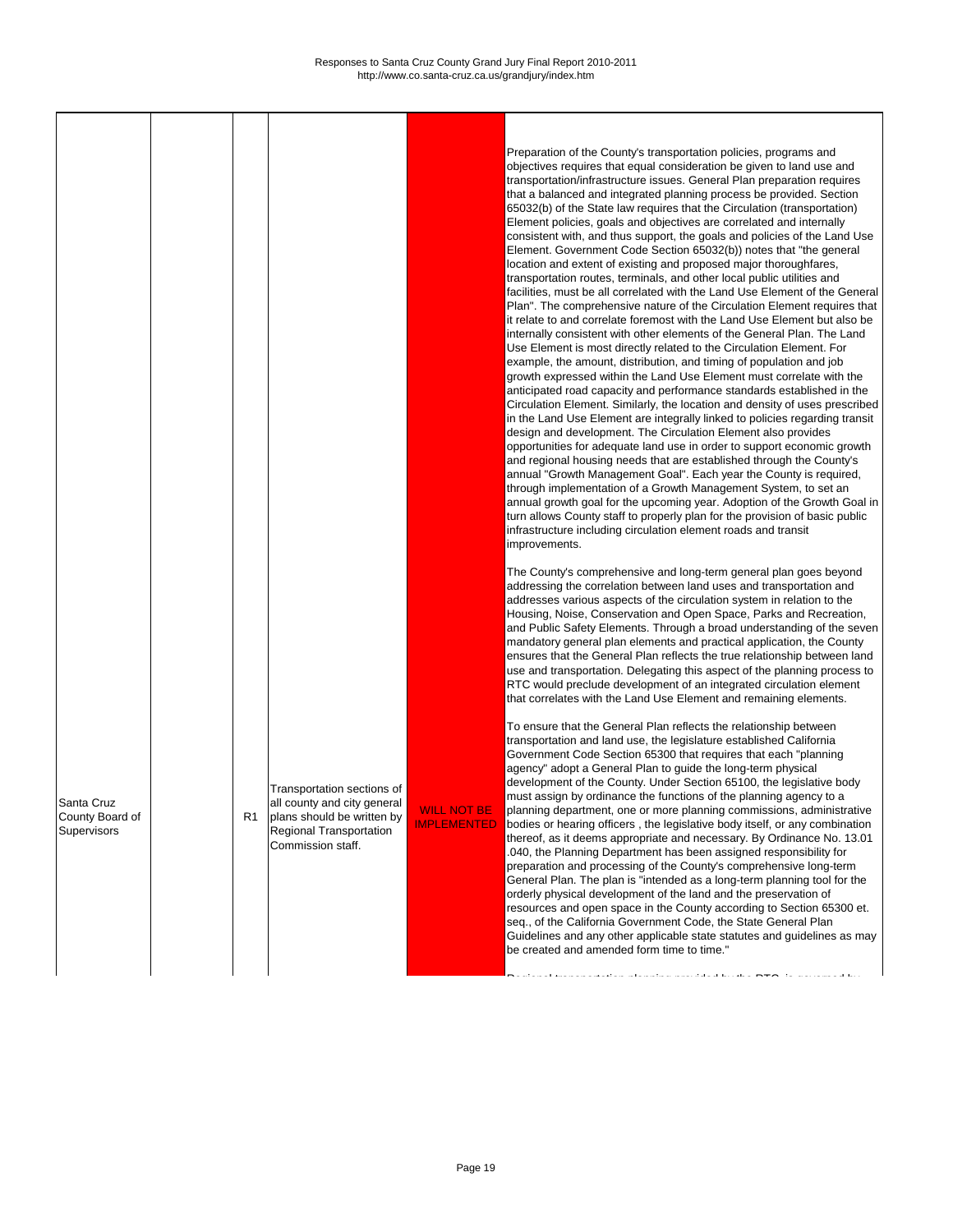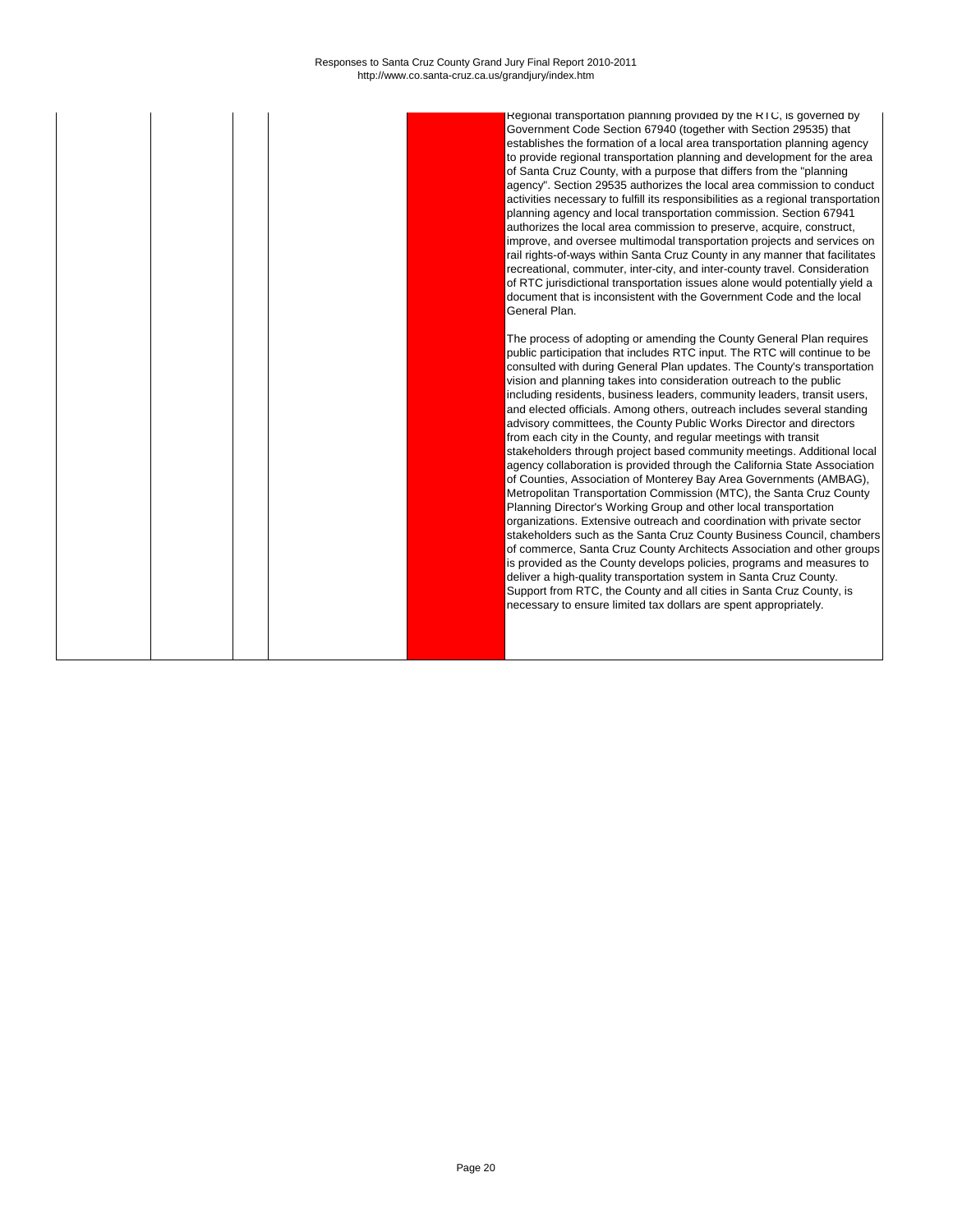| Santa Cruz<br>County Board of<br>Supervisors | R <sub>2</sub> | The local jurisdictions<br>should review the<br>transportation sections<br>developed by RTC staff<br>for adequacy every two<br>years and RTC staff<br>should be required to<br>revise when necessary. | <b>WILL NOT BE</b><br><b>IMPLEMENTED</b> | Transportation planning influences patterns of growth and economic<br>activity throughout the County. The biennial re-examination of the RTP<br>could interfere with County development of long-term growth and<br>economic forecasts, system performance analysis, infrastructure<br>planning, and implementation of transportation measures that are<br>included in the Land Use Element and Circulation Element. The update<br>by RTC every two years is not warranted and would require the County<br>Planning Department and other planning agencies to adjust transportation<br>and land use documents, forecasts and program measures biennially.<br>Given that long-term transportation growth forecasts and program<br>measures adopted by the County reasonably capture the real levels of<br>annual transportation growth and uses, the need does not exist to re-<br>examine or modify transportation sections biennially.<br>A two-year re-examination of transportation sections would require a<br>concurrent reexamination of land use and transportation documents by<br>County staff. The reexamination would interrupt the long-term planning<br>process, require annual work plans to be modified and cause confusion<br>among planning and transportation agencies. A two-year re-examination<br>would not provide adequate time for staff document review and analysis,<br>would not allow consultants adequate time to perform transportation<br>modeling, perform model calibrating and validating, or to consider<br>program alternatives, measures and outcomes included in County<br>Elements and transportation documents. As an example, the population,<br>vehicle trips and housing growth forecasts that are interrelated would<br>require revisions based on revisions made by RTC staff to transportation<br>forecasts.<br>Most General Plan Elements require about a three to four year planning<br>cycle for completion and a two year re-examination of General Plan<br>transportation policies and measures would interrupt the normal planning<br>cycle and affect the completion of documents. Provision of a two year re-<br>examination of the General Plan Element transportation sections would<br>be costly, ineffective and affect completion of other planning programs<br>and services including preparation of environmental (California<br>Environmental Quality Act) documents that rely on RTP published long-<br>term forecasts and data.<br>The County participates in the RTP update process which requires a plan<br>update every few years (currently about five or six years). The County<br>participated in public meetings and agency review of RTC documents for<br>the 2005 and 2010 RTP(s), and plans to participate in the next review that<br>will likely be more extensive. An interim re-examination of transportation<br>sections would require revised forecasts, modified transportation system<br>performance measures, and require the additional assessment of<br>transportation plan recommendations. Effective advancement of long-<br>term transportation goals will not be provided by a biennial review. The<br>development of strategies for operating, managing, maintaining, and<br>financing the area's transportation system to advance the area's long-<br>term transit goals is best achieved by adherence to the current RTP<br>process. |
|----------------------------------------------|----------------|-------------------------------------------------------------------------------------------------------------------------------------------------------------------------------------------------------|------------------------------------------|--------------------------------------------------------------------------------------------------------------------------------------------------------------------------------------------------------------------------------------------------------------------------------------------------------------------------------------------------------------------------------------------------------------------------------------------------------------------------------------------------------------------------------------------------------------------------------------------------------------------------------------------------------------------------------------------------------------------------------------------------------------------------------------------------------------------------------------------------------------------------------------------------------------------------------------------------------------------------------------------------------------------------------------------------------------------------------------------------------------------------------------------------------------------------------------------------------------------------------------------------------------------------------------------------------------------------------------------------------------------------------------------------------------------------------------------------------------------------------------------------------------------------------------------------------------------------------------------------------------------------------------------------------------------------------------------------------------------------------------------------------------------------------------------------------------------------------------------------------------------------------------------------------------------------------------------------------------------------------------------------------------------------------------------------------------------------------------------------------------------------------------------------------------------------------------------------------------------------------------------------------------------------------------------------------------------------------------------------------------------------------------------------------------------------------------------------------------------------------------------------------------------------------------------------------------------------------------------------------------------------------------------------------------------------------------------------------------------------------------------------------------------------------------------------------------------------------------------------------------------------------------------------------------------------------------------------------------------------------------------------------------------------------------------------------------------------------------------------------------------------------------------------------------------------------------------------------------------------------------------------------------------------------------------------------------------------------------------------------------------------------------------------------------------------------|
| Santa Cruz<br>County Board of<br>Supervisors | R <sub>3</sub> | The RTC should develop<br>cost estimates and pursue<br>stable funding sources to<br>implement<br>recommendations one<br>and two.                                                                      | Not applicable                           | The County defers to the Regional Transportation Commission to<br>respond to this recommendation.                                                                                                                                                                                                                                                                                                                                                                                                                                                                                                                                                                                                                                                                                                                                                                                                                                                                                                                                                                                                                                                                                                                                                                                                                                                                                                                                                                                                                                                                                                                                                                                                                                                                                                                                                                                                                                                                                                                                                                                                                                                                                                                                                                                                                                                                                                                                                                                                                                                                                                                                                                                                                                                                                                                                                                                                                                                                                                                                                                                                                                                                                                                                                                                                                                                                                                                              |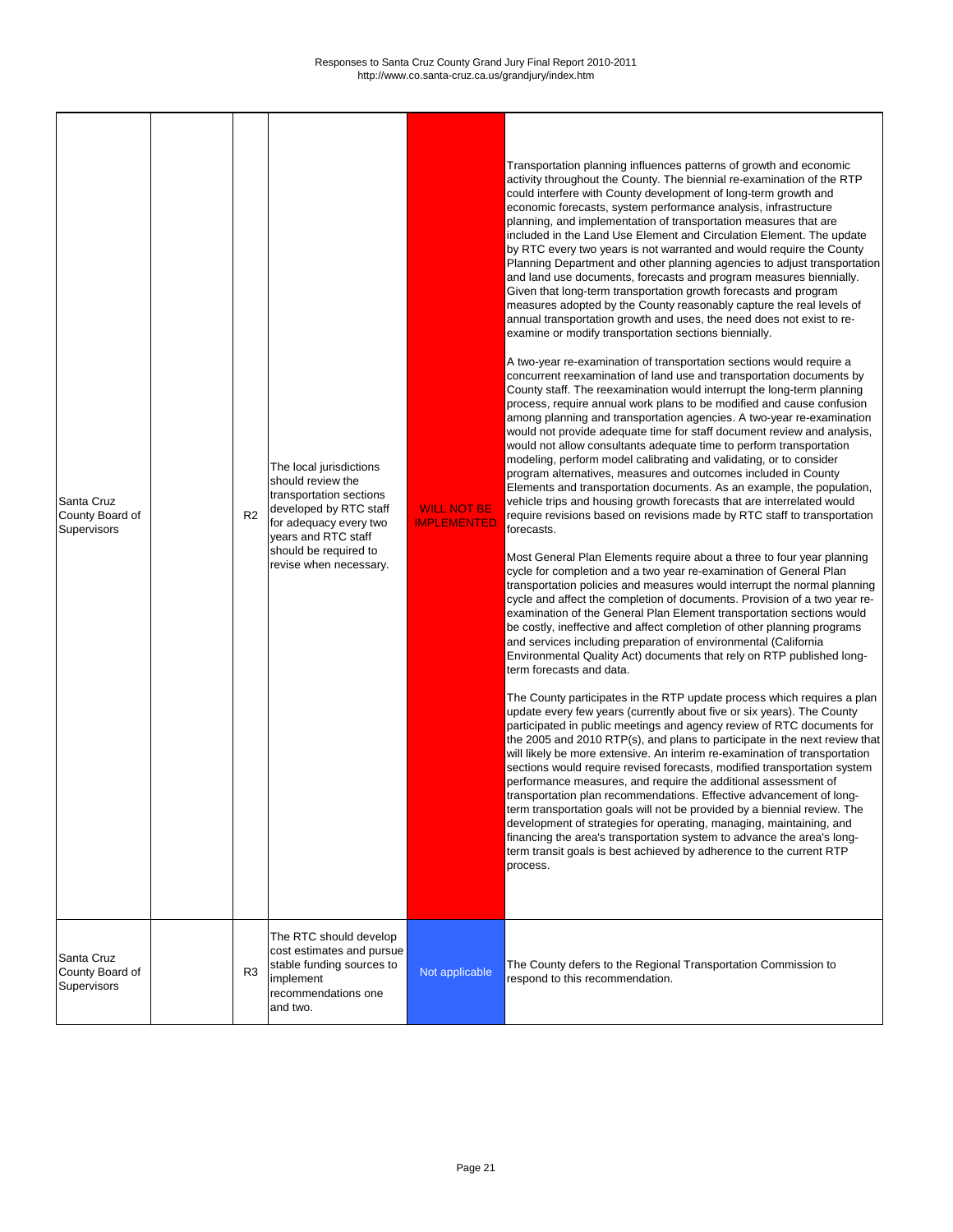**r** 

| Santa Cruz<br><b>County Regional</b><br>Transportation<br>Commission |  | F <sub>1</sub> | Traffic congestion on<br>Highway 1 corridor is<br>problematic. | <b>AGREE</b> | The Santa Cruz County Regional Transportation Commission (RTC),<br>Caltrans and the local jurisdictions and other agencies have been working<br>to address traffic congestion along the Highway 1 corridor and parallel<br>roads that are used as alternate routes to the highway by implementing<br>congestion reducing projects and programs These include:<br>1. Highway 1/Mission Street project - completed in 2002<br>2. Highway 1/17 Merge Lanes project - completed in 2007<br>3. Highway 1 Freeway Service Patrol (FSP) program - ongoing<br>4. Traffic Operations System (changeable message signs, highway<br>advisory radio) - ongoing<br>5. Capitola Road Widening<br>6. Commute Solutions program - ongoing<br>Congestion on the Highway 1 corridor continues to be problematic and<br>impacts not only the highway but also local streets. Therefore, work<br>continues on future projects which include:<br>1. Highway 1 - Soquel to Morrissey Auxiliary Lanes: Construction<br>anticipated to begin in early 2012<br>2. Highway 1 HOV Lanes from Morrissey Boulevard to Larkin Valley<br>Road: includes auxiliary lanes, bicycle and pedestrian overcrossings, and<br>transit improvements to facilitate express bus service; completion of<br>environmental document anticipated in 2013; an approved local sales tax<br>measure will likely be required to fund the construction of this \$500 million<br>project.<br>3. Highway 1 Million Gallon Challenge: Funding is being sought for<br>targeted strategies to reduce fuel consumption and congestion by<br>increasing vehicle occupancy on the most congested sections of Highway<br>4. Highway 1 San Lorenzo River Bridge Widening: Project development<br>documents are being produced; funding is yet to be identified for this \$20<br>million project and an approved local sales tax measure would help to<br>provide funding for this and other projects. |
|----------------------------------------------------------------------|--|----------------|----------------------------------------------------------------|--------------|------------------------------------------------------------------------------------------------------------------------------------------------------------------------------------------------------------------------------------------------------------------------------------------------------------------------------------------------------------------------------------------------------------------------------------------------------------------------------------------------------------------------------------------------------------------------------------------------------------------------------------------------------------------------------------------------------------------------------------------------------------------------------------------------------------------------------------------------------------------------------------------------------------------------------------------------------------------------------------------------------------------------------------------------------------------------------------------------------------------------------------------------------------------------------------------------------------------------------------------------------------------------------------------------------------------------------------------------------------------------------------------------------------------------------------------------------------------------------------------------------------------------------------------------------------------------------------------------------------------------------------------------------------------------------------------------------------------------------------------------------------------------------------------------------------------------------------------------------------------------------------------------------------------------------------------|
|----------------------------------------------------------------------|--|----------------|----------------------------------------------------------------|--------------|------------------------------------------------------------------------------------------------------------------------------------------------------------------------------------------------------------------------------------------------------------------------------------------------------------------------------------------------------------------------------------------------------------------------------------------------------------------------------------------------------------------------------------------------------------------------------------------------------------------------------------------------------------------------------------------------------------------------------------------------------------------------------------------------------------------------------------------------------------------------------------------------------------------------------------------------------------------------------------------------------------------------------------------------------------------------------------------------------------------------------------------------------------------------------------------------------------------------------------------------------------------------------------------------------------------------------------------------------------------------------------------------------------------------------------------------------------------------------------------------------------------------------------------------------------------------------------------------------------------------------------------------------------------------------------------------------------------------------------------------------------------------------------------------------------------------------------------------------------------------------------------------------------------------------------------|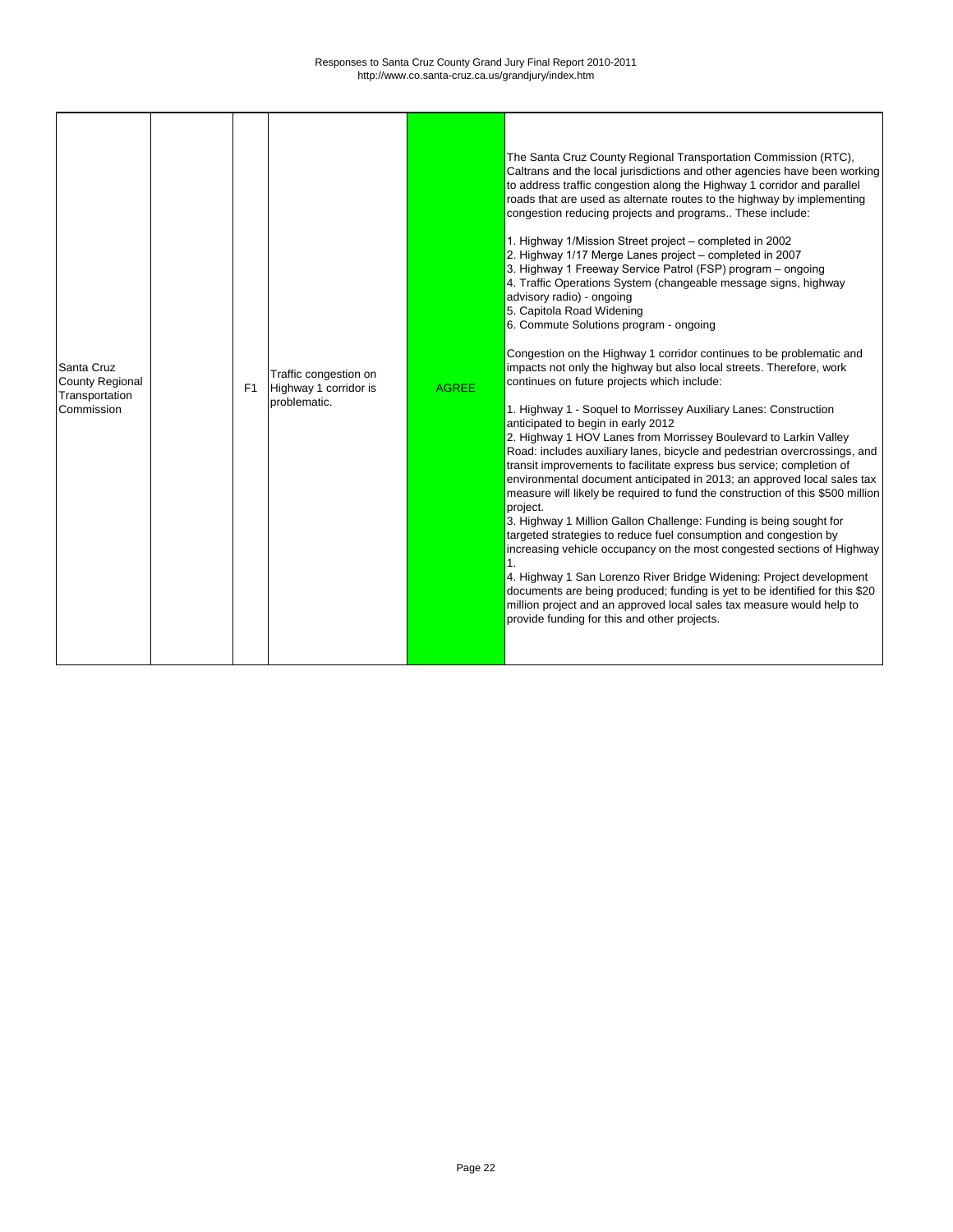| Santa Cruz<br><b>County Regional</b><br>Transportation<br>Commission | F <sub>2</sub> | Local jurisdictions do not<br>implement the regional<br>transportation plan<br>created by the RTC.                                                                                                                                             | <b>PARTIALLY</b><br><b>AGREE</b> | Regional Transportation Plans (RTP) are developed by the RTC with the<br>active participation of the cities, the county, Santa Cruz Metro, Caltrans<br>and other partners. The RTP provides a listing of transportation projects,<br>programs and strategies that the Santa Cruz County community desires<br>to implement to ensure a sound transportation system. Many of the<br>projects and strategies included in the RTP were recommended for<br>approval based on a selection and vetting process though each<br>jurisdiction. Because the document also is focused on regional<br>transportation issues, much of the detailed local project information is<br>more appropriately contained in local jurisdiction General Plans and other<br>documents. As shown in the RTP, there are sufficient funds to implement<br>only a fraction of the transportation projects, programs and strategies<br>listed in the RTP. Therefore, the RTC, the local jurisdictions and others<br>cannot implement a significant portion of the RTP due to insufficient<br>transportation funding. Some of the reasons for insufficient transportation<br>funding include:<br>1. Funding from state and federal sources for transportation projects,<br>programs and planning has been decreasing, while the needs and<br>requirements are increasing;<br>2. One of the main sources of funding is based on the quantity of motor<br>vehicle fuel sold, which decreases as vehicles become more efficient and<br>inflation decreases the value of revenues relative to costs; and<br>3. Efforts to secure local funds have not been successful due to the<br>economy, the super majority requirement, and diverse community<br>opinions<br>If more transportation funding became available possibly through a local<br>sales tax or other funding mechanism approved through a ballot measure<br>with a 2/3 vote, a much more significant portion of the RTP could be<br>implemented by the local jurisdictions and others. In addition, the RTP<br>uses a 25-30 year planning horizon. Projects included in the RTP could<br>be constructed in the short, medium or long term. |
|----------------------------------------------------------------------|----------------|------------------------------------------------------------------------------------------------------------------------------------------------------------------------------------------------------------------------------------------------|----------------------------------|---------------------------------------------------------------------------------------------------------------------------------------------------------------------------------------------------------------------------------------------------------------------------------------------------------------------------------------------------------------------------------------------------------------------------------------------------------------------------------------------------------------------------------------------------------------------------------------------------------------------------------------------------------------------------------------------------------------------------------------------------------------------------------------------------------------------------------------------------------------------------------------------------------------------------------------------------------------------------------------------------------------------------------------------------------------------------------------------------------------------------------------------------------------------------------------------------------------------------------------------------------------------------------------------------------------------------------------------------------------------------------------------------------------------------------------------------------------------------------------------------------------------------------------------------------------------------------------------------------------------------------------------------------------------------------------------------------------------------------------------------------------------------------------------------------------------------------------------------------------------------------------------------------------------------------------------------------------------------------------------------------------------------------------------------------------------------------------------------------------------------------------------------------------------|
| Santa Cruz<br><b>County Regional</b><br>Transportation<br>Commission | F <sub>3</sub> | Lack of consensus<br>between the local<br>jurisdictions and the RTC<br>staff obstructs the<br>coordination of the local<br>transportation plans with<br>the Regional<br>Transportation Plan.                                                   | <b>DISAGREE</b>                  | The local jurisdictions actively participate with the RTC and other<br>agencies in the production of the Regional Transportation Plan (RTP). In<br>addition, there are many opportunities for public input into the<br>development of the RTP insuring that community members are able to<br>weigh in on the direction of the plan and ensure that it meets local needs.<br>Therefore, the RTP is not just a work product of the RTC but of the<br>community as a whole including the local jurisdictions. The RTP must be<br>updated every four or five years. The local transportation plans are<br>included in the local jurisdictions' general plans and those general plans<br>do not require updates as often as the RTP. Therefore, there can be<br>discrepancies between the local jurisdictions' general plans and the RTP<br>because the general plans may not be updated for 20 years or more.                                                                                                                                                                                                                                                                                                                                                                                                                                                                                                                                                                                                                                                                                                                                                                                                                                                                                                                                                                                                                                                                                                                                                                                                                                                           |
| Santa Cruz<br><b>County Regional</b><br>Transportation<br>Commission | F <sub>4</sub> | Each agency's General<br>Plan is an integrated<br>document that includes<br>housing and<br>transportation as<br>elements. There is no<br>mandated link between<br>the local agency's General<br>Plans and the Regional<br>Transportation Plan. | <b>PARTIALLY</b><br><b>AGREE</b> | General plans are indeed integrated documents that include housing and<br>transportation or circulation elements. Traditionally there has not been a<br>mandated link between general plans and the RTC other than<br>consistency between the two. However, statewide efforts that resulted in<br>AB32 and SB375, recognized this weak link between transportation<br>planning and other planning and resulted in requirements for more<br>interagency coordination and cooperation to address our transportation,<br>land use, air quality and global warming concerns. As a result<br>transportation planning and land use planning agencies are required to<br>increase cooperation levels to produce regional transportation plans that<br>will include a sustainable community strategy. Unfortunately, AB32 and<br>SB375 did not include the funding necessary to implement the more<br>coordinated regional transportation plans and the sustainable community<br>strategy.                                                                                                                                                                                                                                                                                                                                                                                                                                                                                                                                                                                                                                                                                                                                                                                                                                                                                                                                                                                                                                                                                                                                                                                  |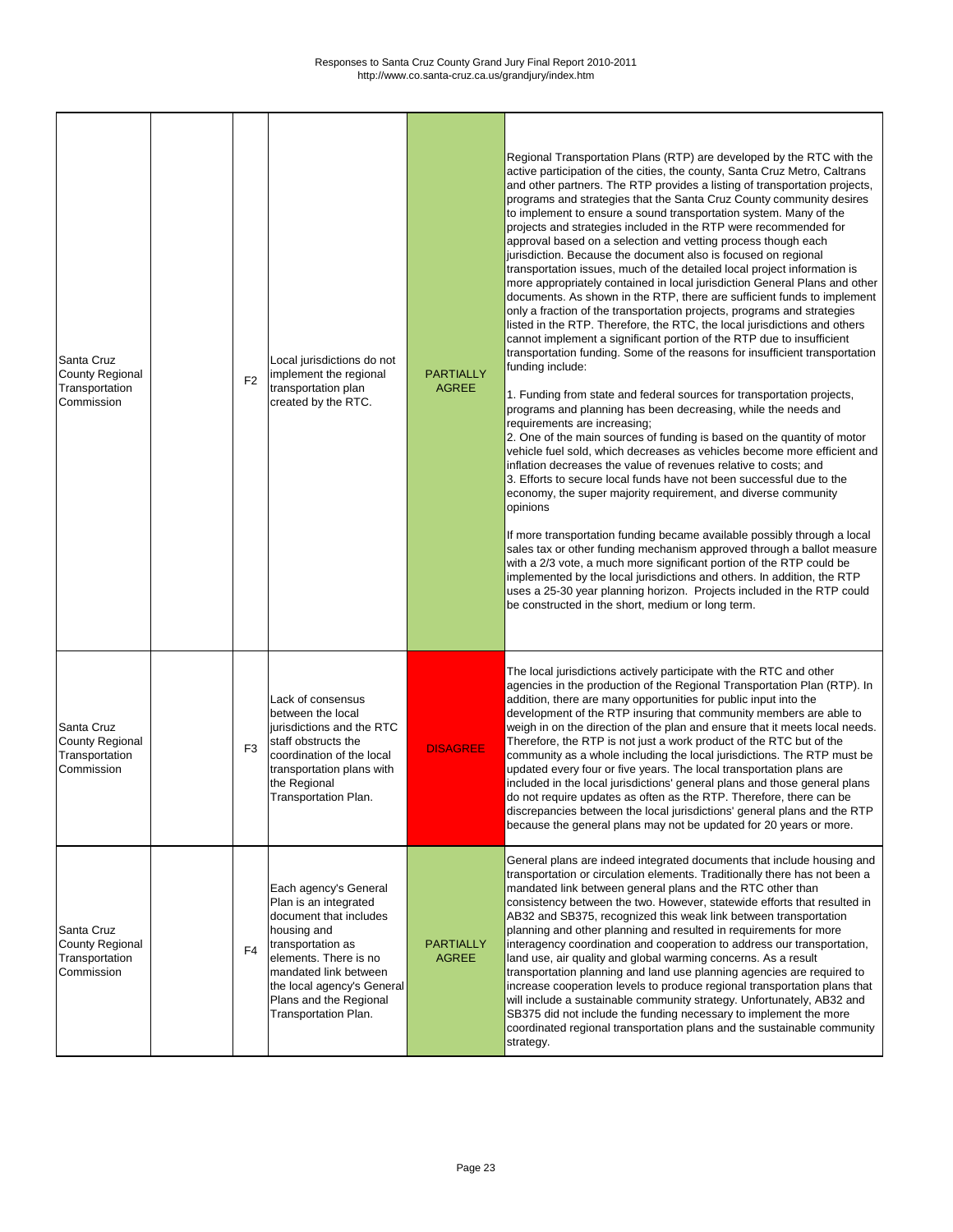| Santa Cruz<br><b>County Regional</b><br>Transportation<br>Commission | F <sub>5</sub> | No consistent long-term<br>funding source is currently<br>available for RTC<br>planning.                                                                                                              | <b>PARTIALLY</b><br><b>AGREE</b>         | The RTC uses a variety of federal, state and local funding sources for the<br>transportation planning work that it performs. Some of the regular on-<br>going funding sources are more consistent than others but they are<br>always insufficient for all the work already required and the additional<br>work that becomes required periodically. The RTC augments the on-<br>going funding sources with one-time grants that it has successfully<br>secured through competition with other applicants.<br>Projects and programs identified through the planning work face an even<br>more significant funding challenge. The amount of federal, state and local<br>funds available to the Santa Cruz County region for transportation<br>projects and programs is a small fraction of the amount needed. As a<br>result it can take a very long time to fund and complete projects,<br>especially the larger ones and by the time they are completed, they no<br>longer suffice.                                                                                                                                                                                                                                                                                                                                                                                                                                                                                                                                                                                                                                                                                                                                                                                                                                                                                                                                                                                                                                                                                                                                                                                                                                                                                                                                                   |
|----------------------------------------------------------------------|----------------|-------------------------------------------------------------------------------------------------------------------------------------------------------------------------------------------------------|------------------------------------------|--------------------------------------------------------------------------------------------------------------------------------------------------------------------------------------------------------------------------------------------------------------------------------------------------------------------------------------------------------------------------------------------------------------------------------------------------------------------------------------------------------------------------------------------------------------------------------------------------------------------------------------------------------------------------------------------------------------------------------------------------------------------------------------------------------------------------------------------------------------------------------------------------------------------------------------------------------------------------------------------------------------------------------------------------------------------------------------------------------------------------------------------------------------------------------------------------------------------------------------------------------------------------------------------------------------------------------------------------------------------------------------------------------------------------------------------------------------------------------------------------------------------------------------------------------------------------------------------------------------------------------------------------------------------------------------------------------------------------------------------------------------------------------------------------------------------------------------------------------------------------------------------------------------------------------------------------------------------------------------------------------------------------------------------------------------------------------------------------------------------------------------------------------------------------------------------------------------------------------------------------------------------------------------------------------------------------------------|
| Santa Cruz<br><b>County Regional</b><br>Transportation<br>Commission | R <sub>1</sub> | Transportation sections of<br>all county and city general<br>plans should be written by<br><b>Regional Transportation</b><br>Commission staff.                                                        | <b>WILL NOT BE</b><br><b>IMPLEMENTED</b> | Local jurisdictions are well suited to write their general plans based on the<br>local needs, as expressed by constituents, local input processes and<br>local decision makers. RTC is well suited to analyze and plan for regional<br>needs, in coordination with local jurisdictions and neighboring counties. A<br>number of regional and local efforts demonstrate the increased<br>coordination that is already taking place in our area without the need for<br>the RTC to write the transportation sections of the local jurisdictions'<br>general plans. These efforts include:<br>1. The Blueprint Plan developed through a collaborative process by local<br>agencies to determine a regional growth and conservation strategy called<br>Envisioning the Monterey Bay Area. This effort, otherwise known as the<br>Blueprint," focuses on improved mobility, accessibility and coordinated<br>transportation and local land use for the region's future population while<br>preserving the most important agricultural lands and conservation areas;<br>2. Development of a Sustainable Community Strategy (SCS) as part of<br>the 2014 Regional Transportation Plan to reduce per capita vehicle miles<br>traveled and related GHG through coordinated land use and<br>transportation planning;<br>3. Application of the Sustainable Transportation Analysis and Rating<br>System (STARS) to the development of the 2014 Regional Transportation<br>Plan;<br>4. The Santa Cruz County Sustainable Community and Transit Corridor<br>Plan (Santa Cruz County Planning Department secured a state grant for<br>this plan which includes the participation of the RTC, Santa Cruz Metro<br>and other agencies to help ensure coordination); and<br>5. Development of the City of Santa Cruz General Plan (RTC staff was<br>invited by City of Santa Cruz Planning Department staff and participated<br>in discussing items in the circulation element of the general plan and the<br>EIR).<br>Since the early work on the Blueprint Plan began in 2008 there has been<br>a much greater degree of communication and coordination between city<br>and county planning staff and the staff at the RTC. Awareness of<br>planning, growth and transportation issues has grown across traditional<br>boundaries between agencies. |
| Santa Cruz<br><b>County Regional</b><br>Transportation<br>Commission | R <sub>2</sub> | The local jurisdictions<br>should review the<br>transportation sections<br>developed by RTC staff<br>for adequacy every two<br>years and RTC staff<br>should be required to<br>revise when necessary. | <b>WILL NOT BE</b><br><b>IMPLEMENTED</b> | Since R1 above will not be implemented, there is no need to implement<br>this recommendation. See response to R1 above.                                                                                                                                                                                                                                                                                                                                                                                                                                                                                                                                                                                                                                                                                                                                                                                                                                                                                                                                                                                                                                                                                                                                                                                                                                                                                                                                                                                                                                                                                                                                                                                                                                                                                                                                                                                                                                                                                                                                                                                                                                                                                                                                                                                                              |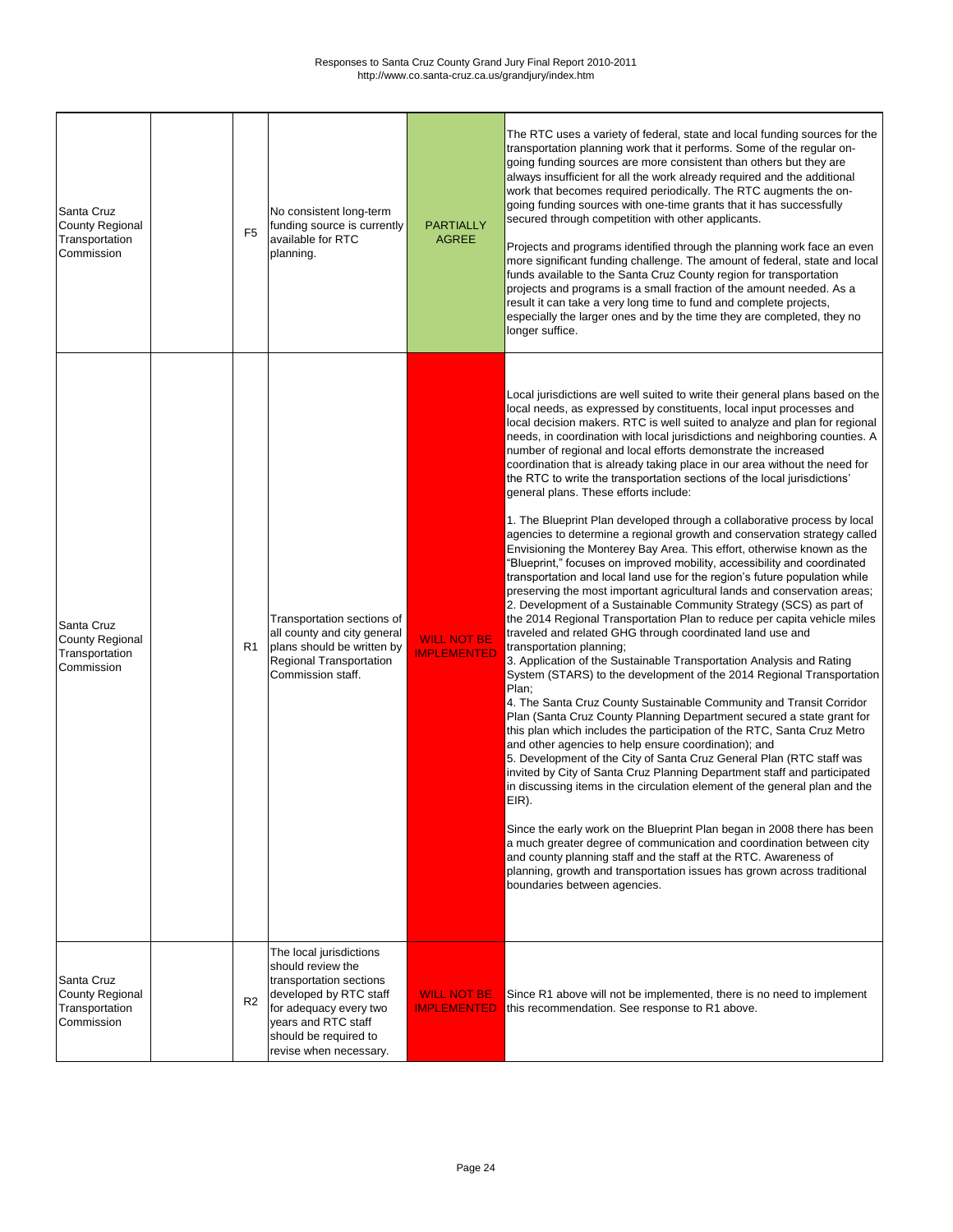| <b>Santa Cruz</b><br>County Regional<br>Transportation<br>Commission |                                                     | R <sub>3</sub> | The RTC should develop<br>cost estimates and pursue<br>stable funding sources to<br>implement<br>recommendations one<br>and two.                                                             | <b>WILL NOT BE</b><br><b>IMPLEMENTED</b> | Since R1 and R2 above will not be implemented, there is no need to<br>implement this recommendation. See responses to R1 and R2 above.                                                                                                                                                                                                                                                                                                                                                                                                                                                                                                                                                                                                                                                                                                                                                                                                                                                                                                                                                                                                                                                                                                                                                                                                                                                                                                                                                                                                                                                                                                                                                                                                                                                                                                                                                                                                                                                                     |
|----------------------------------------------------------------------|-----------------------------------------------------|----------------|----------------------------------------------------------------------------------------------------------------------------------------------------------------------------------------------|------------------------------------------|------------------------------------------------------------------------------------------------------------------------------------------------------------------------------------------------------------------------------------------------------------------------------------------------------------------------------------------------------------------------------------------------------------------------------------------------------------------------------------------------------------------------------------------------------------------------------------------------------------------------------------------------------------------------------------------------------------------------------------------------------------------------------------------------------------------------------------------------------------------------------------------------------------------------------------------------------------------------------------------------------------------------------------------------------------------------------------------------------------------------------------------------------------------------------------------------------------------------------------------------------------------------------------------------------------------------------------------------------------------------------------------------------------------------------------------------------------------------------------------------------------------------------------------------------------------------------------------------------------------------------------------------------------------------------------------------------------------------------------------------------------------------------------------------------------------------------------------------------------------------------------------------------------------------------------------------------------------------------------------------------------|
| County of Santa<br>Cruz Planning<br>Department                       | Santa Cruz<br><b>County Board</b><br>of Supervisors | F <sub>2</sub> | Local jurisdictions do not<br>implement the regional<br>transportation plan<br>created by the RTC.                                                                                           | <b>DISAGREE</b>                          | The creation and implementation of the regional transportation plan is<br>directly supported by the County. RTC's Regional Transportation Plan is<br>used by the County to make more informed decisions regarding local<br>transportation programs and services. The County of Santa Cruz refers to<br>the RTP goals and policies in the development of capital improvement<br>transportation projects, construction or expansion of roadways; state<br>highways; principal arterials; routes that provide primary access to major<br>activity centers, such as government centers, regional shopping centers,<br>colleges, airports and ports; goods movement routes, including both truck<br>routes and rail lines; intermodal transfer facilities, such as transit centers,<br>rail stations, airports and ports; and fixed transit routes, such as heavy rail<br>and commuter rail. Any project involving transportation improvements is<br>reviewed to determine whether such improvements comply with the RTP.<br>Plan changes, policies, goals, projects and programs with regional<br>significance are reviewed to determine consistency with the adopted<br>regional transportation plan.                                                                                                                                                                                                                                                                                                                                                                                                                                                                                                                                                                                                                                                                                                                                                                                                         |
| County of Santa<br>Cruz Planning<br>Department                       | Santa Cruz<br><b>County Board</b><br>of Supervisors | F <sub>3</sub> | Lack of consensus<br>between the local<br>jurisdictions and the RTC<br>staff obstructs the<br>coordination of the local<br>transportation plans with<br>the Regional<br>Transportation Plan. | <b>DISAGREE</b>                          | The County and local planning agencies collaborate with RTC staff to<br>successfully monitor the implementation of local transportation programs,<br>plans and strategies. The County and other local jurisdictions work<br>closely with RTC staff to identify and describe projects that are proposed<br>for inclusion in the regional transportation improvement program (RTIP).<br>The County participates in the RTP update process which requires a plan<br>update every few years (Le., 2005, 2010). The County contributes to the<br>RTIP by providing a detailed listing that includes proposed funding<br>amounts and proposed implementation years for projects recommended<br>for implementation in the region during the five or six year period covered<br>by the document. The County and other local jurisdictions also participate<br>in the public participation effort required by passage of SAFETEA-LU<br>(Safe, Accountable, Flexible, Efficient Transportation Equity Act: a Legacy<br>for Users) in 2005. More recently, the County has supported RTC in its<br>goal of creating an integrated multimodal transportation network, to<br>provide a variety of services to support pedestrian and bicycle uses in<br>Santa Cruz County, sustainable transportation planning, greenhouse gas<br>reduction strategies and acquisition of the Union Pacific (UP) rail line. The<br>County will involve RTC staff and provide funding of RTC participation in<br>the Proposition 84 Sustainable Communities Plan. The RTC's direct<br>involvement with other regional transportation planning agencies will be a<br>key component of the Sustainable Communities (Prop. 84) agency<br>participation plan. The RTC will be asked to evaluate the County's<br>planning efforts regarding long-term mobility policies for the movement of<br>people and goods, (including congestion relief strategies) and to evaluate<br>the performance of other transportation modes, including transit. |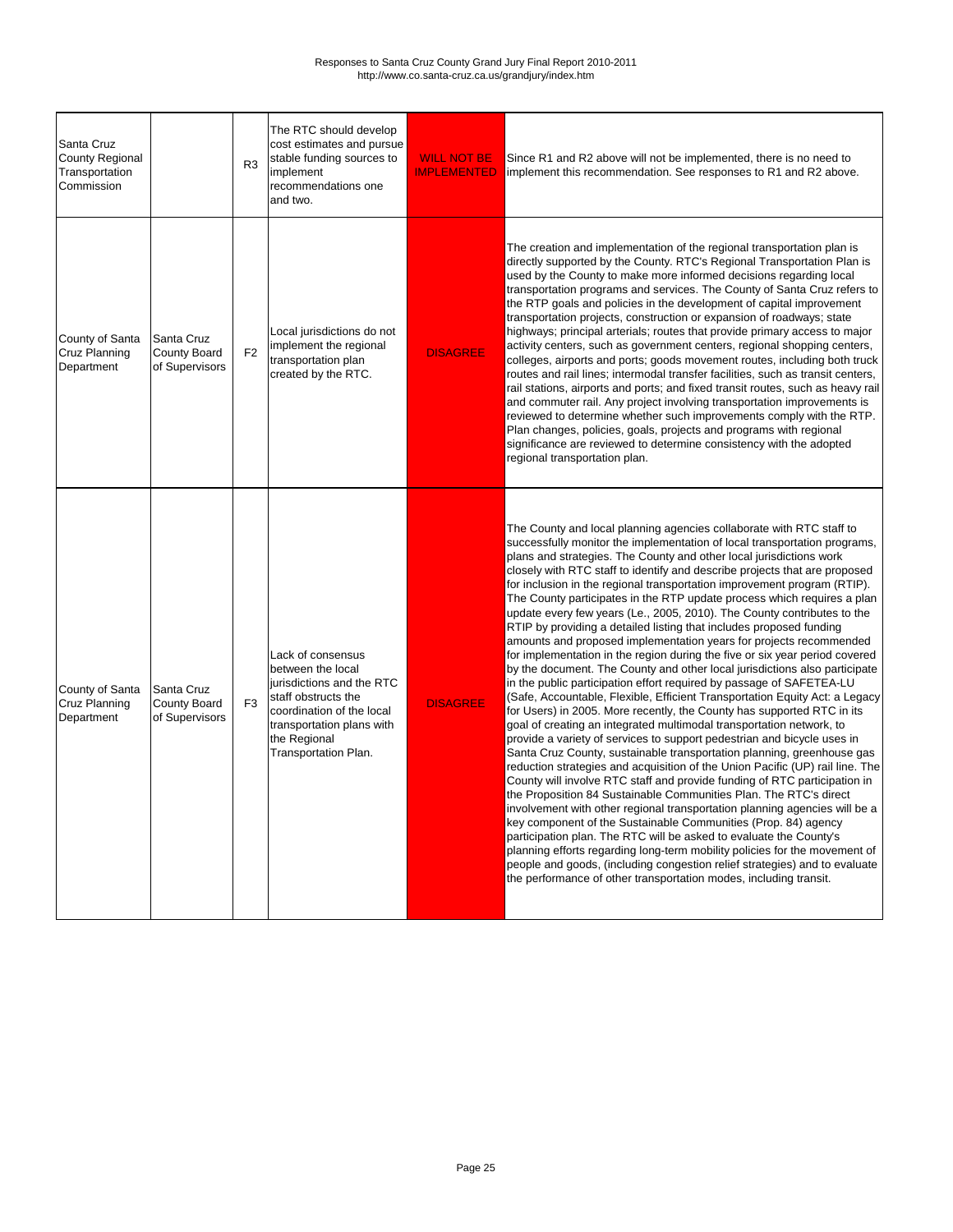| County of Santa<br><b>Cruz Planning</b><br>Department | Santa Cruz<br><b>County Board</b><br>of Supervisors | F <sub>4</sub> | Each agency's General<br>Plan is an integrated<br>document that includes<br>housing and<br>transportation as<br>elements. There is no<br>mandated link between<br>the local agency's General<br>Plans and the Regional<br><b>Transportation Plan.</b> | <b>PARTIALLY</b><br><b>AGREE</b> | Although state law does not require direct linkage between the RTP and<br>the County's General Plan, the County's Circulation Element and Land<br>Use Element are closely aligned to the RTP by land use and<br>transportation policies that direct new development to areas of the County<br>already well served by public transportation services. Both General Plan<br>Elements contain land use and transportation policies and goals that<br>emphasize the importance of transit-oriented design in new development.<br>The Circulation Element emphasizes the importance of making more<br>efficient use of the existing transportation systems. The relationship<br>between the RTP and County Elements is also evident in the correlation<br>between the RTP Maps and Land Use Diagram and the Circulation<br>Element Maps, which identify the major vehicular, transit, bicycle, and<br>emergency evacuation routes throughout the County. The County's public<br>outreach process and planning efforts for regionally significant<br>developments involves early notification of RTC and inclusion of<br>mitigation measures that are consistent with RTP goals and objectives.<br>While preparing General Plan updates and studies, the County consults<br>with RTC staff to ensure that proposed revisions do not affect long-term<br>regional transportation strategies. |
|-------------------------------------------------------|-----------------------------------------------------|----------------|-------------------------------------------------------------------------------------------------------------------------------------------------------------------------------------------------------------------------------------------------------|----------------------------------|---------------------------------------------------------------------------------------------------------------------------------------------------------------------------------------------------------------------------------------------------------------------------------------------------------------------------------------------------------------------------------------------------------------------------------------------------------------------------------------------------------------------------------------------------------------------------------------------------------------------------------------------------------------------------------------------------------------------------------------------------------------------------------------------------------------------------------------------------------------------------------------------------------------------------------------------------------------------------------------------------------------------------------------------------------------------------------------------------------------------------------------------------------------------------------------------------------------------------------------------------------------------------------------------------------------------------------------------------------------------------------------|
|-------------------------------------------------------|-----------------------------------------------------|----------------|-------------------------------------------------------------------------------------------------------------------------------------------------------------------------------------------------------------------------------------------------------|----------------------------------|---------------------------------------------------------------------------------------------------------------------------------------------------------------------------------------------------------------------------------------------------------------------------------------------------------------------------------------------------------------------------------------------------------------------------------------------------------------------------------------------------------------------------------------------------------------------------------------------------------------------------------------------------------------------------------------------------------------------------------------------------------------------------------------------------------------------------------------------------------------------------------------------------------------------------------------------------------------------------------------------------------------------------------------------------------------------------------------------------------------------------------------------------------------------------------------------------------------------------------------------------------------------------------------------------------------------------------------------------------------------------------------|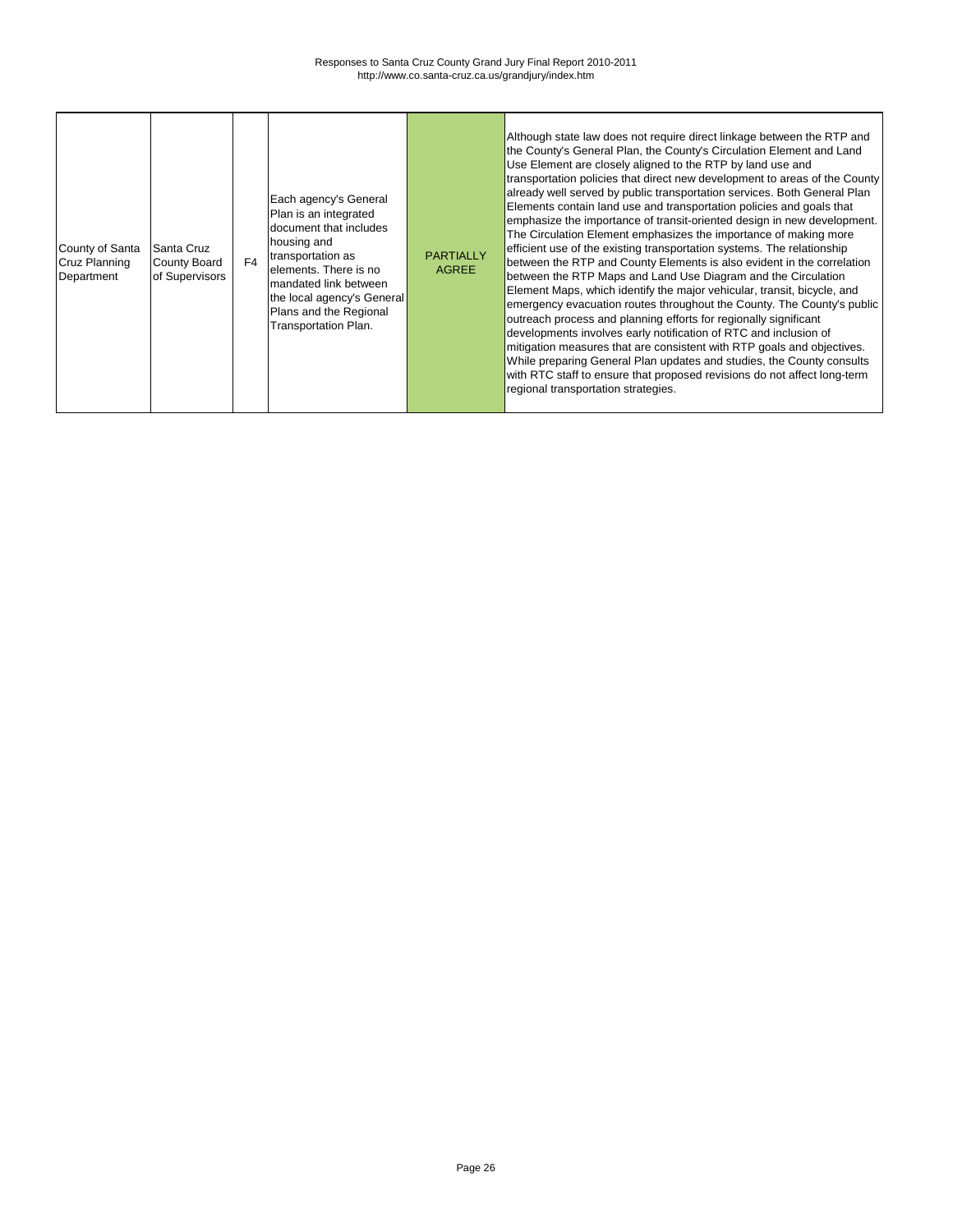WILL NOT BE IMPLEMENTED

Transportation sections of all county and city general plans should be written by Regional Transportation Commission staff.

R1

Preparation of the County's transportation policies, programs and objectives requires that equal consideration be given to land use and transportation/infrastructure issues. General Plan preparation requires that a balanced and integrated planning process be provided. Section 65032(b) of the State law requires that the Circulation (transportation) Element policies, goals and objectives are correlated and internally consistent with, and thus support, the goals and policies of the Land Use Element. Government Code Section 65032(b)) notes that "the general location and extent of existing and proposed major thoroughfares, transportation routes, terminals, and other local public utilities and facilities, must be all correlated with the Land Use Element of the General Plan". The comprehensive nature of the Circulation Element requires that it relate to and correlate foremost with the Land Use Element but also be internally consistent with other elements of the General Plan. The Land Use Element is most directly related to the Circulation Element. For example, the amount, distribution, and timing of population and job growth expressed within the Land Use Element must correlate with the anticipated road capacity and performance standards established in the Circulation Element. Similarly, the location and density of uses prescribed in the Land Use Element are integrally linked to policies regarding transit design and development. The Circulation Element also provides opportunities for adequate land use in order to support economic growth and regional housing needs that are established through the County's annual "Growth Management Goal". Each year the County is required, through implementation of a Growth Management System, to set an annual growth goal for the upcoming year. Adoption of the Growth Goal in turn allows County staff to properly plan for the provision of basic public infrastructure including circulation element roads and transit improvements.

The County's comprehensive and long-term general plan goes beyond addressing the correlation between land uses and transportation and addresses various aspects of the circulation system in relation to the Housing, Noise, Conservation and Open Space, Parks and Recreation, and Public Safety Elements. Through a broad understanding of the seven mandatory general plan elements and practical application, the County ensures that the General Plan reflects the true relationship between land use and transportation. Delegating this aspect of the planning process to RTC would preclude development of an integrated circulation element that correlates with the Land Use Element and remaining elements.

To ensure that the General Plan reflects the relationship between transportation and land use, the legislature established California Government Code Section 65300 that requires that each "planning agency" adopt a General Plan to guide the long-term physical development of the County. Under Section 65100, the legislative body must assign by ordinance the functions of the planning agency to a planning department, one or more planning commissions, administrative bodies or hearing officers , the legislative body itself, or any combination thereof, as it deems appropriate and necessary. By Ordinance No. 13.01 .040, the Planning Department has been assigned responsibility for preparation and processing of the County's comprehensive long-term

General Plan. The plan is "intended as a long-term planning tool for the orderly physical development of the land and the preservation of

| County of Santa      |
|----------------------|
| <b>Cruz Planning</b> |
| Department           |

Santa Cruz County Board of Supervisors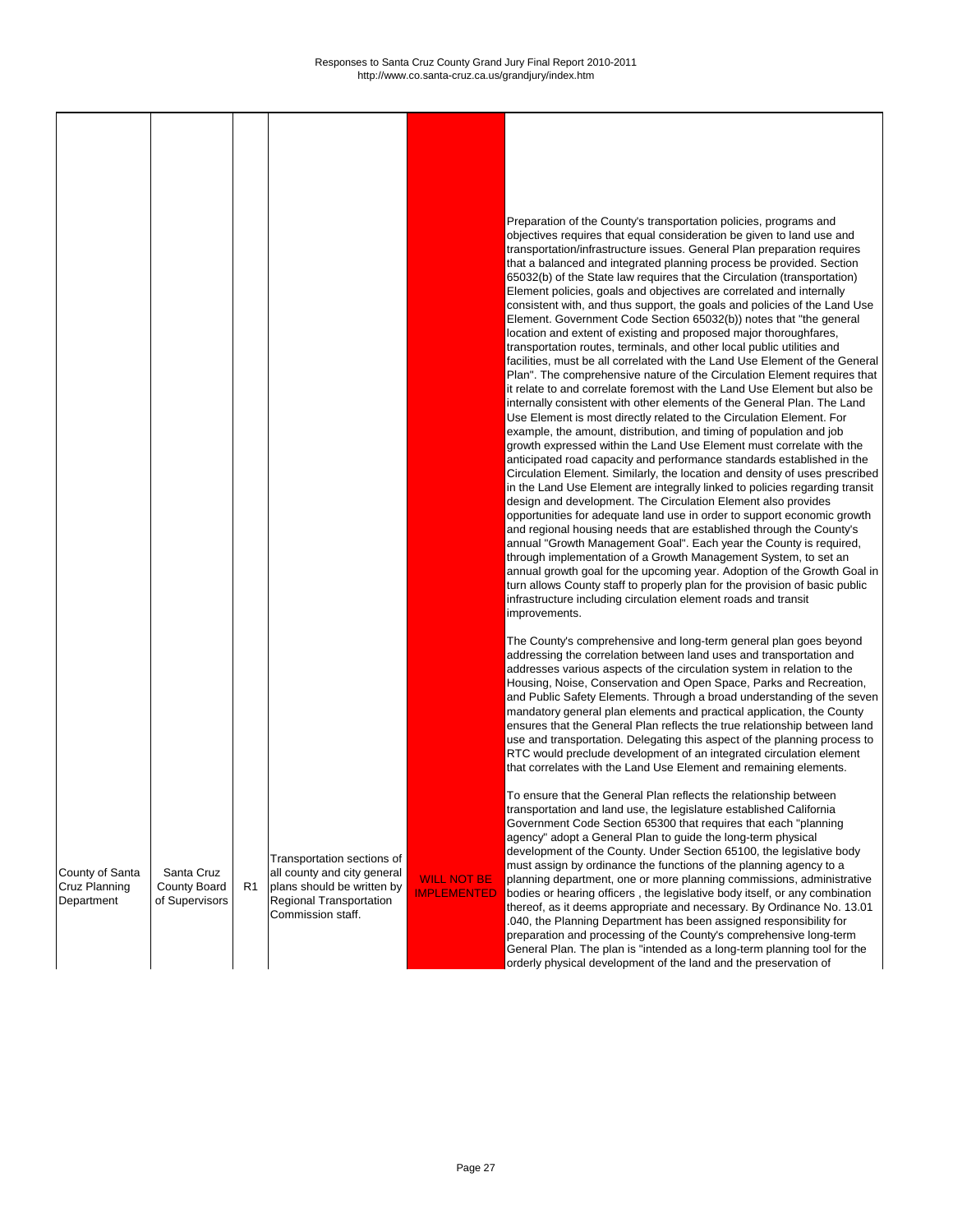resources and open space in the County according to Section 65300 et. seq., of the California Government Code, the State General Plan Guidelines and any other applicable state statutes and guidelines as may be created and amended form time to time."

Regional transportation planning provided by the RTC, is governed by Government Code Section 67940 (together with Section 29535) that establishes the formation of a local area transportation planning agency to provide regional transportation planning and development for the area of Santa Cruz County, with a purpose that differs from the "planning agency". Section 29535 authorizes the local area commission to conduct activities necessary to fulfill its responsibilities as a regional transportation planning agency and local transportation commission. Section 67941 authorizes the local area commission to preserve, acquire, construct, improve, and oversee multimodal transportation projects and services on rail rights-of-ways within Santa Cruz County in any manner that facilitates recreational, commuter, inter-city, and inter-county travel. Consideration of RTC jurisdictional transportation issues alone would potentially yield a document that is inconsistent with the Government Code and the local General Plan.

The process of adopting or amending the County General Plan requires public participation that includes RTC input. The RTC will continue to be consulted with during General Plan updates. The County's transportation vision and planning takes into consideration outreach to the public including residents, business leaders, community leaders, transit users, and elected officials. Among others, outreach includes several standing advisory committees, the County Public Works Director and directors from each city in the County, and regular meetings with transit stakeholders through project based community meetings. Additional local agency collaboration is provided through the California State Association of Counties, Association of Monterey Bay Area Governments (AMBAG), Metropolitan Transportation Commission (MTC), the Santa Cruz County Planning Director's Working Group and other local transportation organizations. Extensive outreach and coordination with private sector stakeholders such as the Santa Cruz County Business Council, chambers of commerce, Santa Cruz County Architects Association and other groups is provided as the County develops policies, programs and measures to deliver a high-quality transportation system in Santa Cruz County. Support from RTC, the County and all cities in Santa Cruz County, is necessary to ensure limited tax dollars are spent appropriately.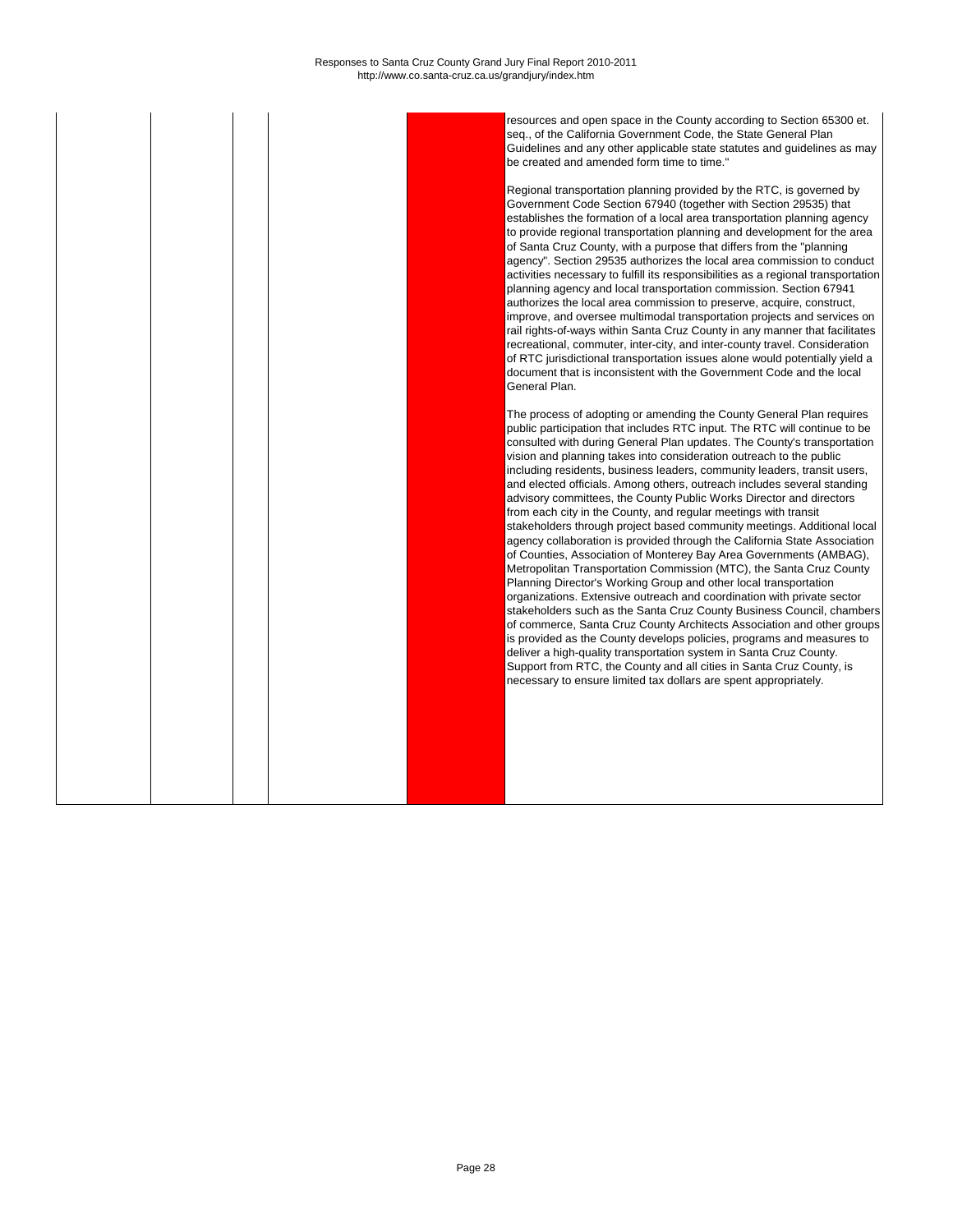$\mathsf{r}$ 

٦

| City of Santa<br>Cruz City Council | Traffic congestion on<br>Highway 1 corridor is<br>problematic. | <b>AGREE</b> |
|------------------------------------|----------------------------------------------------------------|--------------|

| County of Santa<br>Cruz Planning<br>Department | Santa Cruz<br><b>County Board</b><br>of Supervisors | R <sub>2</sub> | The local jurisdictions<br>should review the<br>transportation sections<br>developed by RTC staff<br>for adequacy every two<br>years and RTC staff<br>should be required to<br>revise when necessary. | <b>WILL NOT BE</b><br><b>IMPLEMENTED</b> | Transportation planning influences patterns of growth and economic<br>activity throughout the County. The biennial re-examination of the RTP<br>could interfere with County development of long-term growth and<br>economic forecasts, system performance analysis, infrastructure<br>planning, and implementation of transportation measures that are<br>included in the Land Use Element and Circulation Element. The update<br>by RTC every two years is not warranted and would require the County<br>Planning Department and other planning agencies to adjust transportation<br>and land use documents, forecasts and program measures biennially.<br>Given that long-term transportation growth forecasts and program<br>measures adopted by the County reasonably capture the real levels of<br>annual transportation growth and uses, the need does not exist to re-<br>examine or modify transportation sections biennially.<br>A two-year re-examination of transportation sections would require a<br>concurrent reexamination of land use and transportation documents by<br>County staff. The reexamination would interrupt the long-term planning<br>process, require annual work plans to be modified and cause confusion<br>among planning and transportation agencies. A two-year re-examination<br>would not provide adequate time for staff document review and analysis,<br>would not allow consultants adequate time to perform transportation<br>modeling, perform model calibrating and validating, or to consider<br>program alternatives, measures and outcomes included in County<br>Elements and transportation documents. As an example, the population,<br>vehicle trips and housing growth forecasts that are interrelated would<br>require revisions based on revisions made by RTC staff to transportation<br>forecasts.<br>Most General Plan Elements require about a three to four year planning<br>cycle for completion and a two year re-examination of General Plan<br>transportation policies and measures would interrupt the normal planning<br>cycle and affect the completion of documents. Provision of a two year re-<br>examination of the General Plan Element transportation sections would<br>be costly, ineffective and affect completion of other planning programs<br>and services including preparation of environmental (California<br>Environmental Quality Act) documents that rely on RTP published long-<br>term forecasts and data.<br>The County participates in the RTP update process which requires a plan<br>update every few years (currently about five or six years). The County<br>participated in public meetings and agency review of RTC documents for<br>the 2005 and 2010 RTP(s), and plans to participate in the next review that<br>will likely be more extensive. An interim re-examination of transportation<br>sections would require revised forecasts, modified transportation system<br>performance measures, and require the additional assessment of<br>transportation plan recommendations. Effective advancement of long-<br>term transportation goals will not be provided by a biennial review. The<br>development of strategies for operating, managing, maintaining, and<br>financing the area's transportation system to advance the area's long-<br>term transit goals is best achieved by adherence to the current RTP<br>process. |
|------------------------------------------------|-----------------------------------------------------|----------------|-------------------------------------------------------------------------------------------------------------------------------------------------------------------------------------------------------|------------------------------------------|--------------------------------------------------------------------------------------------------------------------------------------------------------------------------------------------------------------------------------------------------------------------------------------------------------------------------------------------------------------------------------------------------------------------------------------------------------------------------------------------------------------------------------------------------------------------------------------------------------------------------------------------------------------------------------------------------------------------------------------------------------------------------------------------------------------------------------------------------------------------------------------------------------------------------------------------------------------------------------------------------------------------------------------------------------------------------------------------------------------------------------------------------------------------------------------------------------------------------------------------------------------------------------------------------------------------------------------------------------------------------------------------------------------------------------------------------------------------------------------------------------------------------------------------------------------------------------------------------------------------------------------------------------------------------------------------------------------------------------------------------------------------------------------------------------------------------------------------------------------------------------------------------------------------------------------------------------------------------------------------------------------------------------------------------------------------------------------------------------------------------------------------------------------------------------------------------------------------------------------------------------------------------------------------------------------------------------------------------------------------------------------------------------------------------------------------------------------------------------------------------------------------------------------------------------------------------------------------------------------------------------------------------------------------------------------------------------------------------------------------------------------------------------------------------------------------------------------------------------------------------------------------------------------------------------------------------------------------------------------------------------------------------------------------------------------------------------------------------------------------------------------------------------------------------------------------------------------------------------------------------------------------------------------------------------------------------------------------------------------------------------------------------------------------------------|
|------------------------------------------------|-----------------------------------------------------|----------------|-------------------------------------------------------------------------------------------------------------------------------------------------------------------------------------------------------|------------------------------------------|--------------------------------------------------------------------------------------------------------------------------------------------------------------------------------------------------------------------------------------------------------------------------------------------------------------------------------------------------------------------------------------------------------------------------------------------------------------------------------------------------------------------------------------------------------------------------------------------------------------------------------------------------------------------------------------------------------------------------------------------------------------------------------------------------------------------------------------------------------------------------------------------------------------------------------------------------------------------------------------------------------------------------------------------------------------------------------------------------------------------------------------------------------------------------------------------------------------------------------------------------------------------------------------------------------------------------------------------------------------------------------------------------------------------------------------------------------------------------------------------------------------------------------------------------------------------------------------------------------------------------------------------------------------------------------------------------------------------------------------------------------------------------------------------------------------------------------------------------------------------------------------------------------------------------------------------------------------------------------------------------------------------------------------------------------------------------------------------------------------------------------------------------------------------------------------------------------------------------------------------------------------------------------------------------------------------------------------------------------------------------------------------------------------------------------------------------------------------------------------------------------------------------------------------------------------------------------------------------------------------------------------------------------------------------------------------------------------------------------------------------------------------------------------------------------------------------------------------------------------------------------------------------------------------------------------------------------------------------------------------------------------------------------------------------------------------------------------------------------------------------------------------------------------------------------------------------------------------------------------------------------------------------------------------------------------------------------------------------------------------------------------------------------------------------------|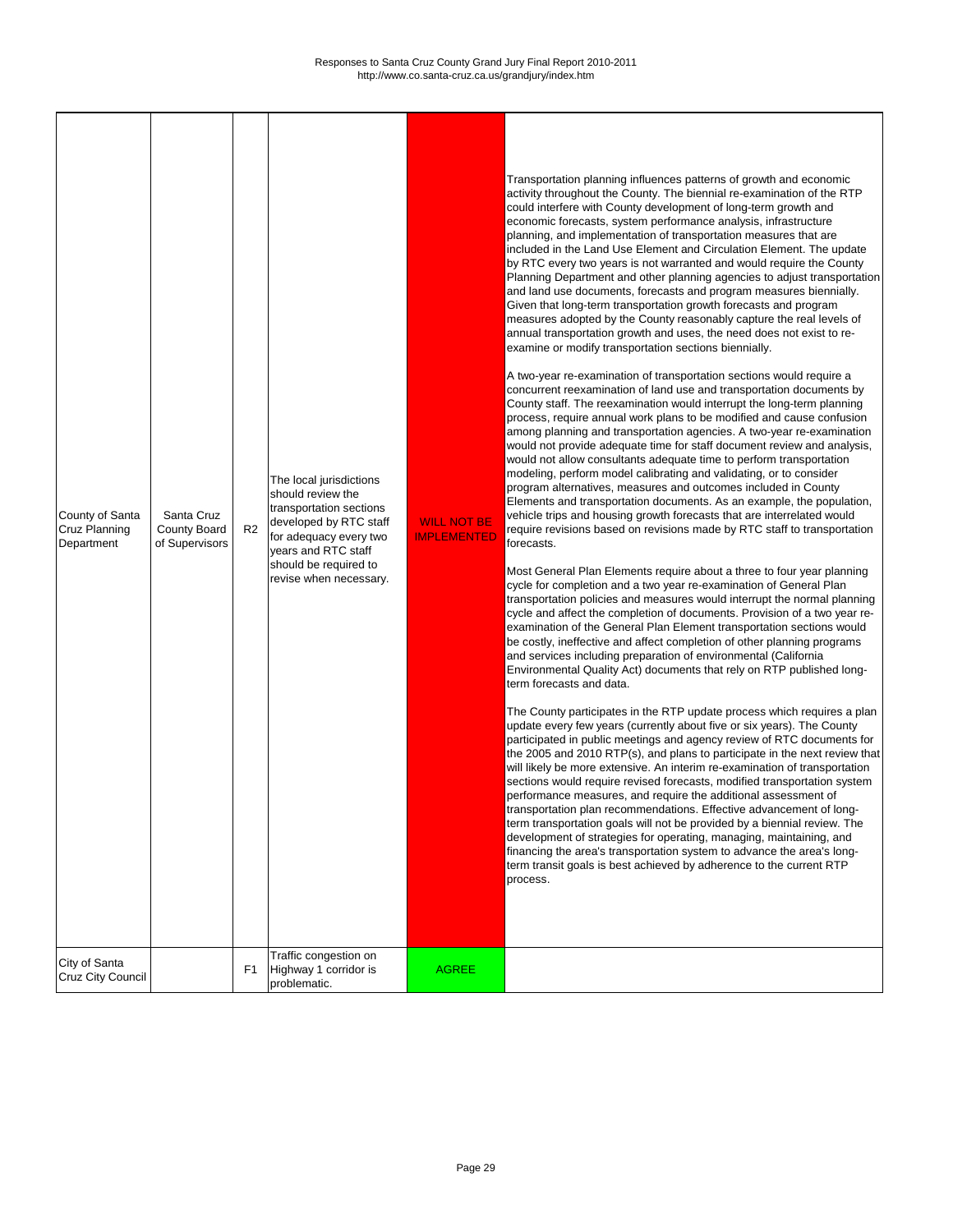| City of Santa<br><b>Cruz City Council</b> | F2             | Local jurisdictions do not<br>implement the regional<br>transportation plan<br>created by the RTC.                                                                                                                                             | <b>DISAGREE</b>                     | The Regional Transportation Plan (RTP) and Regional Transportation<br>Improvement Plan (RTIP) are developed and implemented with local<br>jurisdiction input and participation. The Regional Transportation<br>Commission is made up of local agency City Council and Board of<br>Supervisor members. Individual agency staff, with their City Council or<br>Board of Supervisor approval, submit projects and programs for inclusion<br>in the RTP and RTIP. Local agency staff are members of the Interagency<br>Technical Advisory Committee (ITAC), Bicycle Committee, Elderday and<br>Disabled Committee, and the SAFE on 17 Committee. Committees<br>review and make recommendations on priorities and funding for these<br>projects and programs from the local and regional perspective. The<br>recommendations are brought forward to the Regional Transportation<br>Commission for action. |
|-------------------------------------------|----------------|------------------------------------------------------------------------------------------------------------------------------------------------------------------------------------------------------------------------------------------------|-------------------------------------|------------------------------------------------------------------------------------------------------------------------------------------------------------------------------------------------------------------------------------------------------------------------------------------------------------------------------------------------------------------------------------------------------------------------------------------------------------------------------------------------------------------------------------------------------------------------------------------------------------------------------------------------------------------------------------------------------------------------------------------------------------------------------------------------------------------------------------------------------------------------------------------------------|
| City of Santa<br><b>Cruz City Council</b> | F <sub>3</sub> | Lack of consensus<br>between the local<br>jurisdictions and the RTC<br>staff obstructs the<br>coordination of the local<br>transportation plans with<br>the Regional<br>Transportation Plan.                                                   | <b>PARTIALLY</b><br><b>DISAGREE</b> | There is often consensus on projects and programs from local<br>jurisdictions and the Regional Transportation Commission (RTC) at the<br>staff and RTC level, but not always. A stumbling block is more often how<br>to fund a project or program when there are many needs. This is<br>common to all agencies: local, state, and national.                                                                                                                                                                                                                                                                                                                                                                                                                                                                                                                                                          |
| City of Santa<br><b>Cruz City Council</b> | F4             | Each agency's General<br>Plan is an integrated<br>document that includes<br>housing and<br>transportation as<br>elements. There is no<br>mandated link between<br>the local agency's General<br>Plans and the Regional<br>Transportation Plan. | <b>AGREE</b>                        |                                                                                                                                                                                                                                                                                                                                                                                                                                                                                                                                                                                                                                                                                                                                                                                                                                                                                                      |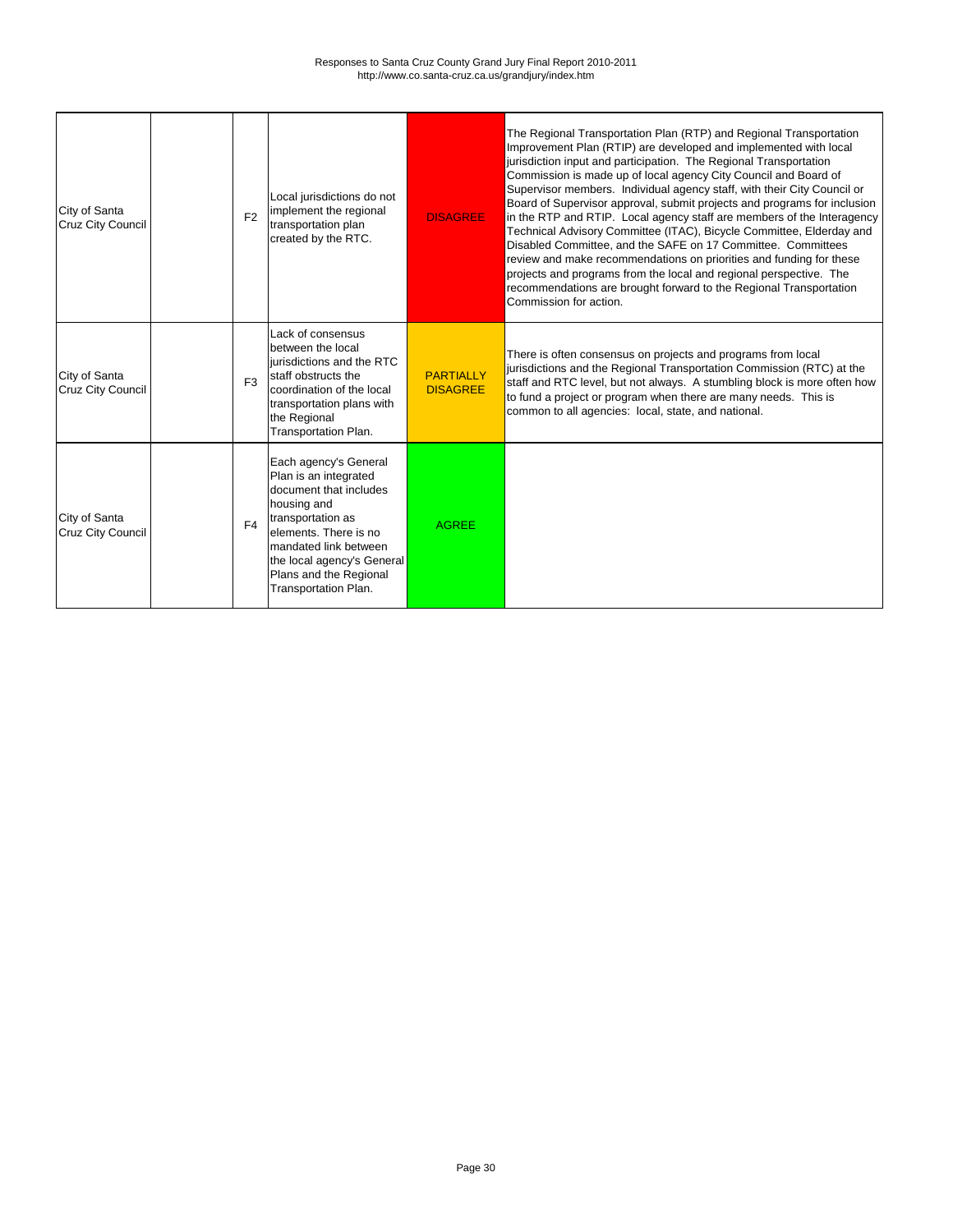٦

| City of Santa<br><b>Cruz City Council</b> |  | R <sub>1</sub> | Transportation sections of<br>all county and city general<br>plans should be written by<br><b>Regional Transportation</b><br>Commission staff. | <b>WILL NOT BE</b><br><b>IMPLEMENTED</b> | The City of Santa Cruz is not in agreement with recommendation R1 of<br>the Grand Jury report. California State law requires the "planning agency"<br>for each city and county to adopt a General Plan "for the physical<br>development of the county or city and any land outside its boundaries<br>which bears relation to its planning" (Gov. Code §65300). The Regional<br>Transportation Commission (RTC) is not a "planning agency" for<br>purposes of the statute and the statute does not authorize the City to<br>delegate this statutorily imposed responsibility to a non-elected regional<br>transportation agency which is created and functions pursuant to another<br>State statute (Gov. Code §29352) and has statutorily assigned duties<br>which do not include the drafting of city and county General Plan<br>circulation elements (Gov. Code §65080 et seq.). In addition it bears<br>emphasis that the General Plan circulation element must correlate directly<br>with the other elements of the General Plan. Each General Plan element,<br>including such elements as the housing element, the environmental<br>quality element, the community design element, the land use element, the<br>climate action element, and the parks and recreation element in addition<br>to the circulation element, is required to be integrated and internally<br>consistent with the other General Plan elements so as to result in a<br>General Plan that constitutes a compatible statement of city or county<br>policy (Gov. Code §65300.5). The circulation element thus has a direct<br>relationship to other General Plan elements that entail policy<br>considerations for which a regional transportation commission has neither<br>legal responsibility nor practical expertise. Accordingly, we believe that<br>City elected officials are best qualified to, and legally required to,<br>determine whether or not a proposed General Plan is consistent with the<br>community's political values and represents the most comprehensive<br>local expression of the general welfare for persons who live in, work in,<br>and visit the City. The RTC is welcome and encouraged to participate in<br>the City's General Plan promulgation and adoption process. The City<br>however cannot delegate its responsibility for any portion of this process<br>to the RTC. |
|-------------------------------------------|--|----------------|------------------------------------------------------------------------------------------------------------------------------------------------|------------------------------------------|------------------------------------------------------------------------------------------------------------------------------------------------------------------------------------------------------------------------------------------------------------------------------------------------------------------------------------------------------------------------------------------------------------------------------------------------------------------------------------------------------------------------------------------------------------------------------------------------------------------------------------------------------------------------------------------------------------------------------------------------------------------------------------------------------------------------------------------------------------------------------------------------------------------------------------------------------------------------------------------------------------------------------------------------------------------------------------------------------------------------------------------------------------------------------------------------------------------------------------------------------------------------------------------------------------------------------------------------------------------------------------------------------------------------------------------------------------------------------------------------------------------------------------------------------------------------------------------------------------------------------------------------------------------------------------------------------------------------------------------------------------------------------------------------------------------------------------------------------------------------------------------------------------------------------------------------------------------------------------------------------------------------------------------------------------------------------------------------------------------------------------------------------------------------------------------------------------------------------------------------------------------------------------------------------------------------------------------------------------------------------------------|
|-------------------------------------------|--|----------------|------------------------------------------------------------------------------------------------------------------------------------------------|------------------------------------------|------------------------------------------------------------------------------------------------------------------------------------------------------------------------------------------------------------------------------------------------------------------------------------------------------------------------------------------------------------------------------------------------------------------------------------------------------------------------------------------------------------------------------------------------------------------------------------------------------------------------------------------------------------------------------------------------------------------------------------------------------------------------------------------------------------------------------------------------------------------------------------------------------------------------------------------------------------------------------------------------------------------------------------------------------------------------------------------------------------------------------------------------------------------------------------------------------------------------------------------------------------------------------------------------------------------------------------------------------------------------------------------------------------------------------------------------------------------------------------------------------------------------------------------------------------------------------------------------------------------------------------------------------------------------------------------------------------------------------------------------------------------------------------------------------------------------------------------------------------------------------------------------------------------------------------------------------------------------------------------------------------------------------------------------------------------------------------------------------------------------------------------------------------------------------------------------------------------------------------------------------------------------------------------------------------------------------------------------------------------------------------------|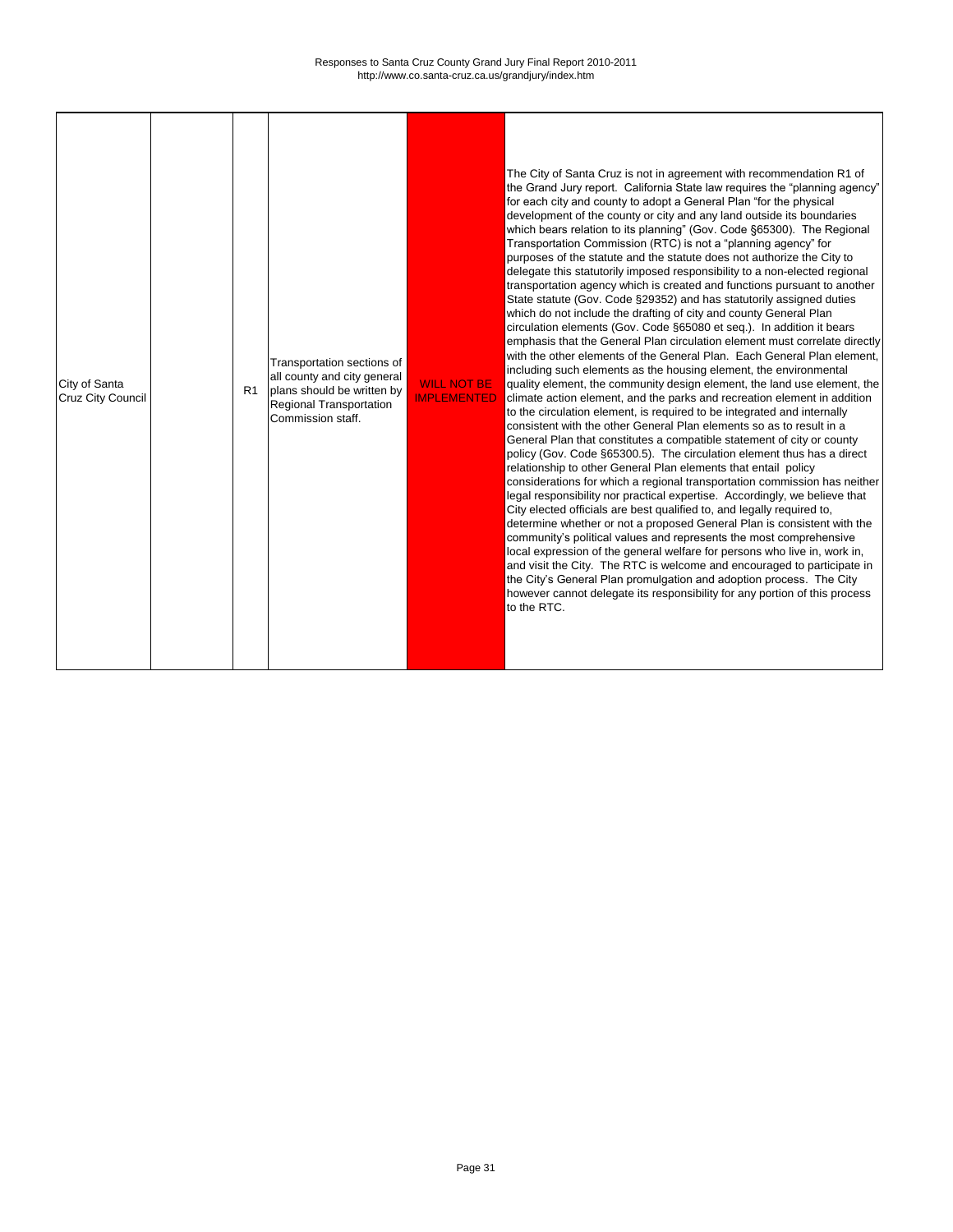| City of Santa<br><b>Cruz City Council</b>           | R <sub>2</sub> | The local jurisdictions<br>should review the<br>transportation sections<br>developed by RTC staff<br>for adequacy every two<br>years and RTC staff<br>should be required to<br>revise when necessary.                                          | <b>WILL NOT BE</b><br><b>IMPLEMENTED</b> | If this recommendation refers to the Regional Transportation Commission<br>(RTC) developing the City's General Plan, then it will not be implemented<br>for the reasons stated in respnse to Recommendation R1. The RTC does<br>review the City's General Plans and the City reviews the Regional<br>Transportation Plan and the Regional Transportation Improvement Plan,<br>as well as other documents related to transportation.<br>Furthermore, local jurisdictions have representation on the RTC board,<br>which ensures an ongoing local oversight and collaboration link to<br>regional transportation policy                                                                                                                                                                                                                            |
|-----------------------------------------------------|----------------|------------------------------------------------------------------------------------------------------------------------------------------------------------------------------------------------------------------------------------------------|------------------------------------------|--------------------------------------------------------------------------------------------------------------------------------------------------------------------------------------------------------------------------------------------------------------------------------------------------------------------------------------------------------------------------------------------------------------------------------------------------------------------------------------------------------------------------------------------------------------------------------------------------------------------------------------------------------------------------------------------------------------------------------------------------------------------------------------------------------------------------------------------------|
| City of Santa<br><b>Cruz Planning</b><br>Department | F <sub>2</sub> | Local jurisdictions do not<br>implement the regional<br>transportation plan<br>created by the RTC.                                                                                                                                             | <b>DISAGREE</b>                          | The Regional Transportation Plan (RTP) and Regional Transportation<br>Improvement Plan (RTIP) are developed and implemented with local<br>jurisdiction input and participation. The Regional Transportation<br>Commission is made up of local agency council and board of supervisors<br>members. Individual agency staff, with their Council or Board approval,<br>submit projects and programs for inclusion in the RTP and RTIP. Local<br>agency staff are members of the Interagency Technical Advisory<br>Committee (ITAC), Bicycle Committee, Elderely and Disabled Comittee,<br>and the SAFE on 17 Committee. Committees review and make<br>recommendations on priorties and funding for these projects and<br>programs from the local and regional perspective. The recommendations<br>are brought forward to the Commission for action. |
| City of Santa<br><b>Cruz Planning</b><br>Department | F <sub>3</sub> | Lack of consensus<br>between the local<br>jurisdictions and the RTC<br>staff obstructs the<br>coordination of the local<br>transportation plans with<br>the Regional<br>Transportation Plan.                                                   | <b>PARTIALLY</b><br><b>DISAGREE</b>      | There is often consensus on projects and programs from local<br>jurisdictions and RTC at the staff and Commission level, but not always<br>from the public or special interest groups. A stumbling block is often how<br>to fund a project or program when there are many needs. This is<br>common to all agencies; local, state and national.                                                                                                                                                                                                                                                                                                                                                                                                                                                                                                   |
| City of Santa<br><b>Cruz Planning</b><br>Department | F <sub>4</sub> | Each agency's General<br>Plan is an integrated<br>document that includes<br>housing and<br>transportation as<br>elements. There is no<br>mandated link between<br>the local agency's General<br>Plans and the Regional<br>Transportation Plan. | <b>AGREE</b>                             |                                                                                                                                                                                                                                                                                                                                                                                                                                                                                                                                                                                                                                                                                                                                                                                                                                                  |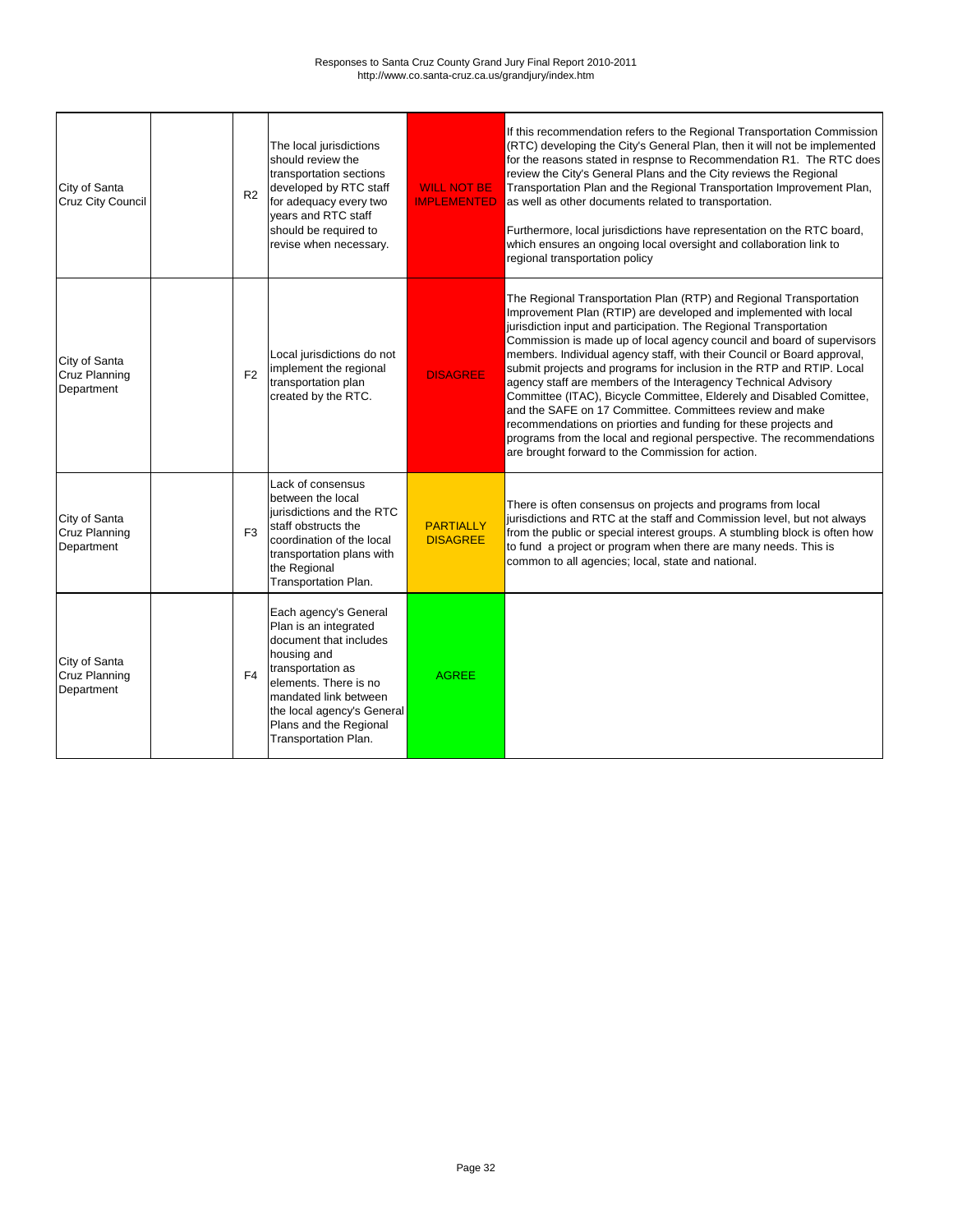Г

 $\mathbf{I}$ 

 $\mathbf{I}$ 

 $\mathbf I$ 

┑

| City of Santa<br>Cruz Planning<br>Department  | R <sub>1</sub> | Transportation sections of<br>all county and city general<br>plans should be written by<br><b>Regional Transportation</b><br>Commission staff.                                                        | <b>WILL NOT BE</b><br><b>IMPLEMENTED</b> | The City of Santa Cruz is not in agreement with recommendation R1 of<br>the Grand Jury report. California state law requires the "planning agency"<br>for each city and county to adopt a general plan "for the physical<br>development of the county or city and any land outside its boundaries<br>which bears relation to its planning" (Gov. Code 65300). The Regional<br>Transportation Commission ("RTC") is not a "planning agency" for<br>purposes of the statute and the statute does not authorize the City to<br>delegate this statutorily imposed responsibility to a non-elected regional<br>transportation agency which is created and functions pursuant to another<br>state statute (Gov. Code 29352) and has statutorily assigned duties which<br>do not include the drafting of city and county general plan circulation<br>elements (Gov. Code 65080 et seq). In addition it bears emphasis that<br>the general plan circulation element must correlate directly with the other<br>elements of the general plan. Each general plan element, including such<br>elements as the housing element, the environmental quality element, the<br>community design element, the land use element, the climate action<br>element and the parks and recreation element in addition to the<br>circulation element, is required to be integrated and internally consistent<br>with the other general plan elements so as to result in a general plan that<br>constitutes a compatible statement of city or county policy (Gov. Code<br>65300.5) The circulation element thus has a direct relationship to other<br>general plan elements that entail policy considerations for which a<br>regional transportation commission has neither legal responsibility nor<br>practical expertise. Accordingly we believe that City elected officials are<br>best qualified to, and legally required to, determine whether or not a<br>proposed general plan is consistent with the community's political values<br>and represents the most comprehensive local expression of the general<br>welfare for persons who live in, work in and visit the City. The RTC is<br>welcome and encouraged to participate in the City's general plan<br>promulgation and adoption process. The City however cannot delegate its<br>responsibility for any portion of this process to the RTC. |
|-----------------------------------------------|----------------|-------------------------------------------------------------------------------------------------------------------------------------------------------------------------------------------------------|------------------------------------------|--------------------------------------------------------------------------------------------------------------------------------------------------------------------------------------------------------------------------------------------------------------------------------------------------------------------------------------------------------------------------------------------------------------------------------------------------------------------------------------------------------------------------------------------------------------------------------------------------------------------------------------------------------------------------------------------------------------------------------------------------------------------------------------------------------------------------------------------------------------------------------------------------------------------------------------------------------------------------------------------------------------------------------------------------------------------------------------------------------------------------------------------------------------------------------------------------------------------------------------------------------------------------------------------------------------------------------------------------------------------------------------------------------------------------------------------------------------------------------------------------------------------------------------------------------------------------------------------------------------------------------------------------------------------------------------------------------------------------------------------------------------------------------------------------------------------------------------------------------------------------------------------------------------------------------------------------------------------------------------------------------------------------------------------------------------------------------------------------------------------------------------------------------------------------------------------------------------------------------------------------------------------------------------------------------------------------------------------------------------------------------|
| City of Santa<br>Cruz Planning<br>Department  | R <sub>2</sub> | The local jurisdictions<br>should review the<br>transportation sections<br>developed by RTC staff<br>for adequacy every two<br>years and RTC staff<br>should be required to<br>revise when necessary. | <b>WILL NOT BE</b><br><b>IMPLEMENTED</b> | If this recommendation refers to the RTC developing the City's general<br>plan, then no it will not be implemented. The RTC does review the City's<br>general plans and the City reviews the RTP and RTIP, as well as other<br>documents related to transportation.                                                                                                                                                                                                                                                                                                                                                                                                                                                                                                                                                                                                                                                                                                                                                                                                                                                                                                                                                                                                                                                                                                                                                                                                                                                                                                                                                                                                                                                                                                                                                                                                                                                                                                                                                                                                                                                                                                                                                                                                                                                                                                            |
| City of<br><b>Watsonville City</b><br>Council | F <sub>1</sub> | Traffic congestion on<br>Highway 1 corridor is<br>problematic.                                                                                                                                        | <b>AGREE</b>                             | The City of Watsonville recognizes that the congestion on Highway 1 is<br>problematic. The problem is not found in the Watsonville area of the<br>corridor, but it impacts Watsonville residents who must travel through the<br>corridor.                                                                                                                                                                                                                                                                                                                                                                                                                                                                                                                                                                                                                                                                                                                                                                                                                                                                                                                                                                                                                                                                                                                                                                                                                                                                                                                                                                                                                                                                                                                                                                                                                                                                                                                                                                                                                                                                                                                                                                                                                                                                                                                                      |
| City of<br><b>Watsonville City</b><br>Council | F <sub>2</sub> | Local jurisdictions do not<br>implement the regional<br>transportation plan<br>created by the RTC.                                                                                                    | <b>DISAGREE</b>                          | The City of Watsonville recognizes the goals of the Regional<br>Transportation Commission (RTC) and includes the same in the<br>construction of infrastructure by the City and by others. City projects aim<br>to implement the goals including the preservation of existing<br>transportation infrastructure, increasing multi-modal transportation<br>systems, making the most of limited transportation funds and coordinating<br>land use and transportation decisions. The City of Watsonville is very<br>interested in making sure that the transportation decisions, together with<br>land use decisions, ensure the region's social, cultural and economic<br>vitality is sustained for current and future generations.                                                                                                                                                                                                                                                                                                                                                                                                                                                                                                                                                                                                                                                                                                                                                                                                                                                                                                                                                                                                                                                                                                                                                                                                                                                                                                                                                                                                                                                                                                                                                                                                                                                |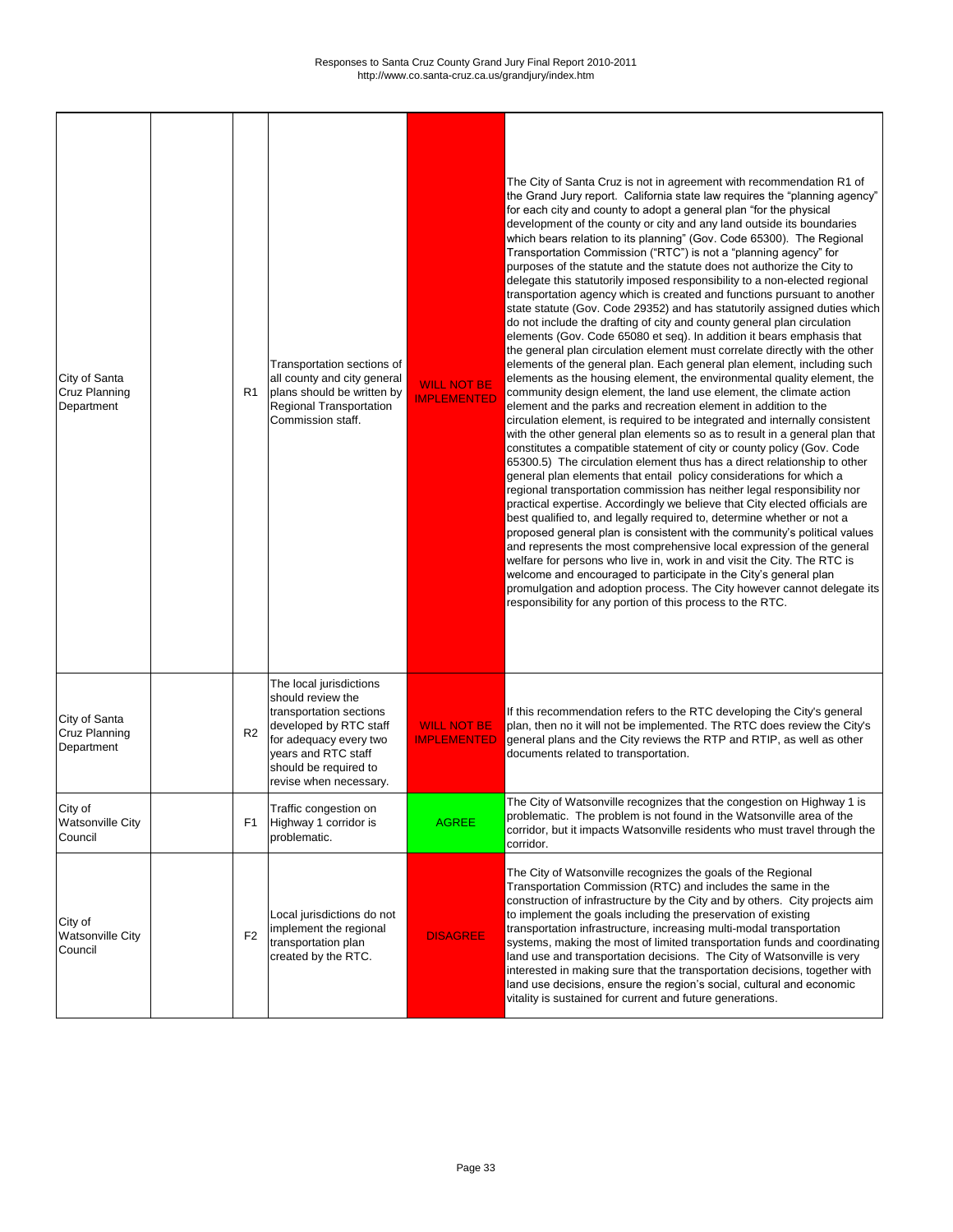| City of<br><b>Watsonville City</b><br>Council         |                                               | F <sub>3</sub> | Lack of consensus<br>between the local<br>jurisdictions and the RTC<br>staff obstructs the<br>coordination of the local<br>transportation plans with<br>the Regional<br>Transportation Plan.                                                   | <b>DISAGREE</b>                          | The City of Watsonville has actively supported the regional proposals<br>considered by the RTC. The City has actively participated in the<br>Transportation Funding Task Force (TFTF), has adopted resolutions<br>supporting the widening of Highway 1, collaborated and participated<br>actively on the Highway 1 Construction Authority, and supported the<br>acquisition of the rail line. Furthermore, the City actively participates in<br>the Interagency Technical Advisory Committee (ITAC), serving as chair of<br>the same for several years.                                                                                                                                                                                          |
|-------------------------------------------------------|-----------------------------------------------|----------------|------------------------------------------------------------------------------------------------------------------------------------------------------------------------------------------------------------------------------------------------|------------------------------------------|--------------------------------------------------------------------------------------------------------------------------------------------------------------------------------------------------------------------------------------------------------------------------------------------------------------------------------------------------------------------------------------------------------------------------------------------------------------------------------------------------------------------------------------------------------------------------------------------------------------------------------------------------------------------------------------------------------------------------------------------------|
| City of<br><b>Watsonville City</b><br>Council         |                                               | F4             | Each agency's General<br>Plan is an integrated<br>document that includes<br>housing and<br>transportation as<br>elements. There is no<br>mandated link between<br>the local agency's General<br>Plans and the Regional<br>Transportation Plan. | <b>AGREE</b>                             | Although there is no mandated link between the local agency's General<br>Plans and the Regional Transportation Plan (RTP), it does not mean that<br>local jurisdictions do not aim to create some consistency between the two<br>documents. Since the RTP is generally derived from projects and input<br>provided by the local agencies, the documents themselves reflect the<br>vision and input of local residents. Watsonville's General Plan includes<br>policies and implementation measures that specifically refer to the RTP<br>and the Regional Transportation Commission.                                                                                                                                                             |
| City of<br><b>Watsonville City</b><br>Council         |                                               | R1             | Transportation sections of<br>all county and city general<br>plans should be written by<br><b>Regional Transportation</b><br>Commission staff.                                                                                                 | <b>WILL NOT BE</b><br><b>IMPLEMENTED</b> | The City of Watsonville does not agree with this recommendation. Per<br>Gov. Code 65300, the City of Watsonville is required to adopt a general<br>plan. The Regional Transportation Commission (RTC) is governed by a<br>different Government Code section, and is not considered a viable, lawful<br>alternative to the "Planning Agency" of a city. Furthermore, the statute<br>governing local agencies (cities) does not allow for this agency's<br>responsibility to be assigned to an alternate agency. Were the<br>transportation element of a General Plan be prepared by a different<br>agency than the City adopting the same, it would be difficult to achieve<br>the legal mandate that all elements be compatible with each other. |
| City of<br><b>Watsonville City</b><br>Council         |                                               | R <sub>2</sub> | The local jurisdictions<br>should review the<br>transportation sections<br>developed by RTC staff<br>for adequacy every two<br>years and RTC staff<br>should be required to<br>revise when necessary.                                          | <b>WILL NOT BE</b><br><b>IMPLEMENTED</b> | As the Regional Transportation Commission (RTC) prepares and adopts<br>a regional transportation plan, it would have taken into consideration both<br>the regional and local needs. Local needs are represented in the form of<br>transportation projects submitted by cities for funding in addition to<br>extensive public input during the preparation of the Regional<br>Transportation Plan (RTP).                                                                                                                                                                                                                                                                                                                                          |
| Watsonville<br>Community<br>Development<br>Department | City of<br>Watsonville<br><b>City Council</b> | F <sub>2</sub> | Local jurisdictions do not<br>implement the regional<br>transportation plan<br>created by the RTC.                                                                                                                                             | <b>DISAGREE</b>                          | The City of Watsonville recognizes the goals of the Regional<br>Transportation Commission (RTC) and includes the same in the<br>construction of infrastructure by the City and by others. City projects aim<br>to implement the goals including the preservation of existing<br>transportation infrastructure, increasing multi-modal transportation<br>systems, making the most of limited transportation funds and coordinating<br>land use and transportation decisions. The City of Watsonville is very<br>interested in making sure that the transportation decisions, together with<br>land use decisions, ensure the region's social, cultural and economic<br>vitality is sustained for current and future generations.                  |
| Watsonville<br>Community<br>Development<br>Department | City of<br>Watsonville<br><b>City Council</b> | F <sub>3</sub> | Lack of consensus<br>between the local<br>jurisdictions and the RTC<br>staff obstructs the<br>coordination of the local<br>transportation plans with<br>the Regional<br>Transportation Plan.                                                   | <b>DISAGREE</b>                          | The City of Watsonville has actively supported the regional proposals<br>considered by the RTC. The City has actively participated in the<br>Transportation Funding Task Force (TFTF), has adopted resolutions<br>supporting the widening of Highway 1, collaborated and participated<br>actively on the Highway 1 Construction Authority, and supported the<br>acquisition of the rail line. Furthermore, the City actively participates in<br>the Interagency Technical Advisory Committee (ITAC), serving as chair of<br>the same for several years.                                                                                                                                                                                          |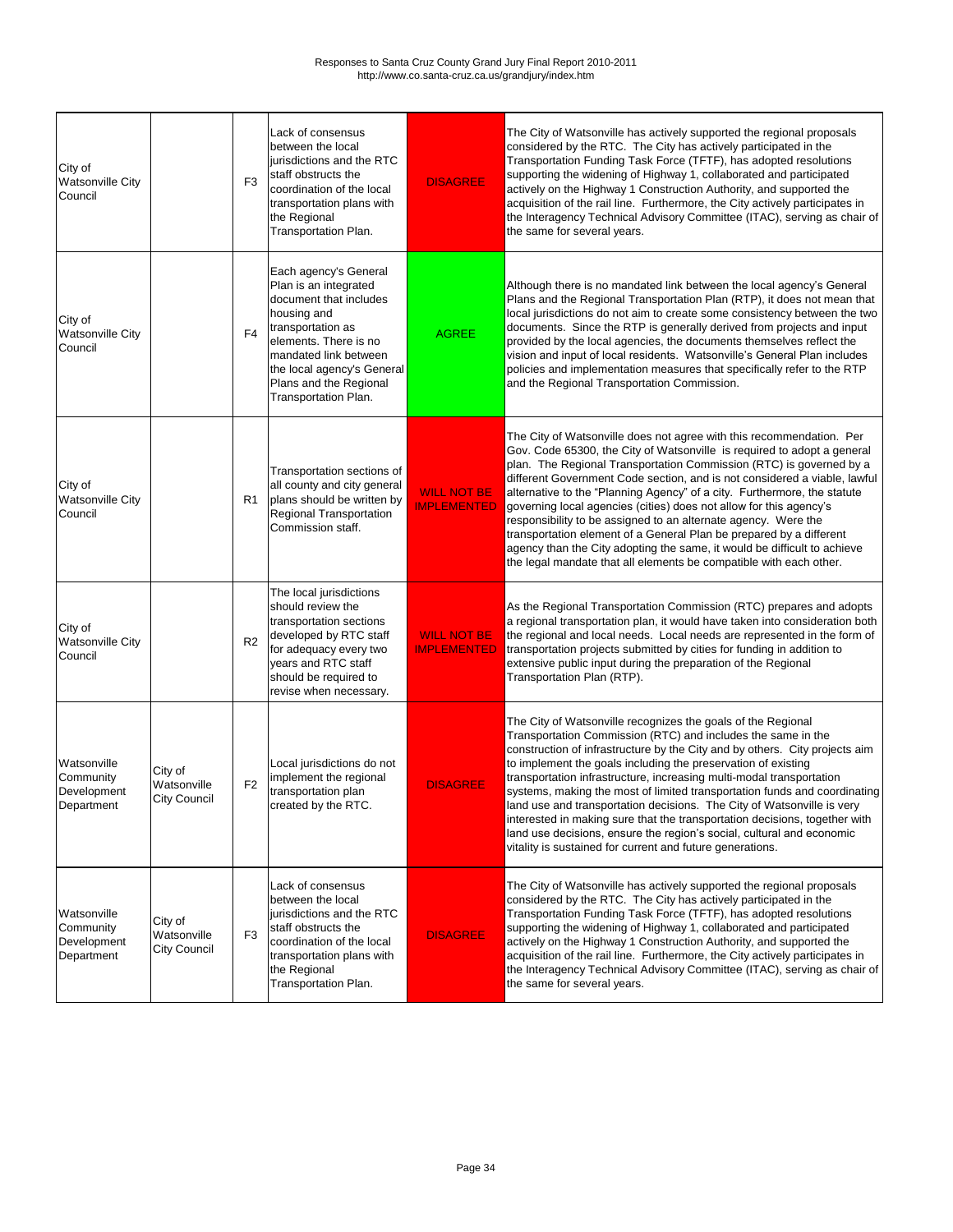| Watsonville<br>Community<br>Development<br>Department | City of<br>Watsonville<br><b>City Council</b> | F <sub>4</sub> | Each agency's General<br>Plan is an integrated<br>document that includes<br>housing and<br>transportation as<br>elements. There is no<br>mandated link between<br>the local agency's General<br>Plans and the Regional<br>Transportation Plan. | <b>AGREE</b>                             | Although there is no mandated link between the local agency's General<br>Plans and the Regional Transportation Plan (RTP), it does not mean that<br>local jurisdictions do not aim to create some consistency between the two<br>documents. Since the RTP is generally derived from projects and input<br>provided by the local agencies, the documents themselves reflect the<br>vision and input of local residents. Watsonville's General Plan includes<br>policies and implementation measures that specifically refer to the RTP<br>and the Regional Transportation Commission.                                                                                                                                                             |
|-------------------------------------------------------|-----------------------------------------------|----------------|------------------------------------------------------------------------------------------------------------------------------------------------------------------------------------------------------------------------------------------------|------------------------------------------|--------------------------------------------------------------------------------------------------------------------------------------------------------------------------------------------------------------------------------------------------------------------------------------------------------------------------------------------------------------------------------------------------------------------------------------------------------------------------------------------------------------------------------------------------------------------------------------------------------------------------------------------------------------------------------------------------------------------------------------------------|
| Watsonville<br>Community<br>Development<br>Department | City of<br>Watsonville<br><b>City Council</b> | R <sub>1</sub> | Transportation sections of<br>all county and city general<br>plans should be written by<br><b>Regional Transportation</b><br>Commission staff.                                                                                                 | <b>WILL NOT BE</b><br><b>IMPLEMENTED</b> | The City of Watsonville does not agree with this recommendation. Per<br>Gov. Code 65300, the City of Watsonville is required to adopt a general<br>plan. The Regional Transportation Commission (RTC) is governed by a<br>different Government Code section, and is not considered a viable, lawful<br>alternative to the "Planning Agency" of a city. Furthermore, the statute<br>governing local agencies (cities) does not allow for this agency's<br>responsibility to be assigned to an alternate agency. Were the<br>transportation element of a General Plan be prepared by a different<br>agency than the City adopting the same, it would be difficult to achieve<br>the legal mandate that all elements be compatible with each other. |
| Watsonville<br>Community<br>Development<br>Department | City of<br>Watsonville<br><b>City Council</b> | R <sub>2</sub> | The local jurisdictions<br>should review the<br>transportation sections<br>developed by RTC staff<br>for adequacy every two<br>years and RTC staff<br>should be required to<br>revise when necessary.                                          | <b>WILL NOT BE</b><br><b>IMPLEMENTED</b> | As the Regional Transportation Commission (RTC) prepares and adopts<br>a regional transportation plan, it would have taken into consideration both<br>the regional and local needs. Local needs are represented in the form of<br>transportation projects submitted by cities for funding in addition to<br>extensive public input during the preparation of the Regional<br>Transportation Plan (RTP).                                                                                                                                                                                                                                                                                                                                          |
| City of Capitola<br><b>City Council</b>               |                                               | F <sub>1</sub> | Traffic congestion on<br>Highway 1 corridor is<br>problematic.                                                                                                                                                                                 | <b>AGREE</b>                             | Congestion on Highway 1 corridor is problematic and will require federal,<br>state, and regional coordination to address long-term solutions.                                                                                                                                                                                                                                                                                                                                                                                                                                                                                                                                                                                                    |
| City of Capitola<br><b>City Council</b>               |                                               | F <sub>2</sub> | Local jurisdictions do not<br>implement the regional<br>transportation plan<br>created by the RTC.                                                                                                                                             | <b>DISAGREE</b>                          | The City of Capitola includes the goals and policies of the RTP in the<br>development of capital improvement transportation projects. Specifically,<br>preserving and maintaining existing transportation systems, incorporating<br>multi-modal design elements in the projects, making efficient use of very<br>limited transportation funding, seeking broad public input on local<br>transportation plans. Unfortunately, due to on-going financial restraints,<br>the number of transportation related improvement projects has been quite<br>small over the past 5 years and remain limited in the near future.                                                                                                                             |
| City of Capitola<br><b>City Council</b>               |                                               | F <sub>3</sub> | Lack of consensus<br>between the local<br>jurisdictions and the RTC<br>staff obstructs the<br>coordination of the local<br>transportation plans with<br>the Regional<br>Transportation Plan.                                                   | <b>DISAGREE</b>                          | There is no lack of consensus between the City of Capitola and RTC staff<br>that obstructs coordination or implementation of transportation plans. The<br>City has supported the RTC's efforts in acquiring the Union Pacific<br>Railroad corridor; in addition the City joined and participated in the<br>Highway 1 Construction Authority and in the Transportation Funding Task<br>Force. City staff participates in the RTC's Integrated Technical Advisory<br>Committee (ITAC) where local and regional transportation issues are<br>discussed and policy recommendations are made.                                                                                                                                                         |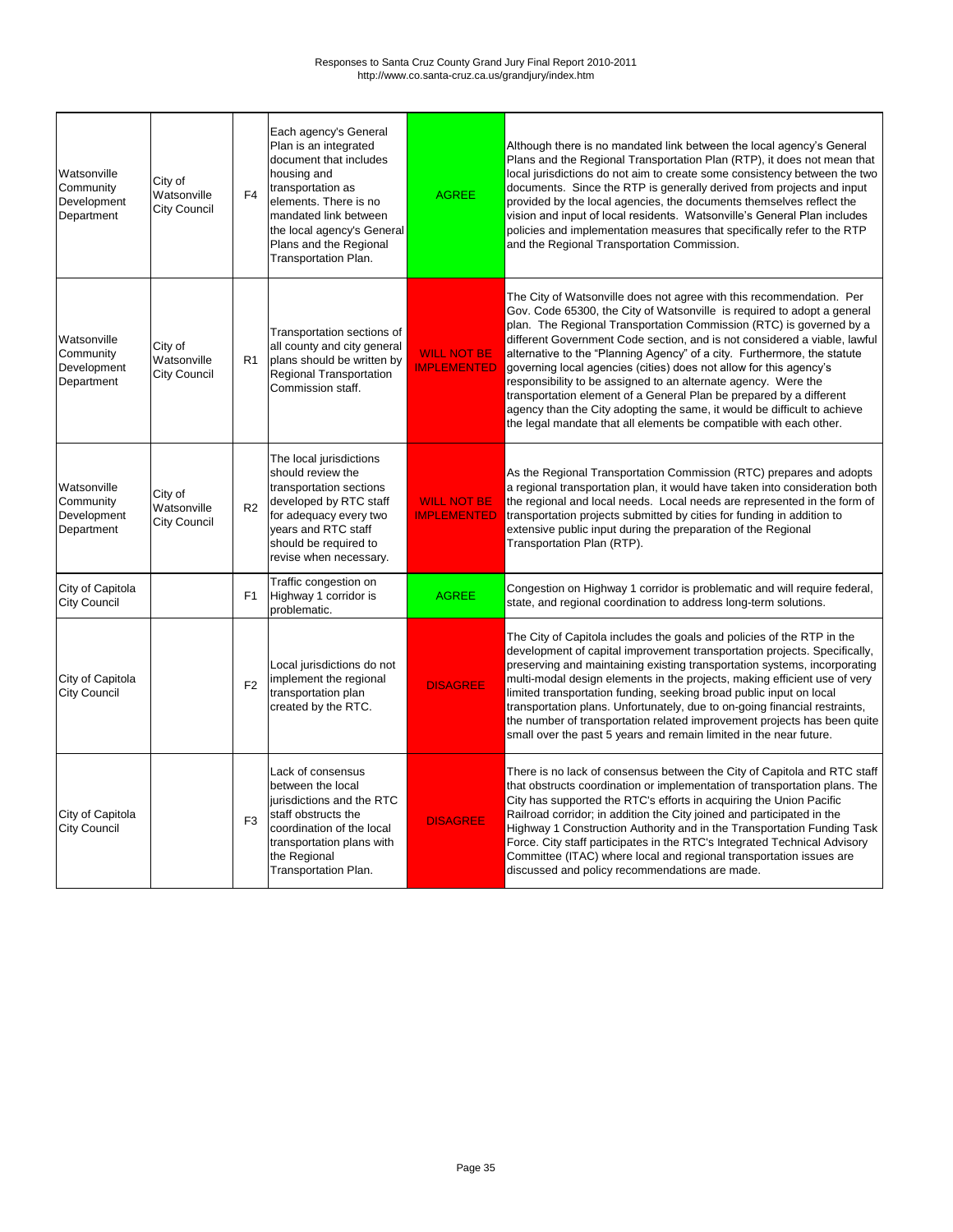| City of Capitola<br><b>City Council</b> | F <sub>4</sub> | Each agency's General<br>Plan is an integrated<br>document that includes<br>housing and<br>transportation as<br>elements. There is no<br>mandated link between<br>the local agency's General<br>Plans and the Regional<br>Transportation Plan. | <b>PARTIALLY</b><br><b>AGREE</b>         | General Plans are required by California Government Code Section<br>65300.7 to be internally consistent. California Government Code Section<br>65080 requires regional transportation plans to consider and incorporate<br>as appropriate the transportation plans of cities, counties, districts, private<br>organizations and state and federal agencies.<br>SB #375 has shifted the paradigm whereby impending updates of the<br>Regional Transportation Plan (RTP) will need to achieve measured and<br>quantifiable trip reductions with associated decreases in greenhouse gas<br>emissions. The Regional Housing Needs Assessment (RHNA) will be<br>likely be allocated to AMBAG jurisdictions based on greenhouse gas<br>(GHG) and trip reduction goals. The Sustainable Communities Strategy<br>(SCS) is required to demonstrate how the Santa Cruz region will meet its<br>greenhouse gas reduction target through integrated land use, housing<br>and transportation planning. Once adopted by AMBAG, the SCS will be<br>incorporated into the region's federally enforceable RTP.                                                                                                                                                                                                                                                                                                                                                                                                                                                                                                                                                                                                                                                                                                                                                                                                                                                                                                                                                                                                                                                                                             |
|-----------------------------------------|----------------|------------------------------------------------------------------------------------------------------------------------------------------------------------------------------------------------------------------------------------------------|------------------------------------------|-------------------------------------------------------------------------------------------------------------------------------------------------------------------------------------------------------------------------------------------------------------------------------------------------------------------------------------------------------------------------------------------------------------------------------------------------------------------------------------------------------------------------------------------------------------------------------------------------------------------------------------------------------------------------------------------------------------------------------------------------------------------------------------------------------------------------------------------------------------------------------------------------------------------------------------------------------------------------------------------------------------------------------------------------------------------------------------------------------------------------------------------------------------------------------------------------------------------------------------------------------------------------------------------------------------------------------------------------------------------------------------------------------------------------------------------------------------------------------------------------------------------------------------------------------------------------------------------------------------------------------------------------------------------------------------------------------------------------------------------------------------------------------------------------------------------------------------------------------------------------------------------------------------------------------------------------------------------------------------------------------------------------------------------------------------------------------------------------------------------------------------------------------------------------------------------|
| City of Capitola<br><b>City Council</b> | R <sub>1</sub> | Transportation sections of<br>all county and city general<br>plans should be written by<br><b>Regional Transportation</b><br>Commission staff.                                                                                                 | <b>WILL NOT BE</b><br><b>IMPLEMENTED</b> | The City of Capitola does not agree with this recommendation. California<br>state law requires the "planning agency" for each city and county to adopt<br>a general plan "for the physical development of the county or city and any<br>land outside its boundaries which bears relation to its planning" (Gov.<br>Code 65300). The Regional Transportation Commission ("RTC") is not a<br>"planning agency" for purposes of the statute and the statute does not<br>authorize the City to delegate this statutorily imposed responsibility to a<br>non-elected regional transportation agency which is created and functions<br>pursuant to another state statute (Gov. Code 29352) and has statutorily<br>assigned duties which do not include the drafting of city and county<br>general plan circulation elements (Gov. Code 65080 et seq). In addition it<br>bears emphasis that the general plan circulation element must correlate<br>directly with the other elements of the general plan and not just regional<br>transportation goals. Each general plan element, including such elements<br>as the housing element, the land use element, and the circulation<br>element, is required to be integrated and internally consistent with the<br>other general plan elements so as to result in a general plan that<br>internally consistent (Gov. Code 65300.5). The circulation element thus<br>has a direct relationship to other general plan elements that entail policy<br>considerations for which a regional transportation commission has neither<br>legal responsibility nor practical expertise. Accordingly we believe that<br>City elected officials are best qualified to, and legally required to,<br>determine whether or not a proposed general plan is consistent with the<br>community's values and represents the most comprehensive local<br>expression of the general welfare for persons who live in, work in and visit<br>the City. The RTC has been and will continue to be encouraged to<br>participate in the City's general plan update process. The City however<br>cannot delegate its responsibility for any portion of this process to the<br>RTC. |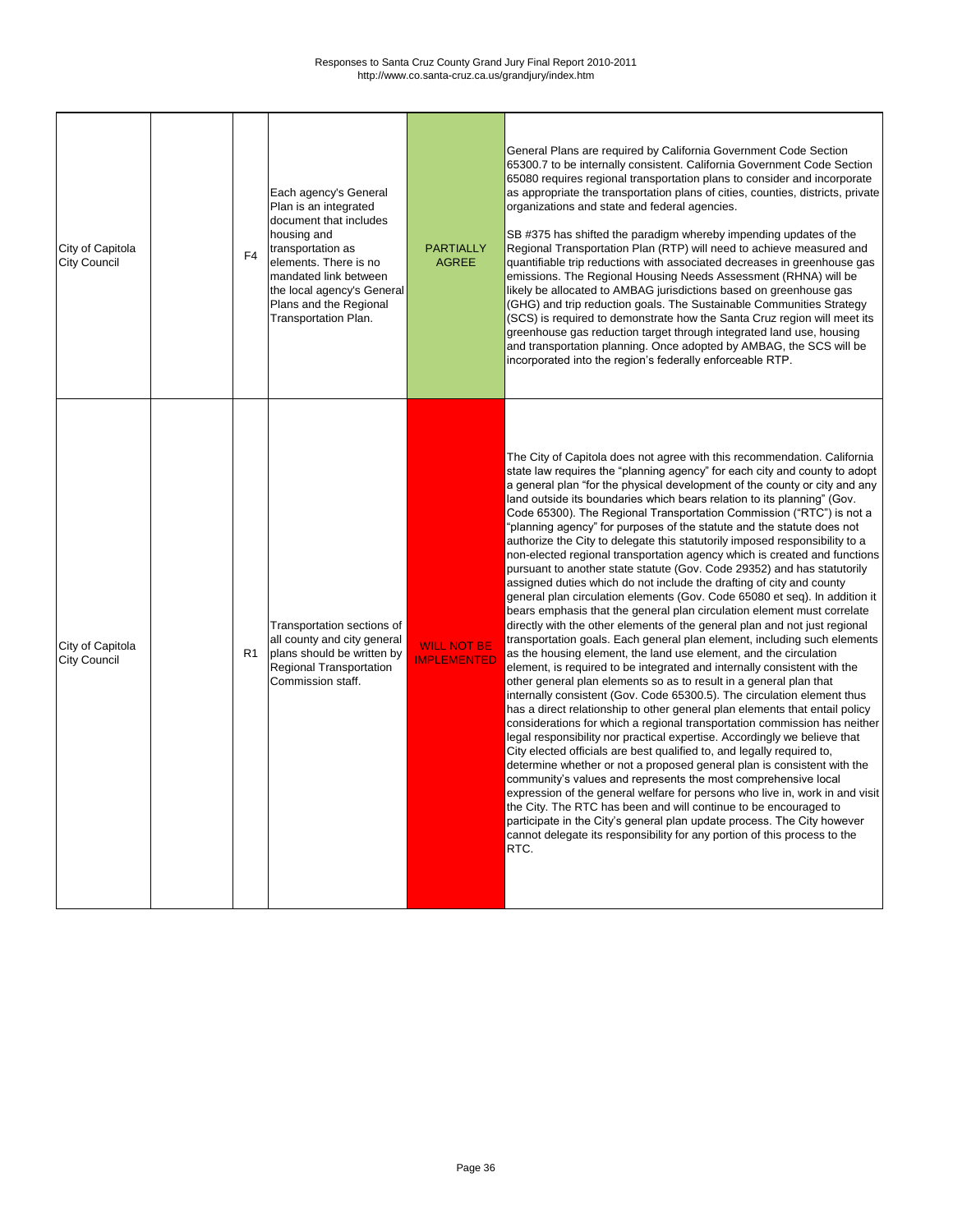| City of Capitola<br><b>City Council</b>            | R <sub>2</sub> | The local jurisdictions<br>should review the<br>transportation sections<br>developed by RTC staff<br>for adequacy every two<br>years and RTC staff<br>should be required to<br>revise when necessary.                                          | <b>WILL NOT BE</b><br><b>IMPLEMENTED</b> | Current law, specifically California Government Code Section 65080<br>requires each transportation planning agency to " prepare and adopt a<br>regional transportation plan directed at achieving a coordinated and<br>balanced regional transportation system" Chapter One of the 2010<br>RTP outlines the steps that the Regional Transportation Commission has<br>taken to integrate local and regional plans and summarizes both public<br>and regional agency input that goes into developing the RTP.<br>As warranted, the City of Capitola may update its Circulation Element so<br>that it can implement regional transportation improvements. Local<br>participation in developing the RTP has been and will continue to be<br>important. As noted in the RTP, the biggest challenge facing the region is<br>the availability of funding for transportation projects, rather than regional<br>coordination.                                                                                                                                                                          |
|----------------------------------------------------|----------------|------------------------------------------------------------------------------------------------------------------------------------------------------------------------------------------------------------------------------------------------|------------------------------------------|-----------------------------------------------------------------------------------------------------------------------------------------------------------------------------------------------------------------------------------------------------------------------------------------------------------------------------------------------------------------------------------------------------------------------------------------------------------------------------------------------------------------------------------------------------------------------------------------------------------------------------------------------------------------------------------------------------------------------------------------------------------------------------------------------------------------------------------------------------------------------------------------------------------------------------------------------------------------------------------------------------------------------------------------------------------------------------------------------|
| Capitola<br>Community<br>Development<br>Department | F <sub>2</sub> | Local jurisdictions do not<br>implement the regional<br>transportation plan<br>created by the RTC.                                                                                                                                             | <b>DISAGREE</b>                          | The City of Capitola includes the goals and policies of the RTP in the<br>development of capital improvement transportation projects. Specifically,<br>preserving and maintaining existing transportation systems, incorporating<br>multi-modal design elements in the projects, making efficient use of very<br>limited transportation funding, seeking broad public input on local<br>transportation plans. Unfortunately, due to on-going financial restraints,<br>the number of transportation related improvement projects has been quite<br>small over the past 5 years and remain limited in the near future.                                                                                                                                                                                                                                                                                                                                                                                                                                                                          |
| Capitola<br>Community<br>Development<br>Department | F <sub>3</sub> | Lack of consensus<br>between the local<br>jurisdictions and the RTC<br>staff obstructs the<br>coordination of the local<br>transportation plans with<br>the Regional<br>Transportation Plan.                                                   | <b>DISAGREE</b>                          | There is no lack of consensus between the City of Capitola and RTC staff<br>that obstructs coordination or implementation of transportation plans. The<br>City has supported the RTC's efforts in acquiring the Union Pacific<br>Railroad corridor; in addition the City joined and participated in the<br>Highway 1 Construction Authority and in the Transportation Funding Task<br>Force. City staff participates in the RTC's Integrated Technical Advisory<br>Committee (ITAC) where local and regional transportation issues are<br>discussed and policy recommendations are made.                                                                                                                                                                                                                                                                                                                                                                                                                                                                                                      |
| Capitola<br>Community<br>Development<br>Department | F <sub>4</sub> | Each agency's General<br>Plan is an integrated<br>document that includes<br>housing and<br>transportation as<br>elements. There is no<br>mandated link between<br>the local agency's General<br>Plans and the Regional<br>Transportation Plan. | <b>PARTIALLY</b><br><b>AGREE</b>         | General Plans are required by California Government Code Section<br>65300.7 to be internally consistent. California Government Code Section<br>65080 requires regional transportation plans to consider and incorporate<br>as appropriate the transportation plans of cities, counties, districts, private<br>organizations and state and federal agencies.<br>SB #375 has shifted the paradigm whereby impending updates of the<br>Regional Transportation Plan (RTP) will need to achieve measured and<br>quantifiable trip reductions with associated decreases in greenhouse gas<br>emissions. The Regional Housing Needs Assessment (RHNA) will be<br>likely be allocated to AMBAG jurisdictions based on greenhouse gas<br>(GHG) and trip reduction goals. The Sustainable Communities Strategy<br>(SCS) is required to demonstrate how the Santa Cruz region will meet its<br>greenhouse gas reduction target through integrated land use, housing<br>and transportation planning. Once adopted by AMBAG, the SCS will be<br>incorporated into the region's federally enforceable RTP. |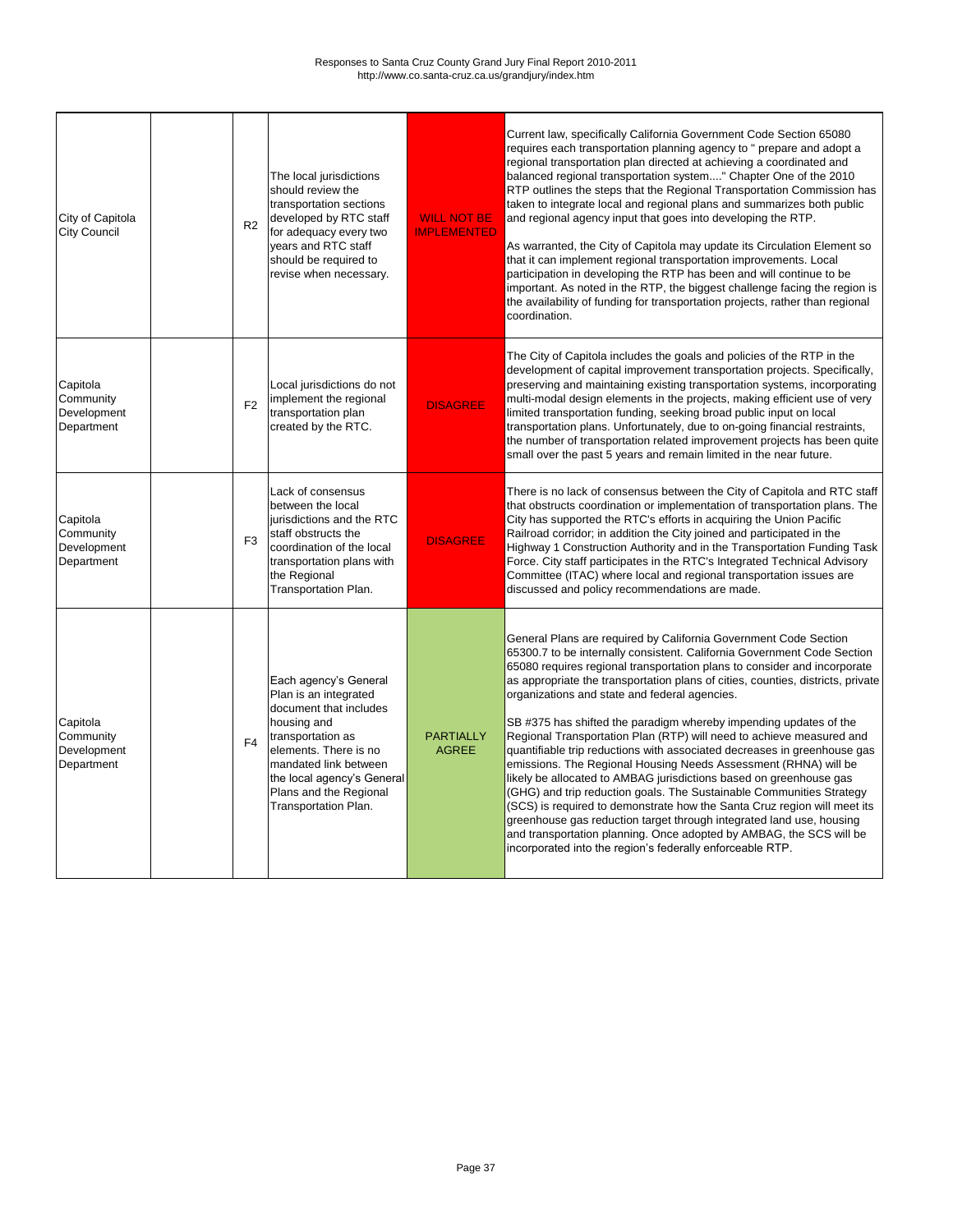| Capitola<br>Community<br>Development<br>Department | R1             | Transportation sections of<br>all county and city general<br>plans should be written by<br><b>Regional Transportation</b><br>Commission staff.                                                        | <b>WILL NOT BE</b><br><b>IMPLEMENTED</b> | The City of Capitola does not agree with this recommendation. California<br>state law requires the "planning agency" for each city and county to adopt<br>a general plan "for the physical development of the county or city and any<br>land outside its boundaries which bears relation to its planning" (Gov.<br>Code 65300). The Regional Transportation Commission ("RTC") is not a<br>"planning agency" for purposes of the statute and the statute does not<br>authorize the City to delegate this statutorily imposed responsibility to a<br>non-elected regional transportation agency which is created and functions<br>pursuant to another state statute (Gov. Code 29352) and has statutorily<br>assigned duties which do not include the drafting of city and county<br>general plan circulation elements (Gov. Code 65080 et seq). In addition it<br>bears emphasis that the general plan circulation element must correlate<br>directly with the other elements of the general plan and not just regional<br>transportation goals. Each general plan element, including such elements<br>as the housing element, the land use element, and the circulation<br>element, is required to be integrated and internally consistent with the<br>other general plan elements so as to result in a general plan that<br>internally consistent (Gov. Code 65300.5). The circulation element thus<br>has a direct relationship to other general plan elements that entail policy<br>considerations for which a regional transportation commission has neither<br>legal responsibility nor practical expertise. Accordingly we believe that<br>City elected officials are best qualified to, and legally required to,<br>determine whether or not a proposed general plan is consistent with the<br>community's values and represents the most comprehensive local<br>expression of the general welfare for persons who live in, work in and visit<br>the City. The RTC has been and will continue to be encouraged to<br>participate in the City's general plan update process. The City however<br>cannot delegate its responsibility for any portion of this process to the<br><b>RTC</b> |
|----------------------------------------------------|----------------|-------------------------------------------------------------------------------------------------------------------------------------------------------------------------------------------------------|------------------------------------------|-------------------------------------------------------------------------------------------------------------------------------------------------------------------------------------------------------------------------------------------------------------------------------------------------------------------------------------------------------------------------------------------------------------------------------------------------------------------------------------------------------------------------------------------------------------------------------------------------------------------------------------------------------------------------------------------------------------------------------------------------------------------------------------------------------------------------------------------------------------------------------------------------------------------------------------------------------------------------------------------------------------------------------------------------------------------------------------------------------------------------------------------------------------------------------------------------------------------------------------------------------------------------------------------------------------------------------------------------------------------------------------------------------------------------------------------------------------------------------------------------------------------------------------------------------------------------------------------------------------------------------------------------------------------------------------------------------------------------------------------------------------------------------------------------------------------------------------------------------------------------------------------------------------------------------------------------------------------------------------------------------------------------------------------------------------------------------------------------------------------------------------------------------------------------------------------------|
| Capitola<br>Community<br>Development<br>Department | R <sub>2</sub> | The local jurisdictions<br>should review the<br>transportation sections<br>developed by RTC staff<br>for adequacy every two<br>years and RTC staff<br>should be required to<br>revise when necessary. | <b>WILL NOT BE</b><br><b>IMPLEMENTED</b> | Current law, specifically California Government Code Section 65080<br>requires each transportation planning agency to " prepare and adopt a<br>regional transportation plan directed at achieving a coordinated and<br>balanced regional transportation system" Chapter One of the 2010<br>RTP outlines the steps that the Regional Transportation Commission has<br>taken to integrate local and regional plans and summarizes both public<br>and regional agency input that goes into developing the RTP. As<br>warranted, the City of Capitola may update its Circulation Element so that<br>it can implement regional transportation improvements. Local<br>participation in developing the RTP has been and will continue to be<br>important. As noted in the RTP, the biggest challenge facing the region is<br>the availability of funding for transportation projects, rather than regional<br>coordination.                                                                                                                                                                                                                                                                                                                                                                                                                                                                                                                                                                                                                                                                                                                                                                                                                                                                                                                                                                                                                                                                                                                                                                                                                                                                            |
| City of Scotts<br><b>Valley City</b><br>Council    | F <sub>1</sub> | Traffic congestion on<br>Highway 1 corridor is<br>problematic.                                                                                                                                        | <b>AGREE</b>                             | Congestion on Highway 1 corridor is problematic and will require federal,<br>state, and regional coordination to address long-term solutions.                                                                                                                                                                                                                                                                                                                                                                                                                                                                                                                                                                                                                                                                                                                                                                                                                                                                                                                                                                                                                                                                                                                                                                                                                                                                                                                                                                                                                                                                                                                                                                                                                                                                                                                                                                                                                                                                                                                                                                                                                                                   |
| City of Scotts<br><b>Valley City</b><br>Council    | F <sub>2</sub> | Local jurisdictions do not<br>implement the regional<br>transportation plan<br>created by the RTC.                                                                                                    | <b>DISAGREE</b>                          | The City of Scotts Valley includes the goals and policies of the Regional<br>Transportation Plan (RTP) in the development of capital improvement<br>transportation projects. Specifically, preserving and maintaining existing<br>transportation systems, incorporating multi-modal design elements in the<br>projects, making efficient use of very limited transportation funding,<br>seeking broad public input on local transportation plans. Unfortunately,<br>due to on-going financial restraints, the number of transportation related<br>improvement projects has been quite small over the past five years and<br>remain limited in the near future.                                                                                                                                                                                                                                                                                                                                                                                                                                                                                                                                                                                                                                                                                                                                                                                                                                                                                                                                                                                                                                                                                                                                                                                                                                                                                                                                                                                                                                                                                                                                  |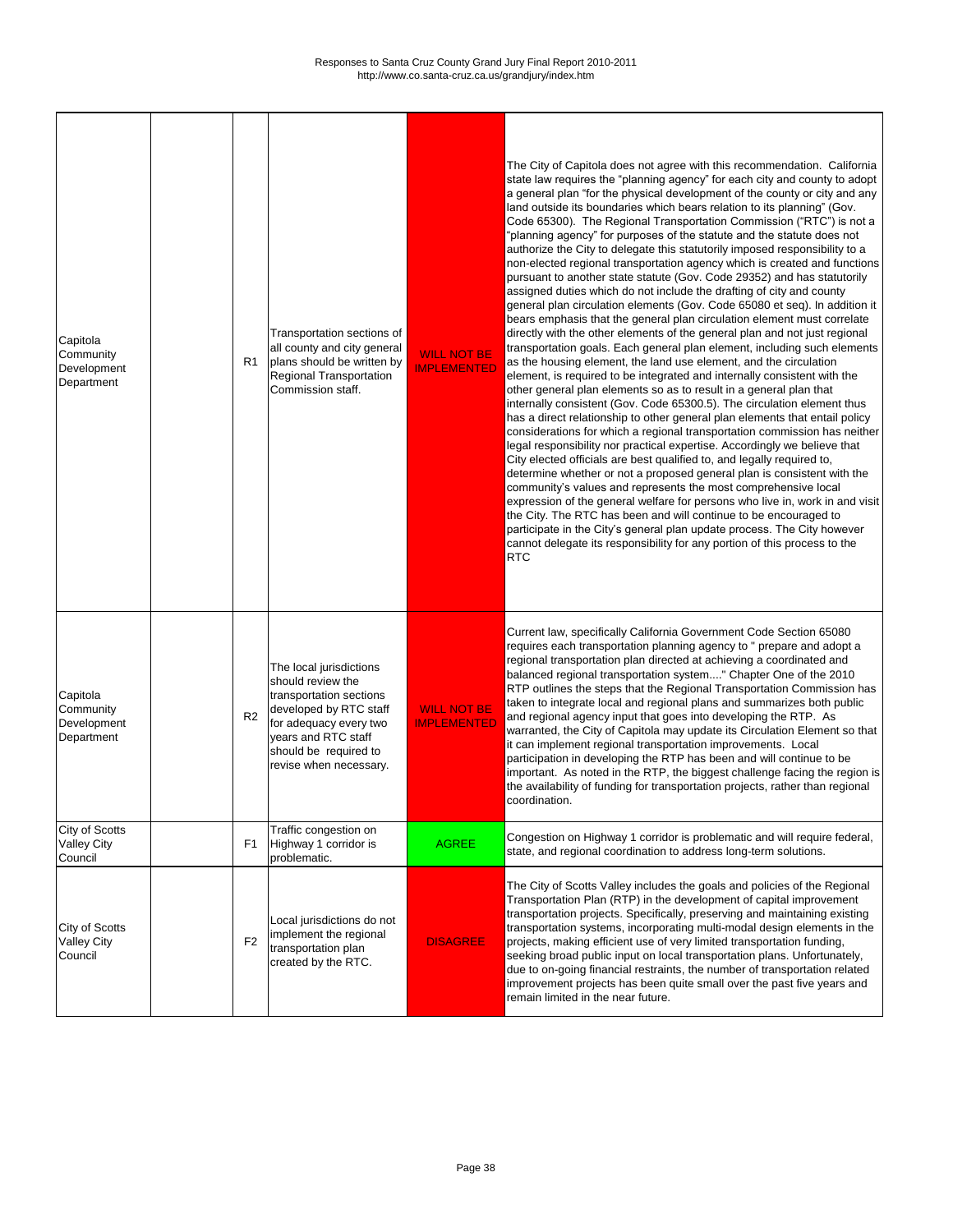| <b>City of Scotts</b><br><b>Valley City</b><br>Council | F <sub>3</sub> | Lack of consensus<br>between the local<br>jurisdictions and the RTC<br>staff obstructs the<br>coordination of the local<br>transportation plans with<br>the Regional<br><b>Transportation Plan.</b>                                                   | <b>DISAGREE</b> | There is no lack of consensus between the City of Scotts Valley and<br>Regional Transportation Commission (RTC) staff that obstructs<br>coordination or implementation of the City's General Plan Circulation<br>Element (referred to as "transportation plan" in the Grand Jury Final<br>Report) or the RTP. City staff participates in the RTC's Integrated<br>Technical Advisory Committee where local and regional transportation<br>issues are discussed and policy recommendations are made to the RTC<br>Board.                                                                                                                                                                                                                                                                                                                                                                                                                                                                                                                                                                                                                                                                                                                                                                                                                                                                                                                                                                                                                                                                                                                                                                                                                                                                                                                                                                                                                                                                                                                                                                                                                                                                                                                                                                                                                                                                                                                                                 |
|--------------------------------------------------------|----------------|-------------------------------------------------------------------------------------------------------------------------------------------------------------------------------------------------------------------------------------------------------|-----------------|------------------------------------------------------------------------------------------------------------------------------------------------------------------------------------------------------------------------------------------------------------------------------------------------------------------------------------------------------------------------------------------------------------------------------------------------------------------------------------------------------------------------------------------------------------------------------------------------------------------------------------------------------------------------------------------------------------------------------------------------------------------------------------------------------------------------------------------------------------------------------------------------------------------------------------------------------------------------------------------------------------------------------------------------------------------------------------------------------------------------------------------------------------------------------------------------------------------------------------------------------------------------------------------------------------------------------------------------------------------------------------------------------------------------------------------------------------------------------------------------------------------------------------------------------------------------------------------------------------------------------------------------------------------------------------------------------------------------------------------------------------------------------------------------------------------------------------------------------------------------------------------------------------------------------------------------------------------------------------------------------------------------------------------------------------------------------------------------------------------------------------------------------------------------------------------------------------------------------------------------------------------------------------------------------------------------------------------------------------------------------------------------------------------------------------------------------------------------|
| <b>City of Scotts</b><br><b>Valley City</b><br>Council | F <sub>4</sub> | Each agency's General<br>Plan is an integrated<br>document that includes<br>housing and<br>transportation as<br>elements. There is no<br>mandated link between<br>the local agency's General<br>Plans and the Regional<br><b>Transportation Plan.</b> | <b>DISAGREE</b> | The City objects to the statement on page 33 of the Grand Jury Final<br>Report that "cities have chosen not to integrate their transportation plans<br>with those provided by the Regional Transportation Commission."<br>General Plans are required by California Government Code Section<br>65300.7 to be internally consistent. Therefore, the goals, objectives,<br>policies, and actions in a local agency's General Plan Housing Element<br>must be consistent with those in the General Plan Circulation Element<br>(referred to as "transportation plan" in the Grand Jury Final Report) and<br>other elements in the local agency's General Plan.<br>Furthermore, California Government Code Section 65080 requires<br>regional transportation plans to consider and incorporate as appropriate<br>the transportation plans (aka General Plan Circulation Elements) of cities,<br>counties, districts, private organizations and state and federal agencies.<br>Therefore, there is a required "link" between the RTP and local agency's<br><b>General Plan Circulation Element.</b><br>Additionally, several General Plan Circulation Element policies and<br>actions call for regional coordination to promote an integrated<br>transportation system. For example, General Plan Policy CP-95 states<br>that "City shall coordinate its transportation planning effort with<br>appropriate agencies to promote an integrated transportation system<br>which favors public transit and alternatives to the single occupancy<br>vehicle." The City's General Plan, Capital Improvement Plan, and<br>development and environmental review processes achieve many of the<br>RTP's goals, policies, and sub-policies.<br>Lastly, Senate Bill 375 has shifted the paradigm whereby impending<br>updates of the RTP will need to achieve measured and quantifiable trip<br>reductions with associated decreases in greenhouse gas emissions. The<br>Regional Housing Needs Assessment will be allocated to Association of<br>Monterey Bay Area Governments (AMBAG) jurisdictions based on<br>greenhouse gas and trip reduction goals. The Sustainable Communities<br>Strategy (SCS) is required to demonstrate how the Santa Cruz region will<br>meet its greenhouse gas reduction target through integrated land use,<br>housing and transportation planning. Once adopted by AMBAG, the SCS<br>will be incorporated into the region's federally enforceable RTP. |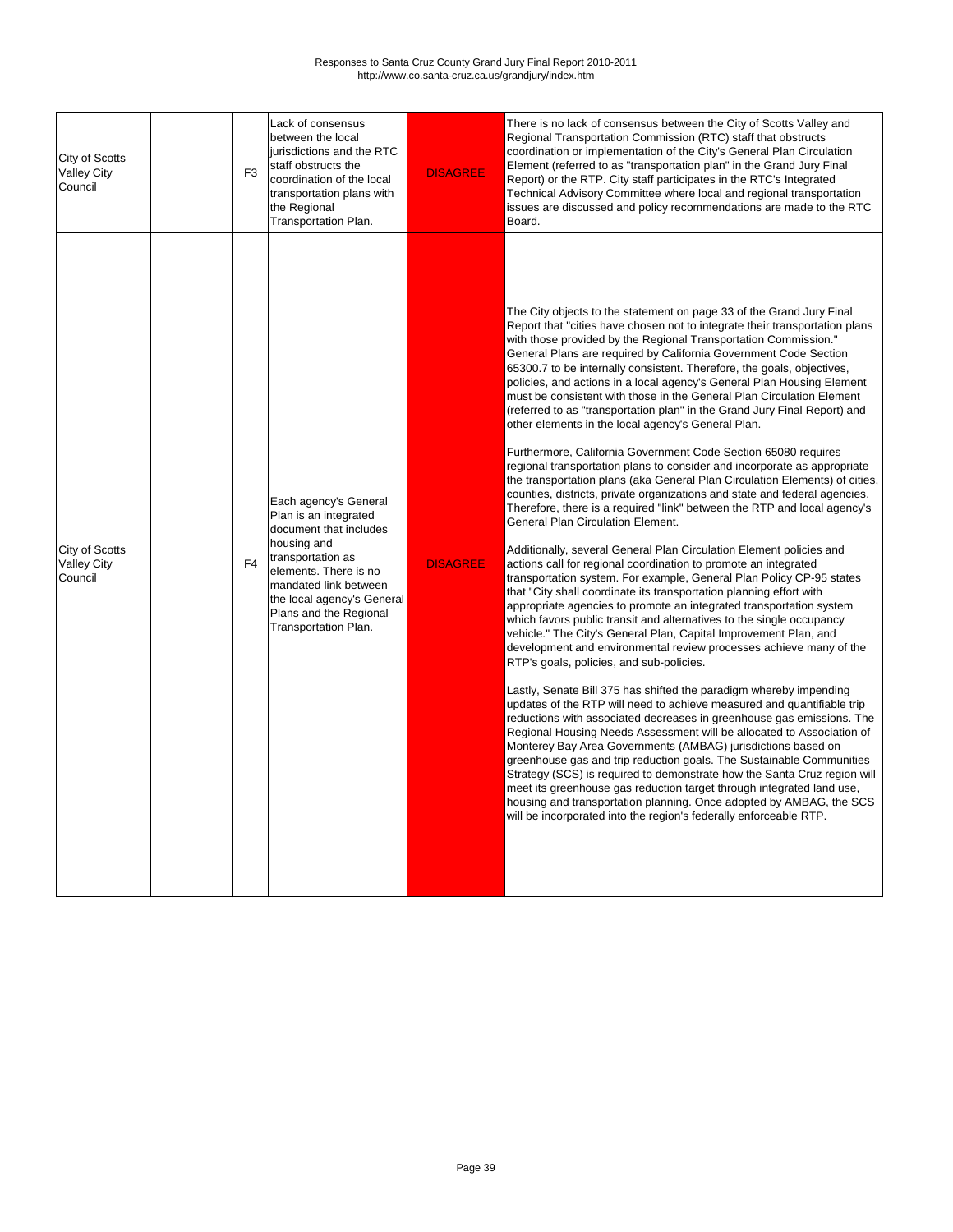Г

 $\mathbf{I}$ 

 $\mathbf{I}$ 

 $\mathbf I$ 

| <b>City of Scotts</b><br><b>Valley City</b><br>Council | R <sub>1</sub> | Transportation sections of<br>all county and city general<br>plans should be written by<br><b>Regional Transportation</b><br>Commission staff.                                                        | <b>WILL NOT BE</b><br><b>IMPLEMENTED</b> | The City of Scotts Valley does not agree with this recommendation.<br>California Government Code Section 65300 requires the "planning<br>agency" for each city and county to adopt a general plan "for the physical<br>development of the county or city and any land outside its boundaries<br>which bears relation to its planning". The RTC is not a "planning agency"<br>for purposes of the statute. Furthermore, this statute does not authorize<br>the City to delegate this statutorily imposed responsibility to a non-elected<br>regional transportation agency which is created and functions pursuant to<br>California Government Code Section 29352 and has statutorily assigned<br>duties which do not include the drafting of city and county general plan<br>circulation elements pursuant to California Government Code Section<br>65080 et seq.<br>Additionally, the General Plan Circulation Element must correlate directly<br>with the other elements of the General Plan and not just regional<br>transportation goals. In addition to the Circulation Element, each Element<br>in the General Plan such as the Housing Element and Land Use Element,<br>is required to be integrated and internally consistent with the other<br>General Plan Elements so as to result in a General Plan that constitutes a<br>compatible statement of city or county policy, per California Government<br>Code Section 65300.5. Thus, the Circulation Element has a direct<br>relationship to other General Plan Elements that entail policy<br>considerations for which a regional transportation commission has neither<br>legal responsibility nor practical expertise.<br>Accordingly we believe that City elected officials are best qualified to, and<br>legally required to, determine whether or not a proposed General Plan is<br>consistent with the community's values and represents the most<br>comprehensive local expression of the general welfare for persons who<br>live in, work in and visit the City. The RTC has been and will continue to<br>be encouraged to participate in the City's General Plan process. The City<br>however will not delegate its responsibility for any portion of its General<br>Plan process to the RTC. |
|--------------------------------------------------------|----------------|-------------------------------------------------------------------------------------------------------------------------------------------------------------------------------------------------------|------------------------------------------|------------------------------------------------------------------------------------------------------------------------------------------------------------------------------------------------------------------------------------------------------------------------------------------------------------------------------------------------------------------------------------------------------------------------------------------------------------------------------------------------------------------------------------------------------------------------------------------------------------------------------------------------------------------------------------------------------------------------------------------------------------------------------------------------------------------------------------------------------------------------------------------------------------------------------------------------------------------------------------------------------------------------------------------------------------------------------------------------------------------------------------------------------------------------------------------------------------------------------------------------------------------------------------------------------------------------------------------------------------------------------------------------------------------------------------------------------------------------------------------------------------------------------------------------------------------------------------------------------------------------------------------------------------------------------------------------------------------------------------------------------------------------------------------------------------------------------------------------------------------------------------------------------------------------------------------------------------------------------------------------------------------------------------------------------------------------------------------------------------------------------------------------------------------------------------------------------------------------------------------------------------------|
| <b>City of Scotts</b><br><b>Valley City</b><br>Council | R <sub>2</sub> | The local jurisdictions<br>should review the<br>transportation sections<br>developed by RTC staff<br>for adequacy every two<br>years and RTC staff<br>should be required to<br>revise when necessary. | <b>WILL NOT BE</b><br><b>IMPLEMENTED</b> | Current law, specifically California Government Code Section 65080,<br>requires each transportation planning agency to "prepare and adopt a<br>regional transportation plan directed at achieving a coordinated and<br>balanced regional transportation system ".<br>As stated in our response to Recommendation R1 above, the General<br>Plan Circulation Element has a direct relationship to other General Plan<br>Elements that entail policy considerations for which a regional<br>transportation commission has neither legal responsibility nor practical<br>expertise. Accordingly, we maintain that City elected officials are best<br>qualified to, and legally required to, determine whether or not a proposed<br>General Plan is consistent with the community's values and represents<br>the most comprehensive local expression of the general welfare for<br>persons who live in, work in and visit the City.<br>Nevertheless, Chapter One of the 2010 RTP outlines the steps that the<br>Regional Transportation Commission has taken to integrate local and<br>regional plans and summarizes both public and regional agency input that<br>goes into developing the RTP. Therefore, as warranted, the City of Scotts<br>Valley may update its General Plan Circulation Element so that it can<br>implement regional transportation improvements. Local participation in<br>developing the RTP has been and will continue to be instrumental. As<br>noted in the RTP, the biggest challenge facing the region is the<br>availability of funding for transportation projects, rather than regional<br>coordination.                                                                                                                                                                                                                                                                                                                                                                                                                                                                                                                                                                                                                             |

┑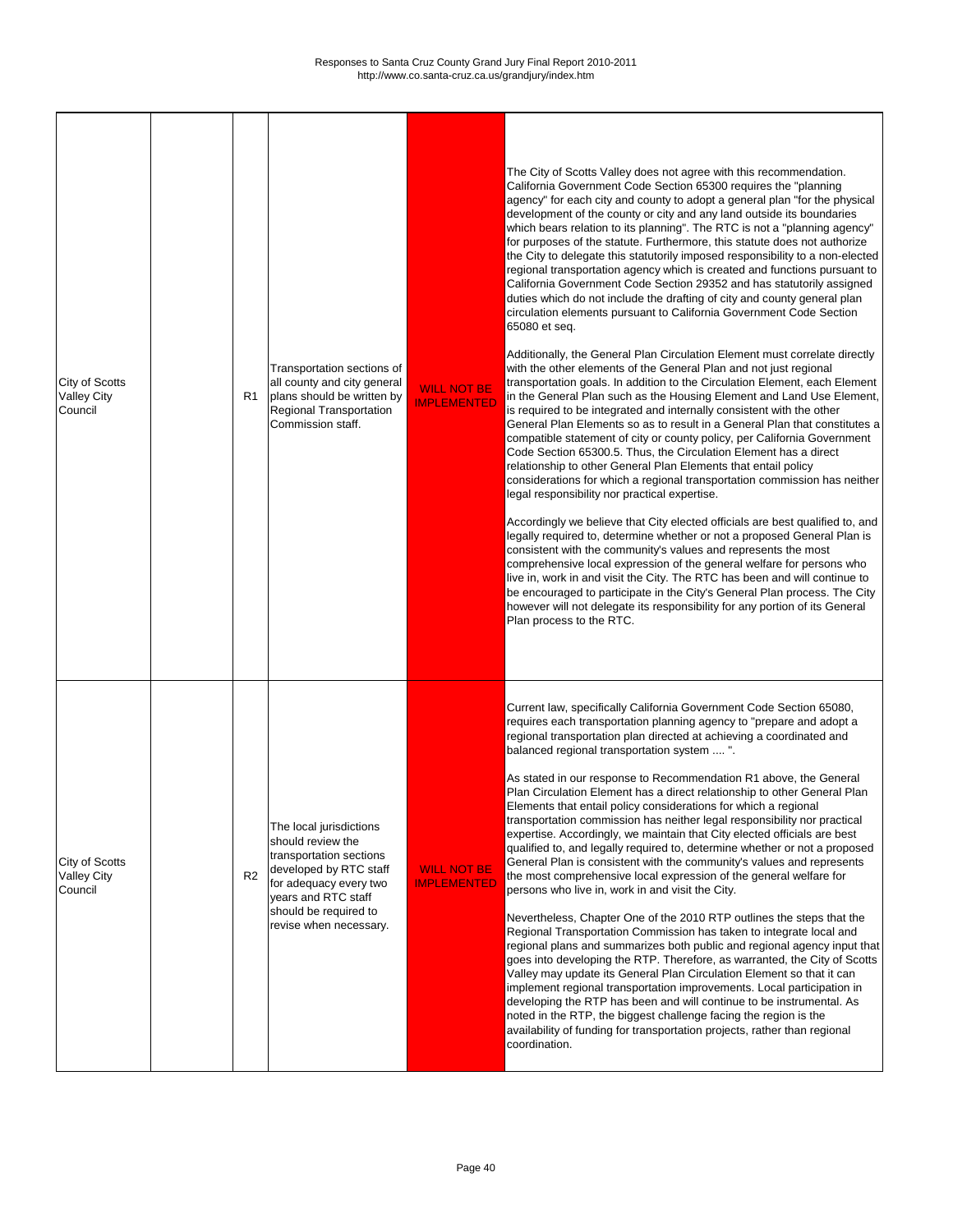| <b>Scotts Valley</b><br>Planning<br>Department | F <sub>2</sub> | Local jurisdictions do not<br>implement the regional<br>transportation plan<br>created by the RTC.                                                                                                                                             | <b>DISAGREE</b> | The City of Scotts Valley includes the goals and policies of the Regional<br>Transportation Plan (RTP) in the development of capital improvement<br>transportation projects.<br>Specifically, preserving and maintaining existing transportation systems,<br>incorporating multi-modal design elements in the projects, making<br>efficient use of very limited transportation funding, seeking broad public<br>input on local transportation plans.<br>Unfortunately, due to on-going financial restraints, the number of<br>transportation related improvement projects has been quite small over the<br>past five years and remain limited in the near future.                                                                                                                                                                                                                                                                                                                                                                                                                                                                                                                                                                                                                                                                                                                                                                                                                                                                                                                                                                                                                                                                                                                                                                                                                                                                                                                                                                                                                                                                                                                                                                                                                                                                                                                                                                                            |
|------------------------------------------------|----------------|------------------------------------------------------------------------------------------------------------------------------------------------------------------------------------------------------------------------------------------------|-----------------|--------------------------------------------------------------------------------------------------------------------------------------------------------------------------------------------------------------------------------------------------------------------------------------------------------------------------------------------------------------------------------------------------------------------------------------------------------------------------------------------------------------------------------------------------------------------------------------------------------------------------------------------------------------------------------------------------------------------------------------------------------------------------------------------------------------------------------------------------------------------------------------------------------------------------------------------------------------------------------------------------------------------------------------------------------------------------------------------------------------------------------------------------------------------------------------------------------------------------------------------------------------------------------------------------------------------------------------------------------------------------------------------------------------------------------------------------------------------------------------------------------------------------------------------------------------------------------------------------------------------------------------------------------------------------------------------------------------------------------------------------------------------------------------------------------------------------------------------------------------------------------------------------------------------------------------------------------------------------------------------------------------------------------------------------------------------------------------------------------------------------------------------------------------------------------------------------------------------------------------------------------------------------------------------------------------------------------------------------------------------------------------------------------------------------------------------------------------|
| <b>Scotts Valley</b><br>Planning<br>Department | F <sub>3</sub> | Lack of consensus<br>between the local<br>jurisdictions and the RTC<br>staff obstructs the<br>coordination of the local<br>transportation plans with<br>the Regional<br>Transportation Plan.                                                   | <b>DISAGREE</b> | There is no lack of consensus between the City of Scotts Valley and<br>Regional Transportation Commission (RTC) staff that obstructs<br>coordination or implementation of the City's General Plan Circulation<br>Element (referred to as "transportation plan" in the Grand Jury Final<br>Report) or the RTP.<br>City staff participates in the RTC's Integrated Technical Advisory<br>Committee where local and regional transportation issues are discussed<br>and policy recommendations are made to the RTC Board.                                                                                                                                                                                                                                                                                                                                                                                                                                                                                                                                                                                                                                                                                                                                                                                                                                                                                                                                                                                                                                                                                                                                                                                                                                                                                                                                                                                                                                                                                                                                                                                                                                                                                                                                                                                                                                                                                                                                       |
| <b>Scotts Valley</b><br>Planning<br>Department | F <sub>4</sub> | Each agency's General<br>Plan is an integrated<br>document that includes<br>housing and<br>transportation as<br>elements. There is no<br>mandated link between<br>the local agency's General<br>Plans and the Regional<br>Transportation Plan. | <b>DISAGREE</b> | The City objects to the statement on page 33 of the Grand Jury Final<br>Report that "cities have chosen not to integrate their transportation plans<br>with those provided by the Regional Transportation Commission."<br>General Plans are required by California Government Code Section<br>65300.7 to be internally consistent. Therefore, the goals, objectives,<br>policies, and actions in a local agency's General Plan Housing Element<br>must be consistent with those in the General Plan Circulation Element<br>(referred to as "transportation plan" in the Grand Jury Final Report) and<br>other elements in the local agency's General Plan. Furthermore,<br>California Government Code Section 65080 requires regional<br>transportation plans to consider and incorporate as appropriate the<br>transportation plans (aka General Plan Circulation Elements) of cities,<br>counties, districts, private organizations and state and federal agencies.<br>Therefore, there is a required "link" between the RTP and local agency's<br>General Plan Circulation Element. Additionally, several General Plan<br>Circulation Element policies and actions call for regional coordination to<br>promote an integrated transportation system. For example, General Plan<br>Policy CP-95 states that "City shall coordinate its transportation planning<br>effort with appropriate agencies to promote an integrated transportation<br>system which favors public transit and alternatives to the single<br>occupancy vehicle." The City's General Plan, Capital Improvement Plan,<br>and development and environmental review processes achieve many of<br>the RTP's goals, policies, and sub-policies. Lastly, Senate Bill 375 has<br>shifted the paradigm whereby impending updates of the RTP will need to<br>achieve measured and quantifiable trip reductions with associated<br>decreases in greenhouse gas emissions. The Regional Housing Needs<br>Assessment will be allocated to Association of Monterey Bay Area<br>Governments (AMBAG) jurisdictions based on greenhouse gas and trip<br>reduction goals. The Sustainable Communities Strategy (SCS) is<br>required to demonstrate how the Santa Cruz region will meet its<br>greenhouse gas reduction target through integrated land use, housing<br>and transportation planning. Once adopted by AMBAG, the SCS will be<br>incorporated into the region's federally enforceable RTP. |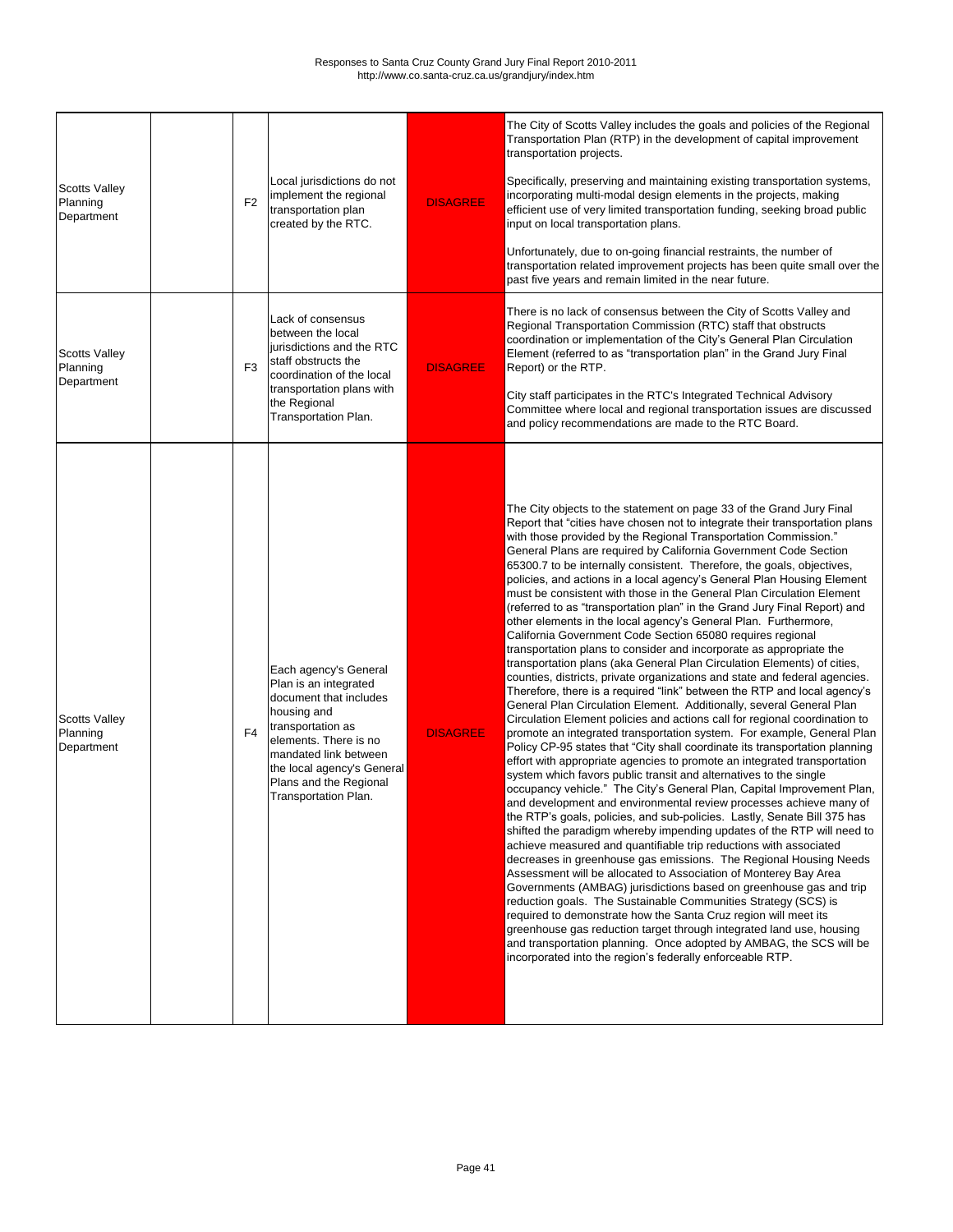noted in the RTP, the biggest challenge facing the region is the availability of funding for transportation projects, rather than regional coordination.

| <b>Scotts Valley</b><br>Planning<br>Department | R <sub>1</sub> | Transportation sections of<br>all county and city general<br>plans should be written by<br><b>Regional Transportation</b><br>Commission staff.                                                        | <b>WILL NOT BE</b><br><b>IMPLEMENTED</b> | The City of Scotts Valley does not agree with this recommendation.<br>California Government Code Section 65300 requires the "planning<br>agency" for each city and county to adopt a general plan "for the physical<br>development of the county or city and any land outside its boundaries<br>which bears relation to its planning". The RTC is not a "planning agency"<br>for purposes of the statute. Furthermore, this statute does not authorize<br>the City to delegate this statutorily imposed responsibility to a non-elected<br>regional transportation agency which is created and functions pursuant to<br>California Government Code Section 29352 and has statutorily assigned<br>duties which do not include the drafting of city and county general plan<br>circulation elements pursuant to California Government Code Section<br>65080 et seq.<br>Additionally, the General Plan Circulation Element must correlate directly<br>with the other elements of the General Plan and not just regional<br>transportation goals. In addition to the Circulation Element, each Element<br>in the General Plan such as the Housing Element and Land Use Element,<br>is required to be integrated and internally consistent with the other<br>General Plan Elements so as to result in a General Plan that constitutes a<br>compatible statement of city or county policy, per California Government<br>Code Section 65300.5. Thus, the Circulation Element has a direct<br>relationship to other General Plan Elements that entail policy<br>considerations for which a regional transportation commission has neither<br>legal responsibility nor practical expertise. Accordingly we believe that<br>City elected officials are best qualified to, and legally required to,<br>determine whether or not a proposed General Plan is consistent with the<br>community's values and represents the most comprehensive local<br>expression of the general welfare for persons who live in, work in and visit<br>the City. The RTC has been and will continue to be encouraged to<br>participate in the City's General Plan process. The City however will not<br>delegate its responsibility for any portion of its General Plan process to<br>the RTC. |
|------------------------------------------------|----------------|-------------------------------------------------------------------------------------------------------------------------------------------------------------------------------------------------------|------------------------------------------|------------------------------------------------------------------------------------------------------------------------------------------------------------------------------------------------------------------------------------------------------------------------------------------------------------------------------------------------------------------------------------------------------------------------------------------------------------------------------------------------------------------------------------------------------------------------------------------------------------------------------------------------------------------------------------------------------------------------------------------------------------------------------------------------------------------------------------------------------------------------------------------------------------------------------------------------------------------------------------------------------------------------------------------------------------------------------------------------------------------------------------------------------------------------------------------------------------------------------------------------------------------------------------------------------------------------------------------------------------------------------------------------------------------------------------------------------------------------------------------------------------------------------------------------------------------------------------------------------------------------------------------------------------------------------------------------------------------------------------------------------------------------------------------------------------------------------------------------------------------------------------------------------------------------------------------------------------------------------------------------------------------------------------------------------------------------------------------------------------------------------------------------------------------------------------------------------------------------------------------------------------------|
| <b>Scotts Valley</b><br>Planning<br>Department | R <sub>2</sub> | The local jurisdictions<br>should review the<br>transportation sections<br>developed by RTC staff<br>for adequacy every two<br>years and RTC staff<br>should be required to<br>revise when necessary. | <b>WILL NOT BE</b><br><b>IMPLEMENTED</b> | Current law, specifically California Government Code Section 65080,<br>requires each transportation planning agency to "prepare and adopt a<br>regional transportation plan directed at achieving a coordinated and<br>balanced regional transportation system". As stated in our response to<br>Recommendation R1 above, the General Plan Circulation Element has a<br>direct relationship to other General Plan Elements that entail policy<br>considerations for which a regional transportation commission has neither<br>legal responsibility nor practical expertise. Accordingly, we maintain that<br>City elected officials are best qualified to, and legally required to,<br>determine whether or not a proposed General Plan is consistent with the<br>community's values and represents the most comprehensive local<br>expression of the general welfare for persons who live in, work in and visit<br>the City. Nevertheless, Chapter One of the 2010 RTP outlines the steps<br>that the Regional Transportation Commission has taken to integrate local<br>and regional plans and summarizes both public and regional agency input<br>that goes into developing the RTP. Therefore, as warranted, the City of<br>Scotts Valley may update its General Plan Circulation Element so that it<br>can implement regional transportation improvements. Local participation<br>in developing the RTP has been and will continue to be instrumental. As                                                                                                                                                                                                                                                                                                                                                                                                                                                                                                                                                                                                                                                                                                                                                                                                   |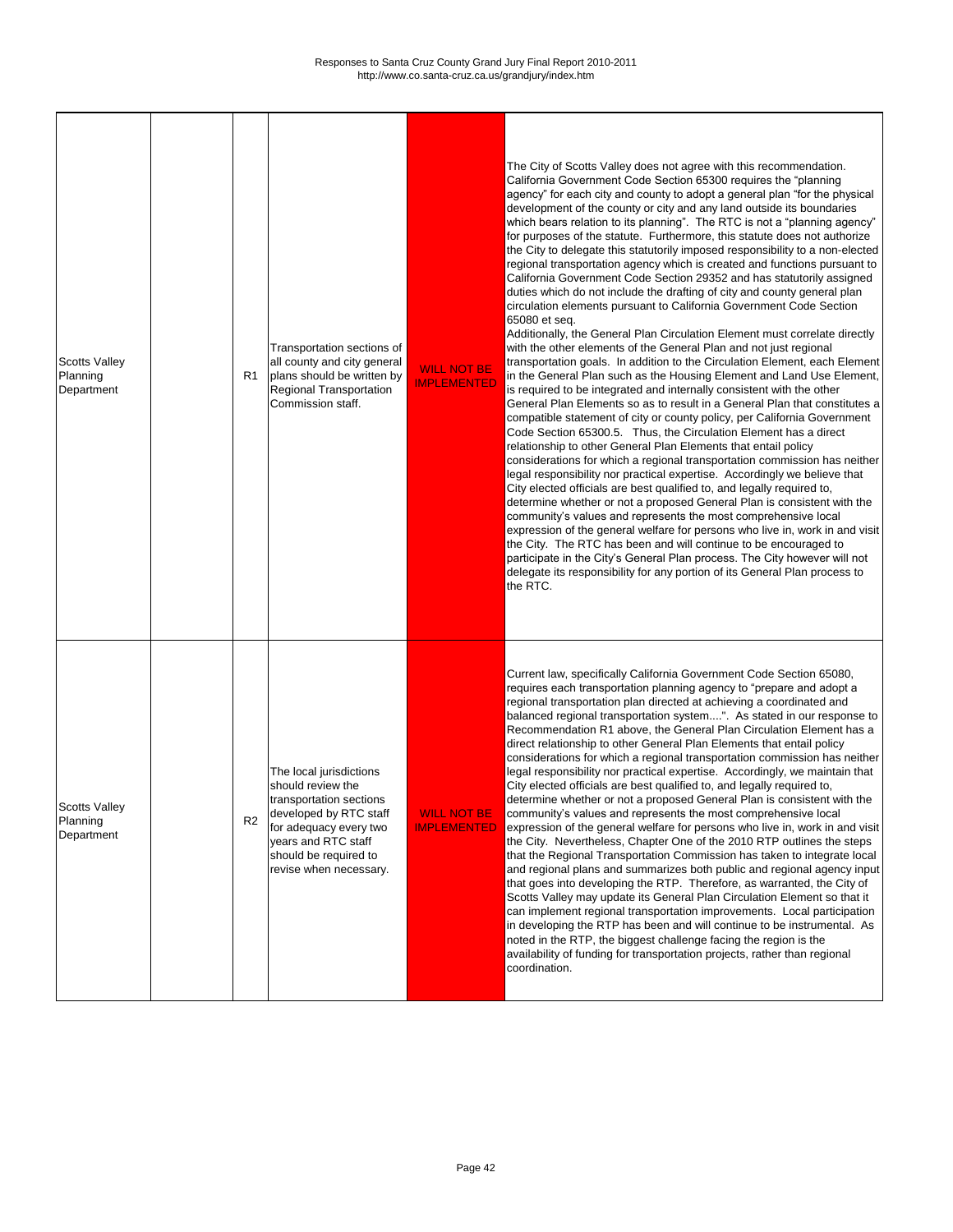| <b>Delinquent Property Tax Penalty Cancellations:</b> |                                   |                |                                                                                                                                                          |                                     |                                                                                                                                                                                                                                                                                                                                                                                                                                                                                                                                                                                                                                                                                                                                                                                                                                                                                                                                                                                                                                                                                                                     |  |  |  |
|-------------------------------------------------------|-----------------------------------|----------------|----------------------------------------------------------------------------------------------------------------------------------------------------------|-------------------------------------|---------------------------------------------------------------------------------------------------------------------------------------------------------------------------------------------------------------------------------------------------------------------------------------------------------------------------------------------------------------------------------------------------------------------------------------------------------------------------------------------------------------------------------------------------------------------------------------------------------------------------------------------------------------------------------------------------------------------------------------------------------------------------------------------------------------------------------------------------------------------------------------------------------------------------------------------------------------------------------------------------------------------------------------------------------------------------------------------------------------------|--|--|--|
|                                                       |                                   |                |                                                                                                                                                          | "A Day Late and a Dollar Short"     |                                                                                                                                                                                                                                                                                                                                                                                                                                                                                                                                                                                                                                                                                                                                                                                                                                                                                                                                                                                                                                                                                                                     |  |  |  |
| <b>Solicited</b><br><b>Respondent</b>                 | <b>Proxy</b><br><b>Respondent</b> |                | Item Item text                                                                                                                                           | <b>Response</b>                     | <b>Explanation</b>                                                                                                                                                                                                                                                                                                                                                                                                                                                                                                                                                                                                                                                                                                                                                                                                                                                                                                                                                                                                                                                                                                  |  |  |  |
| County Treasurer-<br><b>Tax Collector</b>             |                                   | F <sub>1</sub> | The Tax Collector's use of<br>discretion in evaluating<br>the reason to grant tax<br>delinquency penalty<br>cancellations appears<br>inconsistent.       | <b>DISAGREE</b>                     | The very notion of discretion carries with it the idea of making decisions<br>based on the facts of an individual case, and then applying the relevant<br>section of the Revenue and Taxation Code. Each and every application<br>for a waiver of late fees and/or penalties carries with it an individual<br>circumstance. If the applicant's facts are reasonably within the construct<br>of the statute's guidance for approving a waiver, then the waiver is<br>granted; if not, it is not.                                                                                                                                                                                                                                                                                                                                                                                                                                                                                                                                                                                                                     |  |  |  |
| <b>County Treasurer-</b><br><b>Tax Collector</b>      |                                   | F <sub>2</sub> | The filing system used in<br>the Tax Collector's Office<br>does not allow tax penalty<br>cancellation documents to<br>be easily located.                 | <b>PARTIALLY</b><br><b>AGREE</b>    | The filing system used in the Treasurer-Tax Collector's Office regarding<br>tax penalty cancellation documents is in full compliance with the Revenue<br>and Taxation Code of the State of California. The filing system has two<br>elements. First, the filing system retains the original documents and any<br>supporting documents in paper form. The filing system retains such<br>records in batch order, and, again is in full compliance with the applicable<br>law. In addition to the paper filing system of such documents, the Tax<br>Division staff make electronic notes on the taxpayer's electronic file,<br>which can be accessed by Assessor's Parcel Number, taxpayer name,<br>and/or street address.                                                                                                                                                                                                                                                                                                                                                                                             |  |  |  |
| <b>County Treasurer-</b><br><b>Tax Collector</b>      |                                   | F <sub>3</sub> | No records are retained of<br>denied requests for tax<br>penalty cancellations.                                                                          | <b>PARTIALLY</b><br><b>AGREE</b>    | Lest there be any misunderstanding on this point, it should be made<br>entirely clear that this office is in full compliance with the Revenue and<br>Taxation Code of the State of California on the issue of retention of<br>records concerning tax penalty cancellations. For those tax penalty<br>cancellations that are approved, please refer to F2 above. Regarding<br>those tax penalty cancellation requests that are not approved, the<br>Revenue and Taxation Code does not require the retention of records.<br>Again, in both instances, this office is in full compliance with the relevant<br>sections of California law.                                                                                                                                                                                                                                                                                                                                                                                                                                                                             |  |  |  |
| County Treasurer-<br><b>Tax Collector</b>             |                                   | F <sub>4</sub> | The Tax Collector's Office<br>does not appear to be<br>consistently following the<br>audit recommendations<br>made by the Auditor-<br>Controller Office. | <b>DISAGREE</b>                     | The implication of the Grand Jury's finding is that this office is under an<br>obligation to follow or adopt the audit recommendations made by the<br>Auditor-Controller Office. The two reports that the Grand Jury uses in<br>making this finding are the August 24, 2005 Inter-Office Correspondence<br>from then-Auditor-Controller Gary Knutson, and the December 10, 2008<br>Inter-Office Correspondence from Auditor-Controller Mary Jo Walker. In<br>both cases, the Auditor-Controller found NO non-compliance by this office<br>with the relevant sections of the Revenue and Taxation Code of the State<br>of California. The recommendations contained in those two documents<br>are of a procedural nature, and four of the six recommendations were<br>adopted by this office. Of the two that were not adopted, one will be<br>adopted upon implementation of the new Automated Property Tax<br>system, and the other is a recommendation about how an outside vendor<br>should configure their electronic payment system, and is, therefore,<br>outside the scope of responsibility of this office. |  |  |  |
| County Treasurer-<br><b>Tax Collector</b>             |                                   | F <sub>5</sub> | The Tax Collector's Office<br>staff has no written<br>procedure to follow for the<br>processing of penalty<br>cancellations.                             | <b>PARTIALLY</b><br><b>DISAGREE</b> | The implication of this finding is that there are no written procedures<br>regarding penalty cancellations. That is simply not the case. There are<br>two basic written policies. The first is the Revenue and Taxation Code of<br>the State of California. That body of law is always the written policy that<br>this office uses to guide our actions. The second written policy is the<br>PENALTY WAIVER: DECLARATION OF REMITTANCE/BEYOND<br>TAXPAYER'S CONTROL form used by this office for the last several<br>years. Together, these written documents provide clear written policy on<br>this point.                                                                                                                                                                                                                                                                                                                                                                                                                                                                                                        |  |  |  |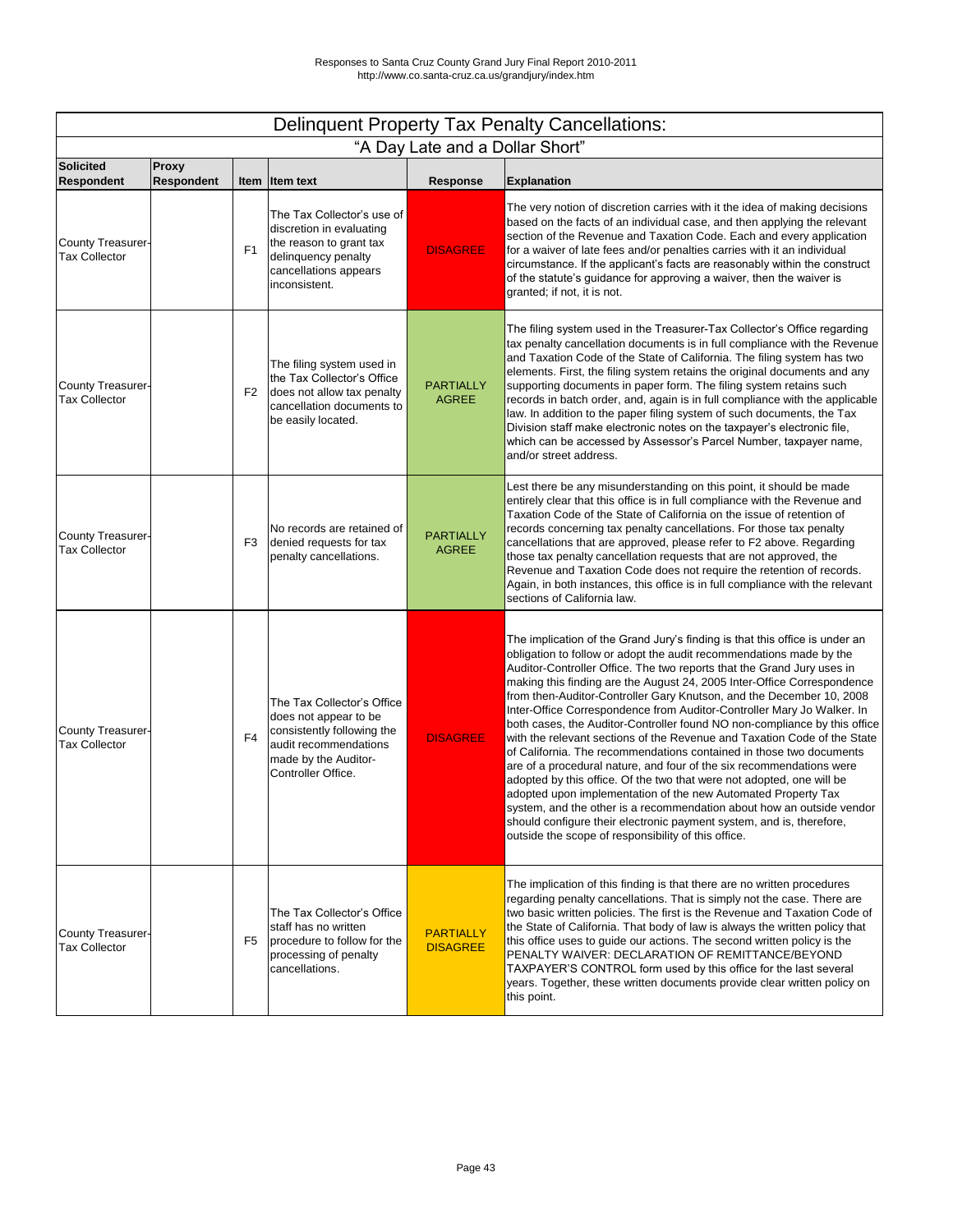| <b>County Treasurer-</b><br><b>Tax Collector</b> | F6             | Information regarding<br>delinquent tax penalty<br>cancellation processes is<br>not adequately publicized<br>within the County.                                                                                                                                                                                    | <b>PARTIALLY</b><br><b>AGREE</b>      | The issue raised by this finding of the Grand Jury is that there is some<br>objective standard against which this office has been measured, and<br>found "not adequate." No such objective standard exists. The California<br>Revenue and Taxation Code provides the guidance on this point, and this<br>office is in full compliance with the law. If the Grand Jury is using some<br>other standard, it is not one that is in the law, or any regulation or other<br>practice under law. This office provides personal, individual responses to<br>any and all taxpayers who inquire about the tax penalty cancellation<br>options available to them, consistent with the law. |
|--------------------------------------------------|----------------|--------------------------------------------------------------------------------------------------------------------------------------------------------------------------------------------------------------------------------------------------------------------------------------------------------------------|---------------------------------------|----------------------------------------------------------------------------------------------------------------------------------------------------------------------------------------------------------------------------------------------------------------------------------------------------------------------------------------------------------------------------------------------------------------------------------------------------------------------------------------------------------------------------------------------------------------------------------------------------------------------------------------------------------------------------------|
| <b>County Treasurer-</b><br><b>Tax Collector</b> | F7             | The new computer system<br>has the capability to track<br>details regarding tax<br>penalty cancellations if<br>requested by the Tax<br><b>Collector or Auditor-</b><br>Controller.                                                                                                                                 | <b>AGREE</b>                          |                                                                                                                                                                                                                                                                                                                                                                                                                                                                                                                                                                                                                                                                                  |
| <b>County Treasurer-</b><br><b>Tax Collector</b> | R <sub>1</sub> | The Tax Collector should<br>create a form for<br>taxpayers requesting the<br>cancellation of tax<br>penalties that includes the<br>recommendations of the<br>internal audit reports, an<br>explanation of the Tax<br>Code,[1][2][3] and the Tax<br>Collector's response (i.e.<br>granted or denied and<br>reason). | <b>HAS BEEN</b><br><b>IMPLEMENTED</b> | Again, the Grand Jury is raising the notion of inconsistent application of<br>tax penalty cancellations. The Grand Jury and I do not agree on this point.<br>There is not inconsistency, there is exercise of discretion within the<br>context of the Revenue and Taxation Code of the State of California, and<br>the Grand Jury has not found otherwise.                                                                                                                                                                                                                                                                                                                       |
| <b>County Treasurer-</b><br><b>Tax Collector</b> | R <sub>2</sub> | It should be compulsory<br>for taxpayers to complete<br>the new Waiver Form with<br>supporting documentation<br>when requesting a tax<br>penalty cancellation.                                                                                                                                                     | <b>HAS BEEN</b><br><b>IMPLEMENTED</b> |                                                                                                                                                                                                                                                                                                                                                                                                                                                                                                                                                                                                                                                                                  |
| County Treasurer-<br><b>Tax Collector</b>        | R <sub>3</sub> | The Tax Collector should<br>maintain a separate file<br>containing copies of<br>records of all tax penalty<br>cancellation applications,<br>with associated<br>documentation, whether<br>denied or approved.                                                                                                       | <b>HAS BEEN</b><br><b>IMPLEMENTED</b> |                                                                                                                                                                                                                                                                                                                                                                                                                                                                                                                                                                                                                                                                                  |
| <b>County Treasurer-</b><br><b>Tax Collector</b> | R4             | The Tax Collector should<br>broadly publicize the<br>delinquent tax penalty<br>cancellation process.                                                                                                                                                                                                               | <b>HAS BEEN</b><br><b>IMPLEMENTED</b> | The Santa Cruz County Treasurer-Tax Collector's website contains a<br>form entitled "Procedure for Requesting Waiver of Interest, Penalty and/or<br>Costs". That form provides a complete and clear procedure for requesting<br>a tax penalty cancellation.                                                                                                                                                                                                                                                                                                                                                                                                                      |
| <b>County Treasurer-</b><br><b>Tax Collector</b> | R <sub>6</sub> | The Tax Collector should<br>publish a semi-annual<br>report documenting the<br>number of requests and<br>the dollar value of the<br>cancelled tax penalties.<br>The report should include<br>a summary of reasons<br>why tax penalties<br>cancellations were<br>approved and denied.                               | <b>HAS BEEN</b><br><b>IMPLEMENTED</b> | This report is provided by the Tax Division staff to the Treasurer-Tax<br>Collector on a quarterly basis, not on a semi-annual basis.                                                                                                                                                                                                                                                                                                                                                                                                                                                                                                                                            |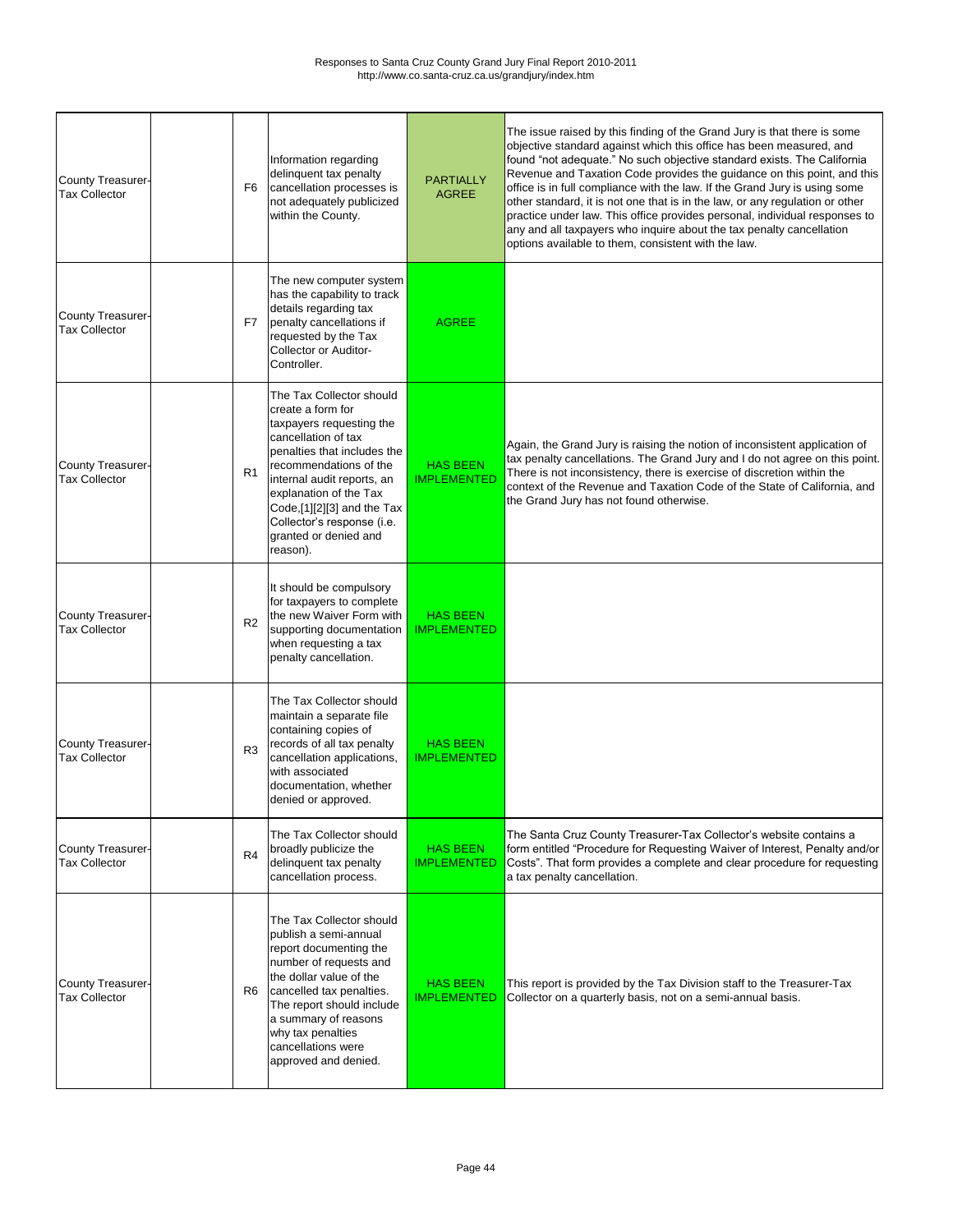| County Treasurer-<br><b>Tax Collector</b>        | R7             | The Tax Collector and the<br><b>Auditor-Controller Office</b><br>should direct ISD to<br>enable the new IT system<br>to track tax penalty<br>cancellation transactions,<br>both granted and denied. | <b>WILL NOT BE</b><br><b>IMPLEMENTED</b>                                                               | The Grand Jury should understand that this office does not direct ISD to<br>do anything. This office is administered by a directly elected countywide<br>official, the Treasurer-Tax Collector. The Information Services<br>Department is managed by a department head, appointed by the County<br>Administrative Officer. This office has no jurisdiction or other authority to<br>direct ISD, its department head, or its employees.                                                                                                                                                                                                                                                                                                                                                                                                                                                                                                                                                                                                                                                                                                                                                                                                                                       |
|--------------------------------------------------|----------------|-----------------------------------------------------------------------------------------------------------------------------------------------------------------------------------------------------|--------------------------------------------------------------------------------------------------------|------------------------------------------------------------------------------------------------------------------------------------------------------------------------------------------------------------------------------------------------------------------------------------------------------------------------------------------------------------------------------------------------------------------------------------------------------------------------------------------------------------------------------------------------------------------------------------------------------------------------------------------------------------------------------------------------------------------------------------------------------------------------------------------------------------------------------------------------------------------------------------------------------------------------------------------------------------------------------------------------------------------------------------------------------------------------------------------------------------------------------------------------------------------------------------------------------------------------------------------------------------------------------|
| <b>County Treasurer-</b><br><b>Tax Collector</b> | R <sub>8</sub> | The Tax Collector should<br>act in a more transparent<br>manner when applying the<br>State Code.                                                                                                    | <b>WILL NOT BE</b><br><b>IMPLEMENTED</b>                                                               | As a directly elected countywide official, I am required to take an oath to<br>uphold the Constitution of the United States and the Constitution of the<br>State of California. That same oath requires me to uphold the laws of the<br>state, and, by implication, the laws of the County of Santa Cruz. I am in<br>full compliance with that oath, and nothing in the Grand Jury report, its<br>findings or its recommendation suggests otherwise.<br>The "State Code", using the Grand Jury's wording, is the governing law<br>for this office. This office has not ever, during my tenure, been found to be<br>in anything other than full compliance with the Revenue and Taxation<br>Code. There is not a single ordinance of the County of Santa Cruz that<br>relates to this office where any entity (including the Grand Jury) has found<br>non-compliance by this office.<br>Therefore, I will continue to administer this office in full compliance with<br>the federal and state Constitutions, the laws of the State of California, and<br>the relevant ordinances of the County of Santa Cruz.                                                                                                                                                                 |
| County Auditor-<br>Controller                    | F <sub>4</sub> | The Tax Collector's Office<br>does not appear to be<br>consistently following the<br>audit recommendations<br>made by the Auditor-<br>Controller Office.                                            | <b>AGREE</b>                                                                                           | The Auditor-Controller's Office issued two audit reports concerning tax<br>penalty cancellations, one released in 2005 and another released in<br>2009. Each report contained a number of recommendations for<br>improvements in the tax penalty cancellation process, some of which<br>were cited in the Grand Jury report. The Tax Collector's Office did<br>implement some of the recommendations, but a number of<br>recommendations have not been implemented. The Auditor-Controller's<br>Office has not performed a review of penalty waivers since our 2009<br>report, but based upon our understanding and the findings of the Grand<br>Jury, it appears that the some of the recommendations which have not<br>been implemented include the development and review of a summary<br>report, and a list of specific documents that taxpayers must submit before<br>a penalty is waived. The Tax Collector did modify the penalty waiver form<br>as recommended in our 2009 audit report, but the report also<br>recommended that the form contain a list of required documents, be<br>completed by those seeking the waiver, and be posted on the County's<br>website, and it appears that these recommendations were not completely<br>or consistently implemented. |
| County Auditor-<br>Controller                    | R <sub>5</sub> | The County Auditor-<br>Controller should add a<br>review of tax penalty<br>cancellations to the<br>regular audit of the Tax<br>Collector's Office.                                                  | <b>REQUIRES</b><br><b>FURTHER</b><br><b>ANALYSIS</b>                                                   | The Auditor-Controller's Office does not do a "regular" review of any<br>department, including the Tax Collector's Office. Due to our extremely<br>limited staffing, we are only able to perform some level of review in each<br>County department every few years. However, if the Tax Collector<br>complies with all of the Grand Jury's recommendations, including<br>recommendation #6 which is to publish a semi-annual report documenting<br>the number and amount of waiver requests which were approved and<br>denied, the Auditor-Controller's Office could review that report on a semi-<br>annual basis.                                                                                                                                                                                                                                                                                                                                                                                                                                                                                                                                                                                                                                                          |
| County Auditor-<br>Controller                    | R7             | The Tax Collector and the<br>Auditor-Controller Office<br>should direct ISD to<br>enable the new IT system<br>to track tax penalty<br>cancellation transactions,<br>both granted and denied.        | <b>HAS NOT BEEN</b><br><b>IMPLEMENTED</b><br><b>BUT WILL BE</b><br><b>IMPLEMENTED</b><br>IN THE FUTURE | The Auditor-Controller agrees that this would be a valuable report. The<br>County is in the process of developing a new property tax system, which<br>should be operational within one year. The report which the Grand Jury<br>suggests is not one of the new system's basic reports, but the Auditor-<br>Controller will join the Tax Collector in requesting that such a report be<br>specially programmed. It is not practical to request a report from the<br>existing property tax system since it will soon be replaced.                                                                                                                                                                                                                                                                                                                                                                                                                                                                                                                                                                                                                                                                                                                                              |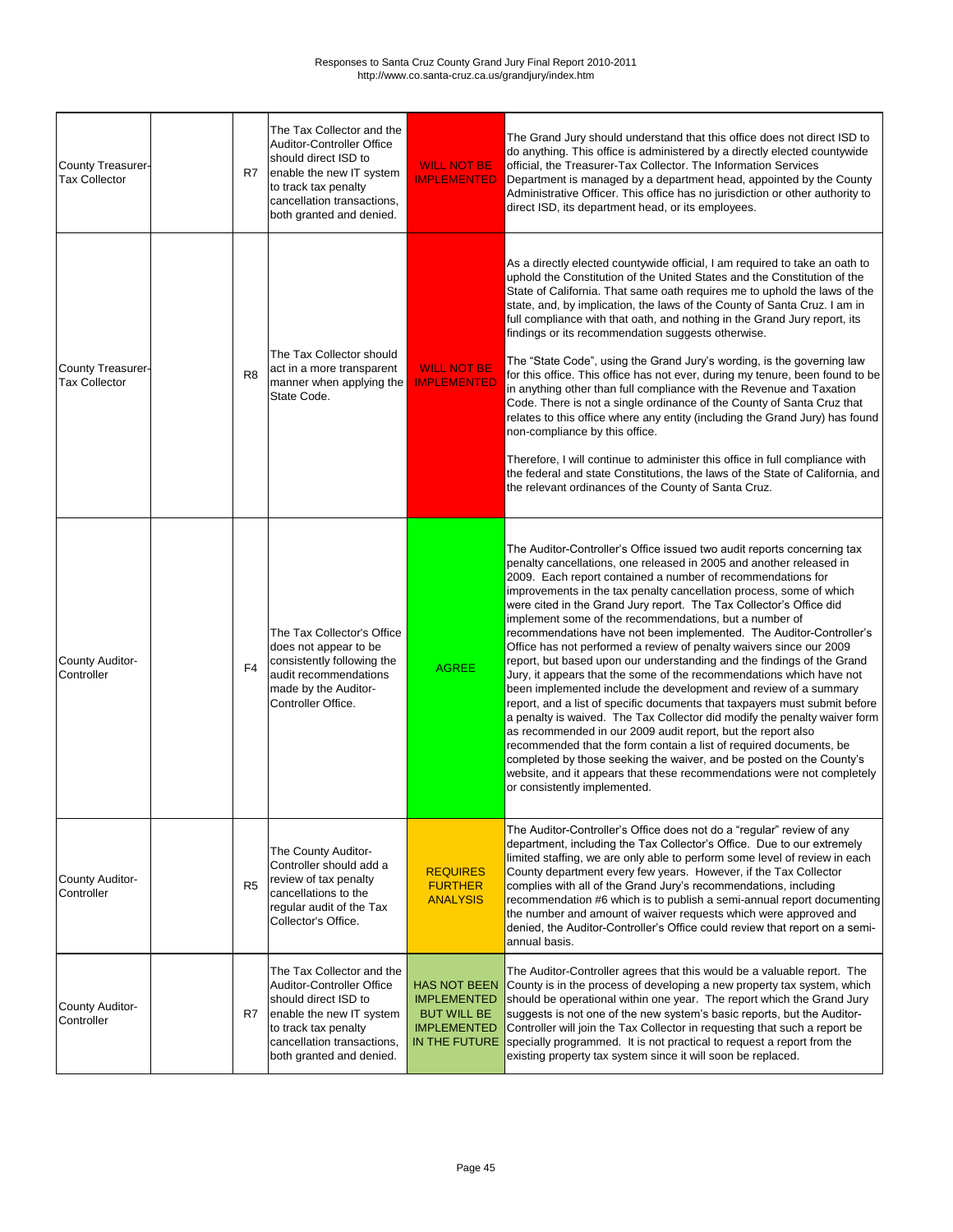| County<br>Information<br>Services Director of Supervisors | Santa Cruz<br>County Board | F7 | The new computer system<br>has the capability to track<br>details regarding tax<br>penalty cancellations if<br>requested by the Tax<br>Collector or Auditor-<br>Controller.                  | <b>AGREE</b>                                         |                                                                                                                                                                                                                                                                                                                                                          |
|-----------------------------------------------------------|----------------------------|----|----------------------------------------------------------------------------------------------------------------------------------------------------------------------------------------------|------------------------------------------------------|----------------------------------------------------------------------------------------------------------------------------------------------------------------------------------------------------------------------------------------------------------------------------------------------------------------------------------------------------------|
| County<br>Information<br>Services Director of Supervisors | Santa Cruz<br>County Board | R7 | The Tax Collector and the<br>Auditor-Controller Office<br>should direct ISD to<br>enable the new IT system<br>to track tax penalty<br>cancellation transactions,<br>both granted and denied. | <b>REQUIRES</b><br><b>FURTHER</b><br><b>ANALYSIS</b> | The County is in the process of developing a new property tax system,<br>which should be operational within one year. The report which the Grand<br>Jury suggests is not one of the new system's basic reports, but the<br>Auditor-Controller will join the Tax Collector in requesting that such a<br>report be specially programmed in the new system. |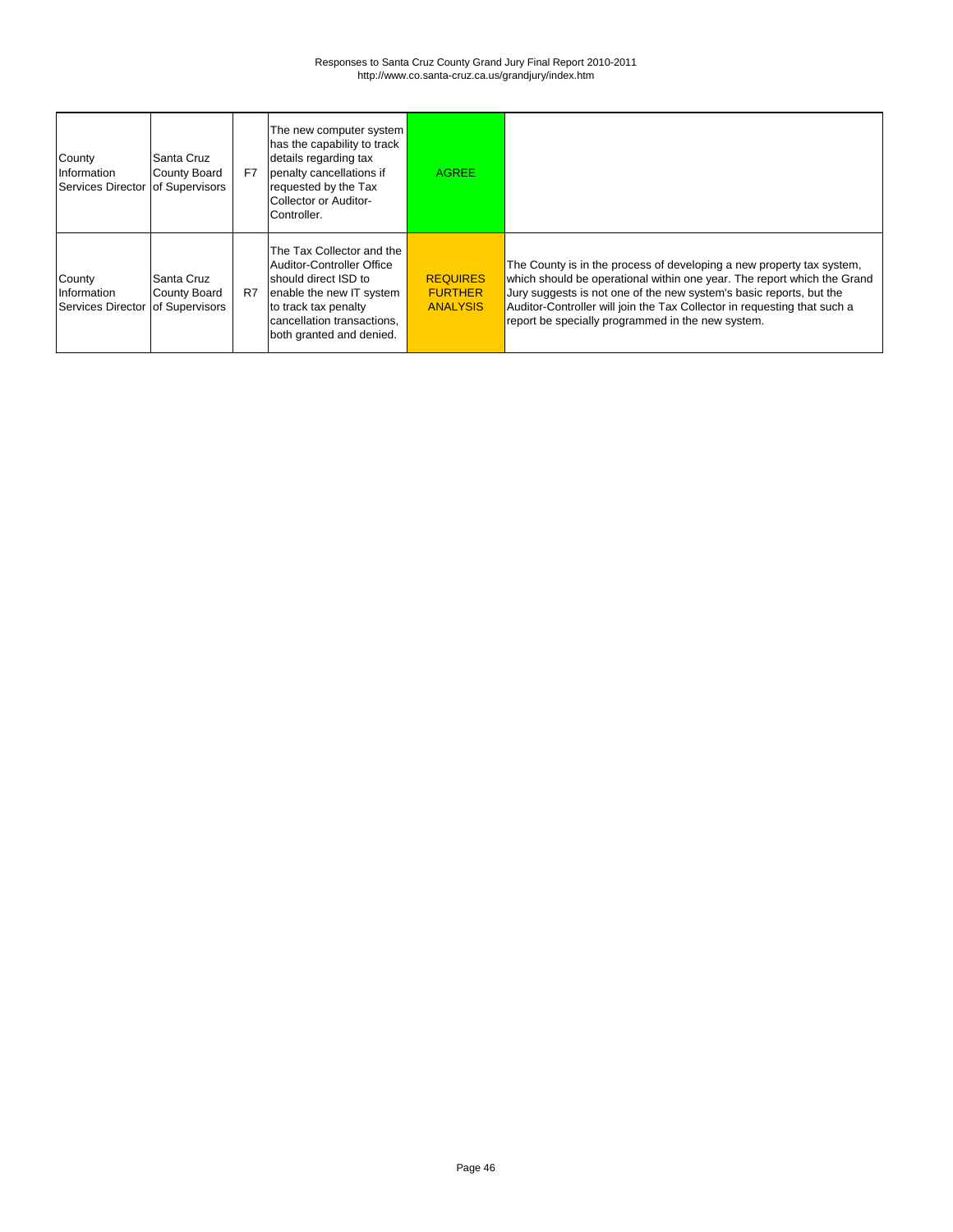|                                       | Pajaro Valley Unified School District Insurance Vendor Selection: |                |                                                                                                                                                                                                                                                                                                         |                                  |                                                                                                                                                                                                                                                                                                                                                                                                                                                                                                                                                                                                                                                                                                                                                                                                                                                                                                                                                                                                                                                                                                                                                                                                                                                                                                                                                                                                                                                                                                                                                                                                                                                                                                                                                         |  |  |  |
|---------------------------------------|-------------------------------------------------------------------|----------------|---------------------------------------------------------------------------------------------------------------------------------------------------------------------------------------------------------------------------------------------------------------------------------------------------------|----------------------------------|---------------------------------------------------------------------------------------------------------------------------------------------------------------------------------------------------------------------------------------------------------------------------------------------------------------------------------------------------------------------------------------------------------------------------------------------------------------------------------------------------------------------------------------------------------------------------------------------------------------------------------------------------------------------------------------------------------------------------------------------------------------------------------------------------------------------------------------------------------------------------------------------------------------------------------------------------------------------------------------------------------------------------------------------------------------------------------------------------------------------------------------------------------------------------------------------------------------------------------------------------------------------------------------------------------------------------------------------------------------------------------------------------------------------------------------------------------------------------------------------------------------------------------------------------------------------------------------------------------------------------------------------------------------------------------------------------------------------------------------------------------|--|--|--|
|                                       |                                                                   |                |                                                                                                                                                                                                                                                                                                         | Are There Options?               |                                                                                                                                                                                                                                                                                                                                                                                                                                                                                                                                                                                                                                                                                                                                                                                                                                                                                                                                                                                                                                                                                                                                                                                                                                                                                                                                                                                                                                                                                                                                                                                                                                                                                                                                                         |  |  |  |
| <b>Solicited</b><br><b>Respondent</b> | <b>Proxy</b><br><b>Respondent</b>                                 |                | Item Item text                                                                                                                                                                                                                                                                                          | <b>Response</b>                  | <b>Explanation</b>                                                                                                                                                                                                                                                                                                                                                                                                                                                                                                                                                                                                                                                                                                                                                                                                                                                                                                                                                                                                                                                                                                                                                                                                                                                                                                                                                                                                                                                                                                                                                                                                                                                                                                                                      |  |  |  |
| <b>PVUSD</b><br>Superintendent        |                                                                   | F <sub>3</sub> | During the initial<br>interviews, PVUSD Board<br>of Trustees and<br>administrators appeared<br>to be unaware of ongoing<br>litigation concerning<br>Keenan & Associates.                                                                                                                                | <b>AGREE</b>                     | At the time Grand Jury members visited with district officials, district staff<br>was unaware of specific litigation involving Keenan and Associates<br>(Keenan) and other school districts. This fact is not, in our opinion, that<br>significant. We are curious as to why it warrants a finding. The district<br>works with a wide array of statewide vendors for specific services. It is<br>possible that any one of them could be involved in some form of litigation.<br>As a large public organization, the district itself is involved in several<br>litigation matters at any one time. District staff will always be concerned<br>regarding litigation involving district vendors and/or consultants, but we<br>will carefully investigate the matter and provide that entity the due<br>process afforded to it by law before reaching conclusions.<br>In this case, district staff conducted a thorough review of the litigation<br>involving Keenan. We found that it had no direct bearing on Keenan's<br>work and relationship with the district. A majority of the litigation<br>referenced in the Grand Jury's report has been addressed, dropped,<br>and/or thrown out by the court. Nevertheless, district staff will continue to<br>monitor this matter until it comes to final completion.                                                                                                                                                                                                                                                                                                                                                                                                                                         |  |  |  |
| <b>PVUSD</b><br>Superintendent        |                                                                   | F <sub>4</sub> | The services that Keenan<br>& Associates provide<br>PVUSD go beyond an<br>advisory and consultative<br>capacity for health<br>benefits to also include<br>brokering a wide variety of<br>insurance, prescription<br>management, early<br>retirement planning and<br>administration of several<br>JPA's. | <b>AGREE</b>                     | The district concurs with this finding. The district provides a complete<br>range of health and welfare benefits to its employees. It is not uncommon<br>for school districts to contract consultant services for these matters. We<br>note, however, that the law clearly stipulates that fees for consultant and<br>broker services must be listed and accounted for separately. The board's<br>publically adopted contract with Keenan clearly stipulates the range of<br>services provided and fees charged by Keenan to the district. In addition,<br>these fees and services are reviewed annually for accuracy and<br>appropriateness by district staff.                                                                                                                                                                                                                                                                                                                                                                                                                                                                                                                                                                                                                                                                                                                                                                                                                                                                                                                                                                                                                                                                                         |  |  |  |
| <b>PVUSD</b><br>Superintendent        |                                                                   | F <sub>5</sub> | Even though PVUSD<br>requested proposals from<br>five qualified vendors for<br>Medical, Dental and<br><b>Vision Consulting</b><br>Services, and followed<br>California Code and<br>district purchasing<br>policies, the process does<br>not appear to encourage<br>multiple bids.                       | <b>PARTIALLY</b><br><b>AGREE</b> | The district partially agrees with this finding. It is true that only one<br>qualified vendor submitted a proposal during the 2010 contract renewal<br>process. Another vendor submitted a proposal that appeared to meet<br>minimum proposal requirements, but was one hour past the official<br>deadline noticed in the district's Request for Proposals (RFP) process.<br>District staff disagrees with part of the jury's finding that "the process does<br>not appear to encourage multiple bids." As a public agency, the district is<br>required to adhere to public procurement statutes when determining the<br>purchase of particular goods and/or services with public resources.<br>These statutes and subsequent review process require strict adherence<br>to specific processes and communications between the public agency<br>and possible vendors/consultants. In this case, district staff closely<br>followed all state and federal public procurement requirements and best<br>practices. Members of the jury's review team concurred with this<br>assessment.<br>In addition, the Grand Jury did not, in our opinion, completely understand<br>the nature and specificity of the services being sought by the district.<br>These are not normal health insurance services commonly provided to<br>private sector organizations and individuals. There are only a handful of<br>firms in the state that are experienced and qualified to handle this large of<br>a public contract and for these types of services. The contract is up for<br>renewal in 2012 and the district is currently conducting its bi-annual RFP<br>process. This time the district invited nine vendors to respond, but only<br>four submitted proposals. |  |  |  |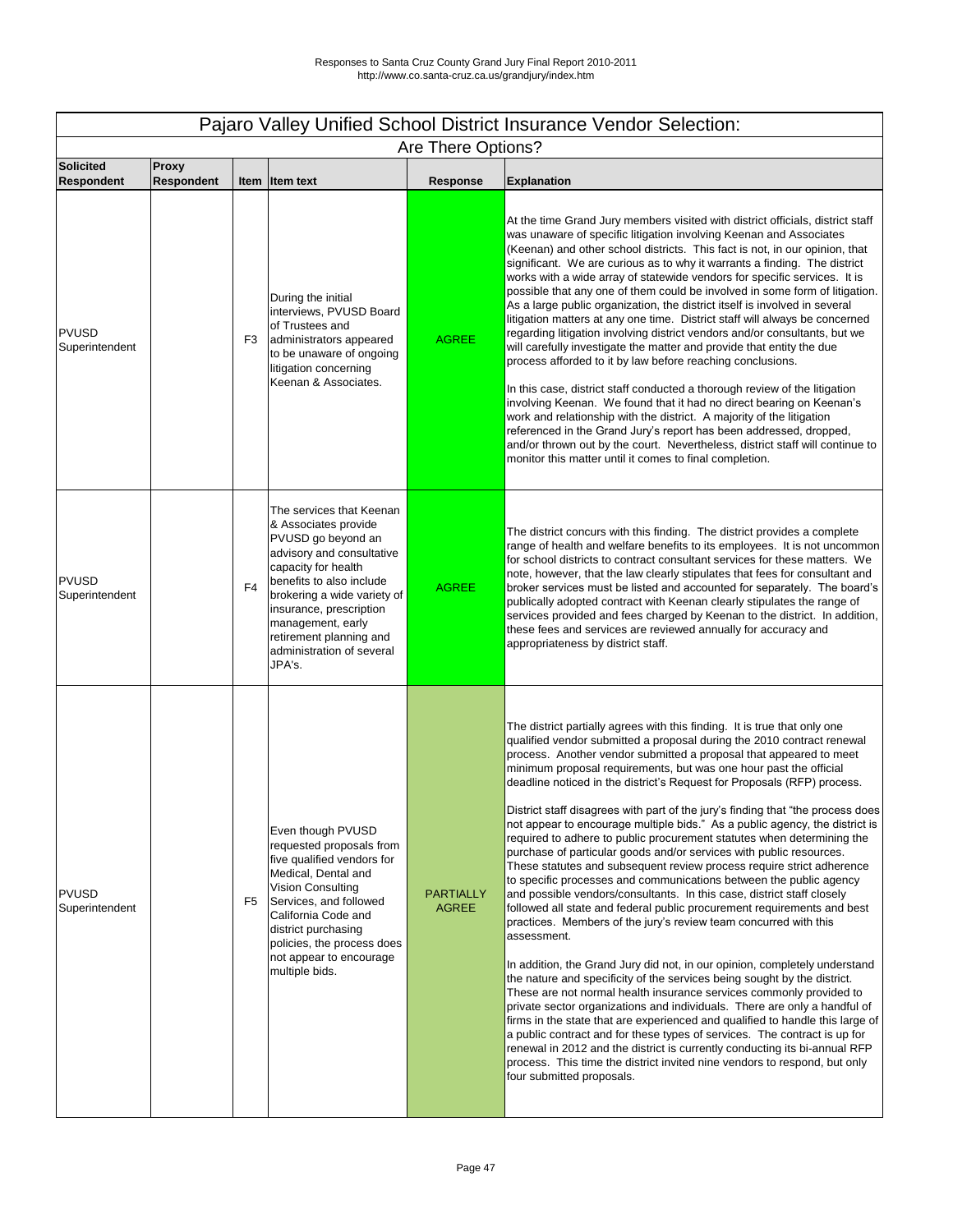| <b>PVUSD</b><br>Superintendent | F <sub>6</sub> | The Medical, Dental and<br><b>Vision Consulting</b><br>Services contract<br>discloses that Keenan &<br>Associates receives direct<br>compensation from<br><b>PVUSD</b> and indirect<br>compensation from<br>brokered vendors, which<br>is a conflict in that it<br>diminishes the incentive<br>for Keenan & Associates<br>to always recommend<br>vendors offering PVUSD<br>the best deals.                                                                                    | <b>DISAGREE</b>                          | District staff does not agree with this finding. Upon issuance of the Grand<br>Jury's report, district staff conducted a thorough review of the district's<br>contracted services by Keenan. Our review found no instance where<br>Keenan did not closely analyze all possible options to maximize district-<br>provided employee services in a cost effective manner. District staff<br>oversees and administers all aspects of the district's employee health and<br>welfare benefits systems. The program and fiscal management of such<br>services are subject to state, federal and independent reviews and audits.<br>No significant finding or exception has been identified in recent memory.<br>To this end, we have found that Keenan and its staff have conducted their<br>work on behalf of the district in a highly professional manner. |
|--------------------------------|----------------|-------------------------------------------------------------------------------------------------------------------------------------------------------------------------------------------------------------------------------------------------------------------------------------------------------------------------------------------------------------------------------------------------------------------------------------------------------------------------------|------------------------------------------|-------------------------------------------------------------------------------------------------------------------------------------------------------------------------------------------------------------------------------------------------------------------------------------------------------------------------------------------------------------------------------------------------------------------------------------------------------------------------------------------------------------------------------------------------------------------------------------------------------------------------------------------------------------------------------------------------------------------------------------------------------------------------------------------------------------------------------------------------------|
| <b>PVUSD</b><br>Superintendent | R <sub>2</sub> | <b>PVUSD</b> should include in<br>their purchasing process<br>an Internet background<br>check on prospective<br>vendors, relating to<br>litigation or other issues.                                                                                                                                                                                                                                                                                                           | <b>HAS BEEN</b><br><b>IMPLEMENTED</b>    | The district concurs with this finding and has taken steps to implement<br>the recommendation in subsequent RFP processes. These steps include<br>internet research, contacting other school districts, seeking input from<br>professional associations' list serves. The district notes, however, that<br>Internet searches are not, by themselves, a completely accurate source of<br>information. A significant portion of data on the Internet may produce<br>inaccurate, outdated, or unsubstantiated claims.                                                                                                                                                                                                                                                                                                                                    |
| <b>PVUSD</b><br>Superintendent | R <sub>3</sub> | <b>PVUSD should review</b><br>their purchasing process<br>and identify possible<br>changes that would<br>increase the number of<br>qualified bids.                                                                                                                                                                                                                                                                                                                            | <b>HAS BEEN</b><br><b>IMPLEMENTED</b>    | The district supports with this recommendation. Staff analysis found that<br>the district procurement and RFP processes comply with state, federal,<br>and board-adopted policies. The Grand Jury report noted that the district<br>was in compliance with these requirements and made note of the extra<br>steps district staff implemented to maximize transparency and<br>accountability before the public. Staff has implemented practices to<br>further encourage competitive bidding processes that adhere to state and<br>federal statutory requirements. These include publishing notices in<br>various trade journals and alerting state and national professional<br>associations as to pending RFP processes and dates.                                                                                                                    |
| <b>PVUSD</b><br>Superintendent |                | <b>PVUSD should consider</b><br>the nature of the issues<br>raised in the Fourth<br><b>Amended Class Action</b><br>Complaint to determine if<br>they apply to their district.<br>Following that, they<br>should exercise clause 4-<br>R4   D in the Medical, Dental<br>and Vision Consulting<br>Services contract, to<br>review both total direct<br>and indirect compensation<br>received by Keenan &<br>Associates and the<br>potential impact to<br>PVUSD's overall costs. | <b>WILL NOT BE</b><br><b>IMPLEMENTED</b> | District staff conducted a complete examination of the issued raised by<br>the Grand Jury's report on this specific matter. The issues raised in the<br>Fourth Amended Class Action Complaint brought in the name of other<br>public agencies do not apply to PVUSD. District staff closely monitors all<br>services, billing, and fees provided by Keenan under contract. Staff has<br>found no discrepancies to date, but will continue to monitor this matter for<br>further developments. Should it be warranted, district staff will initiate an<br>immediate review of the vendor's contract performance like it has with<br>other vendors and/or consultants.                                                                                                                                                                                  |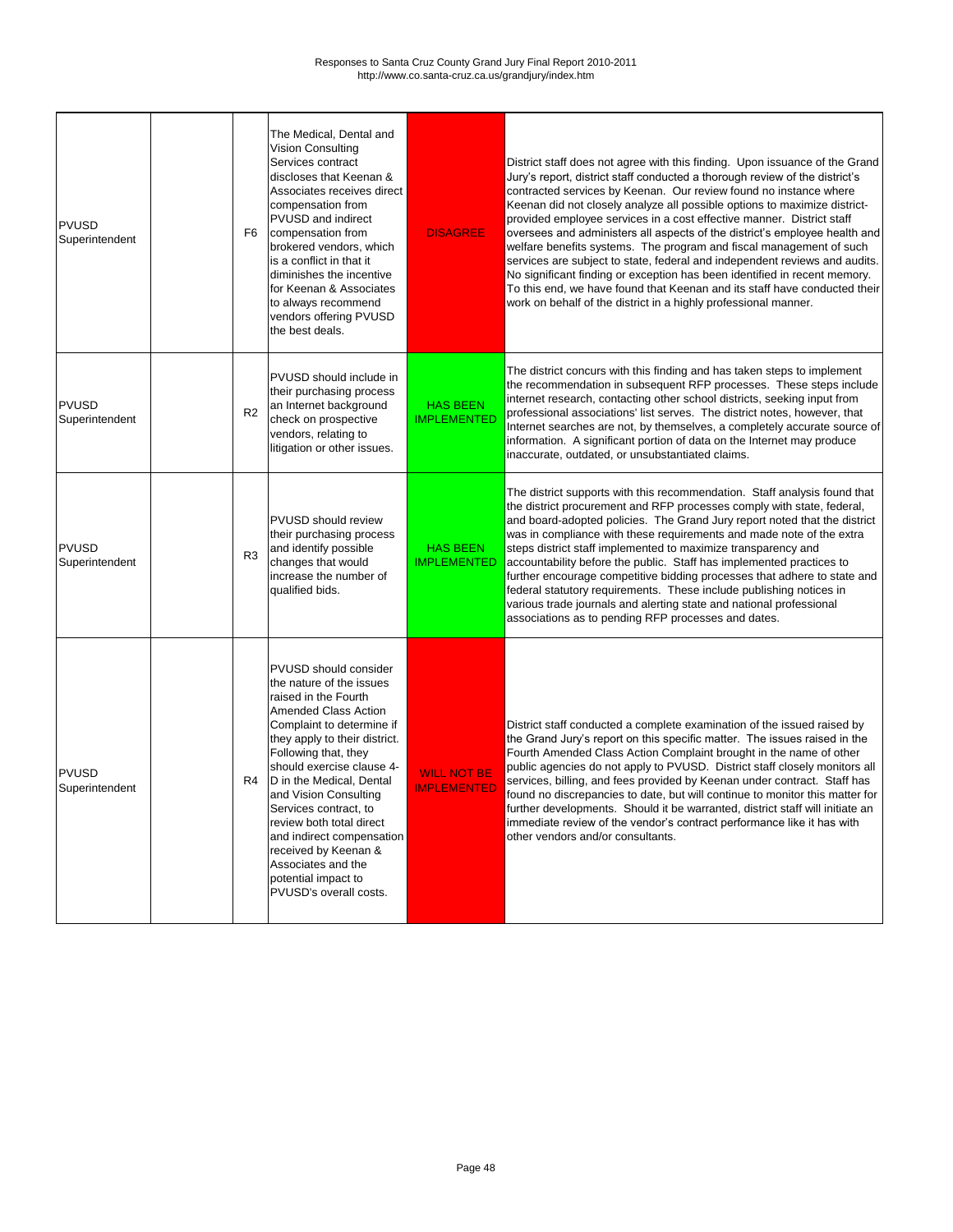| <b>PVUSD Board of</b><br><b>Trustees</b> | F <sub>2</sub> | It appears that the PVUSD<br><b>Board of Trustees has</b><br>relied heavily on the<br>administration for<br>information and<br>recommendations on<br>vendor selection and<br>contract approval. | <b>PARTIALLY</b><br><b>AGREE</b>      | The Board of Trustees partially agrees with this finding. The board's<br>primary responsibility, like that of other local government elected boards,<br>is to provide policy direction and oversight for the district on behalf of the<br>voters, taxpayers, and students they represent. Board members rely on<br>district administrative staff to implement policy directives, analyze policy<br>alternatives, and recommend possible policy actions. But the board<br>balances its oversight responsibilities by holding administrative staff<br>directly accountable under the direction and oversight of the district's<br>superintendent. The superintendent is appointed by the board and<br>serves at their will. This accountability is determined and weighed<br>against the board's adopted goals and objectives for the district. In<br>addition, the board will provide direction and input to the superintendent<br>and administrative staff on matters requiring board action and direction.<br>The board will, if necessary, require specific follow-up according to a<br>specified timeline. This is a common and recommended governance<br>structure followed by a majority of local governments throughout the state<br>and nation.                                                                                                                                                                                                                                        |
|------------------------------------------|----------------|-------------------------------------------------------------------------------------------------------------------------------------------------------------------------------------------------|---------------------------------------|-----------------------------------------------------------------------------------------------------------------------------------------------------------------------------------------------------------------------------------------------------------------------------------------------------------------------------------------------------------------------------------------------------------------------------------------------------------------------------------------------------------------------------------------------------------------------------------------------------------------------------------------------------------------------------------------------------------------------------------------------------------------------------------------------------------------------------------------------------------------------------------------------------------------------------------------------------------------------------------------------------------------------------------------------------------------------------------------------------------------------------------------------------------------------------------------------------------------------------------------------------------------------------------------------------------------------------------------------------------------------------------------------------------------------------------------------------------------------------------------------|
| <b>PVUSD Board of</b><br><b>Trustees</b> | F <sub>3</sub> | During the initial<br>interviews, PVUSD Board<br>of Trustees and<br>administrators appeared<br>to be unaware of ongoing<br>litigation concerning<br>Keenan & Associates.                        | <b>PARTIALLY</b><br><b>AGREE</b>      | The Board of Trustees partially agrees with this finding. Board members<br>and administrators were not aware of the specific litigation concerning<br>Keenan and Associates at the time representatives of the Grand Jury met<br>with district officials. However, administrative staff immediately<br>investigated the matter.<br>District officials remain curious as to why this fact warrants a finding?<br>The district, like any other large local government agency, works with a<br>wide array of vendors for specific services. It is possible that any one of<br>them could be involved in some form of litigation. As a large public<br>organization, the district itself is involved in several litigation matters at<br>any one time. The board and district administration will always be<br>concerned regarding litigation involving district vendors and/or<br>consultants, but we will instruct administrative staff to carefully investigate<br>the matter and provide the board feedback on the relevancy of such<br>matters.<br>In this case, district staff conducted a thorough review of the litigation<br>involving Keenan. They found that it had no direct bearing on Keenan's<br>work and relationship with the district. A majority of the litigation<br>referenced in the Grand Jury's report has been addressed, dropped,<br>and/or thrown out by the court. Nevertheless, district will continue to<br>monitor this matter until it comes to final completion. |
| <b>PVUSD Board of</b><br><b>Trustees</b> | R <sub>1</sub> | <b>PVUSD Board of Trustees</b><br>should act more<br>independently of the<br>administration when<br>reviewing and approving<br>significant contracts and<br>vendors.                            | <b>HAS BEEN</b><br><b>IMPLEMENTED</b> | This recommendation has been implemented but not as a result of the<br>Grand Jury's findings and/or recommendations on this report. The board<br>has, and will continue to, perform its duties as prescribed to it under<br>California law. Among these are public procurement statutes when<br>conducting formal requests for proposals (RFP). The role and<br>responsibilities of the board in the RFP process are clearly spelled out in<br>the Government and Education codes. In this instance, the board<br>adhered to these statutes and acted according to how it was suppose to<br>operate during a formal RFP process. The jury noted this fact in its report<br>and subsequent findings.<br>The board expresses concern with the Grand Jury's recommendation.<br>The PVUSD Board of Trustees has consistently retained its core role of<br>setting policy independent of administrative staff and any other outside<br>influences. All of its actions are deliberated in public and are subject to<br>majority vote. But the board will continue to rely on its appointed<br>leadership staff for policy analysis and recommendations. These staff are<br>carefully selected for their professional expertise in such matters. They<br>report directly to the superintendent and/or board, and are evaluated and<br>held accountable for their professional performance.                                                                                                           |

٦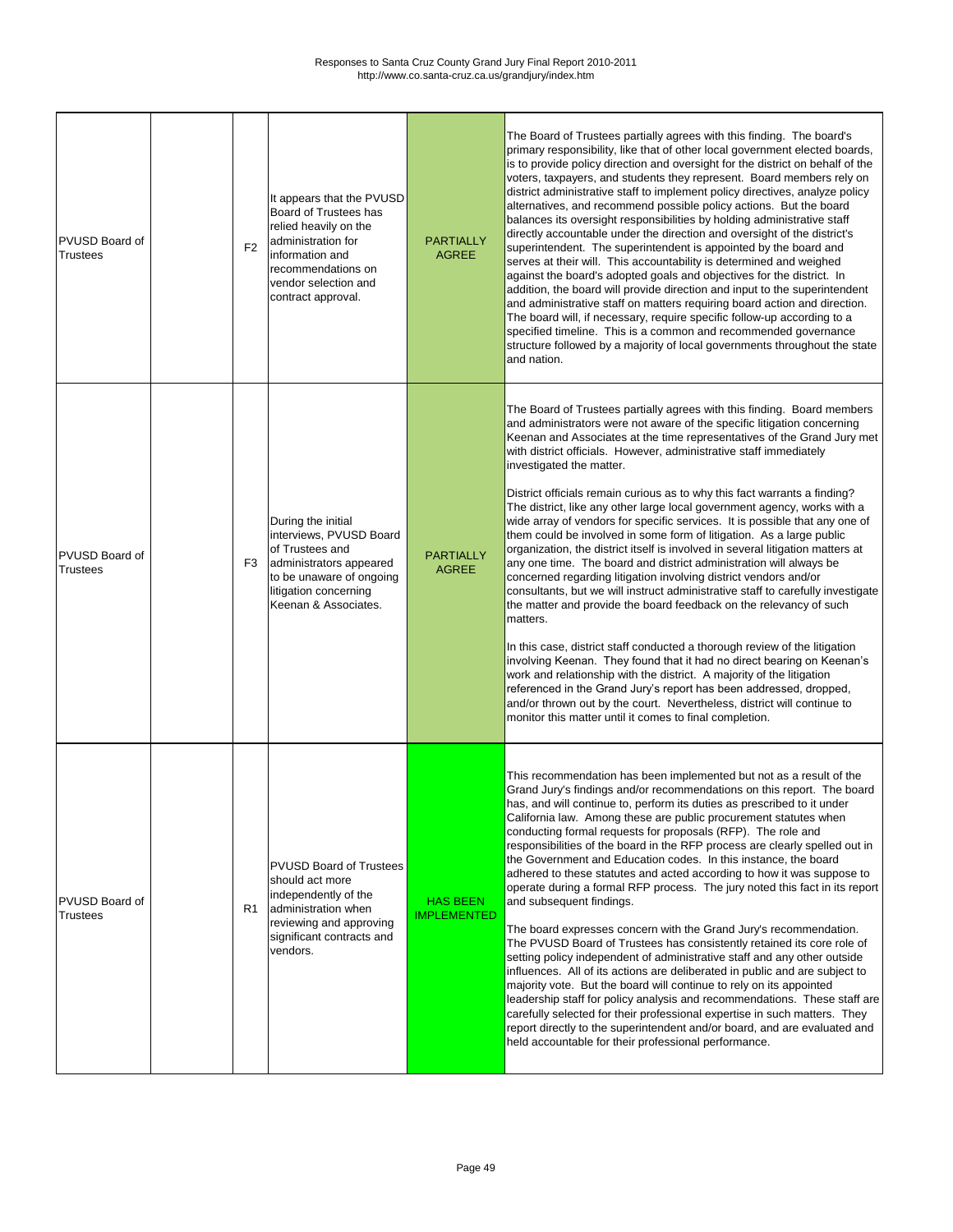|                                       | <b>Santa Cruz County Correctional Facilities:</b> |                |                                                                                                                                                                                           |                                     |                                                                                                                                                                                                                                                                                                                                                                                                                                                                                                                                                                                                       |  |  |  |
|---------------------------------------|---------------------------------------------------|----------------|-------------------------------------------------------------------------------------------------------------------------------------------------------------------------------------------|-------------------------------------|-------------------------------------------------------------------------------------------------------------------------------------------------------------------------------------------------------------------------------------------------------------------------------------------------------------------------------------------------------------------------------------------------------------------------------------------------------------------------------------------------------------------------------------------------------------------------------------------------------|--|--|--|
|                                       |                                                   |                |                                                                                                                                                                                           |                                     | Are They Effectively Utilized and What Are the Options?                                                                                                                                                                                                                                                                                                                                                                                                                                                                                                                                               |  |  |  |
| <b>Solicited</b><br><b>Respondent</b> | <b>Proxy</b><br><b>Respondent</b>                 |                | Item Item text                                                                                                                                                                            | <b>Response</b>                     | <b>Explanation</b>                                                                                                                                                                                                                                                                                                                                                                                                                                                                                                                                                                                    |  |  |  |
| Santa Cruz<br><b>County Sheriff</b>   |                                                   | F <sub>1</sub> | The overcrowded<br>conditions of Santa Cruz<br>County Main Jail will be<br>exacerbated with the<br>transfer of state prisoners<br>back to their originating<br>county.                    | <b>PARTIALLY</b><br><b>DISAGREE</b> | Athough we do have concerns about ongoing funding, the Corrections<br>Bureau has developed a strategic plan to comply with AB109 (Criminal<br>Justice realignment), while properly managing our inmate population.<br>Corrections staff will utilize a multi-tiered approach in managing inmate<br>population by expanding Work Release, incorporating an Electronic<br>Monitoring Program and utilizing Sheriffs Parole to place low level<br>offenders into alternative forms of incarceration.                                                                                                     |  |  |  |
| Santa Cruz<br><b>County Sheriff</b>   |                                                   | F <sub>2</sub> | <b>Rountree and Blaine</b><br>facilities are not fully<br>utilized with respect to<br>capacity.                                                                                           | <b>PARTIALLY</b><br><b>AGREE</b>    | The female population in the Main Jail and Blaine Street has diminished<br>to about 6% of the total inmate population. Corrections staff is working<br>diligently to move pre-sentenced females to Blaine Street to better use<br>that facility. However, because the female population has shifted to such<br>a low number there are not enough females to fully populate Blaine<br>Street.<br>The Rountree Medium Jail is at full capacity. The Rountree Minimum Jail<br>was closed about a year ago due to budget constraints and there are no<br>immediate plans to re-open the minimum facility. |  |  |  |
| Santa Cruz<br><b>County Sheriff</b>   |                                                   | F <sub>3</sub> | Security, staff and<br>vehicles are required to<br>transport inmates to the<br>Main Jail for<br>medical/dental needs due<br>to limited medical services<br>at the Rountree Facility.      | <b>AGREE</b>                        | At this time, funding is not available to provide additonal medical<br>personnel that could be deployed to the Rountree facility. Inmates<br>needing medical services are transported to the Main Jail or area medical<br>centers for treatment.                                                                                                                                                                                                                                                                                                                                                      |  |  |  |
| Santa Cruz<br><b>County Sheriff</b>   |                                                   | F <sub>4</sub> | The lack of sophisticated<br>dental equipment at the<br>Main Jail requires secure<br>transportation to off-site<br>facilities for those inmates<br>requiring more complex<br>dental work. | <b>PARTIALLY</b><br><b>AGREE</b>    | Due to cost and need the Corrections Bureau does not have a full time<br>dentist on duty. Basic dental procedures are completed by a contract<br>dentist inside the Main Jail. More complicated procedures are performed<br>off site, when needed.                                                                                                                                                                                                                                                                                                                                                    |  |  |  |
| Santa Cruz<br><b>County Sheriff</b>   |                                                   | F <sub>5</sub> | There are no program<br>performance assessment<br>tools, which prevents staff<br>from evaluating the<br>effectiveness of the<br>educational programs.                                     | <b>DISAGREE</b>                     | There are program assessment tools in place for all contracted programs.<br>Each contractor is required to report the hours of service, complete a<br>course evaluation, and provide the number of students who completed<br>the class. Each of our program partners require program evaluations,<br>such as how many students are employed or pursuing careers in the<br>vocational programs they attended. The Program Manager reviews<br>lesson plans, course evaluations and outcomes to modify program<br>performance. Inmates also complete course evaluations.                                 |  |  |  |
| Santa Cruz<br><b>County Sheriff</b>   |                                                   | F <sub>6</sub> | Due to a lack of consistent<br>communication from jail<br>personnel, not an inmates<br>are aware of reentry<br>programs offered at the<br>time of their release.                          | <b>PARTIALLY</b><br><b>DISAGREE</b> | All inmates have access to the Friends Outside Resource guide, which is<br>the most up to date resource list available. Programs such as the<br>Recidivism Reduction Through Research-Based Rehabilitation And<br>Reentry (R5) and Gemma place inmates in direct communication with<br>outside resources. In the future, we intend to add this information as part<br>of the Inmate Rules video which is shown daily at noon in each unit.                                                                                                                                                            |  |  |  |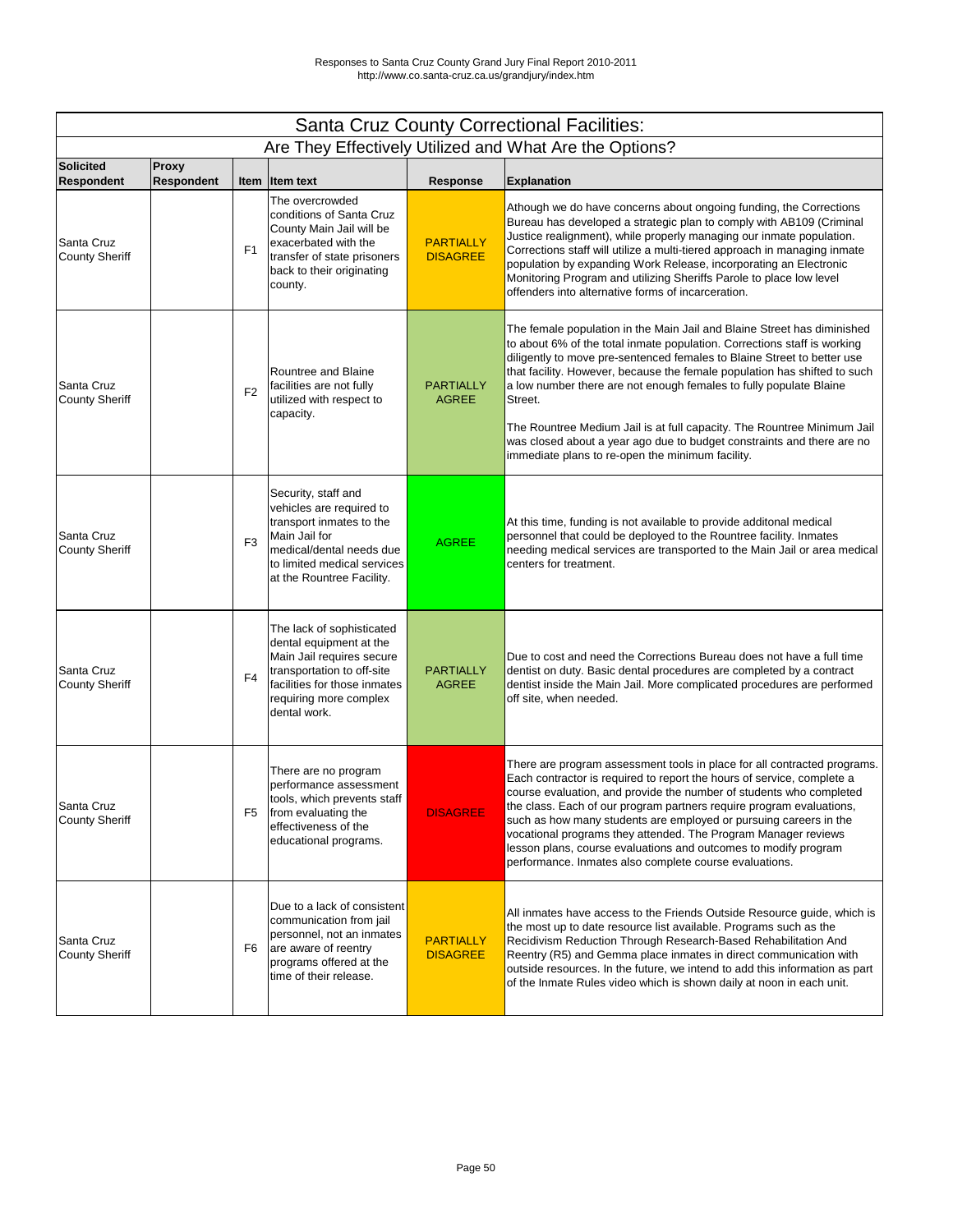| Santa Cruz<br><b>County Sheriff</b> | F7             | There are inadequate<br>programs and resources<br>to assist inmates in their<br>reentry into society, such<br>as job skill training,<br>treatment programs,<br>counseling, and<br>transitional housing.                                                                                                  | <b>PARTIALLY</b><br><b>DISAGREE</b>                                                                    | The Corrections Bureau offers job skills training at all facilities, counseling<br>at all facilities, substance abuse education is available at the minimum<br>security facilities, and aftercare is available. Female inmates are<br>encouraged to attend the Gemma Program, which offers transitional<br>housing. Unfortunately, a "bridge" piece is lacking for inmates to<br>seamlessly transition into services out of custody, as there is a lack of<br>treatment beds, counseling, and transitional housing.                                                                                                                                                                                                                               |
|-------------------------------------|----------------|----------------------------------------------------------------------------------------------------------------------------------------------------------------------------------------------------------------------------------------------------------------------------------------------------------|--------------------------------------------------------------------------------------------------------|---------------------------------------------------------------------------------------------------------------------------------------------------------------------------------------------------------------------------------------------------------------------------------------------------------------------------------------------------------------------------------------------------------------------------------------------------------------------------------------------------------------------------------------------------------------------------------------------------------------------------------------------------------------------------------------------------------------------------------------------------|
| Santa Cruz<br><b>County Sheriff</b> | R <sub>1</sub> | Conversion of the Blaine<br>Street Facility into a<br>transitional housing facility<br>or consolidation with<br>another facility should be<br>considered.                                                                                                                                                | <b>REQUIRES</b><br><b>FURTHER</b><br><b>ANALYSIS</b>                                                   | Blaine Street is the only all female custody facility in the county. The<br>Corrections Bureau will continue to monitor the inmate population trends<br>and examine if other housing alternatives should be researched.                                                                                                                                                                                                                                                                                                                                                                                                                                                                                                                           |
| Santa Cruz<br><b>County Sheriff</b> | R2             | The Sheriff's Office should<br>perform a cost-benefit<br>analysis of re-opening the<br>housing portion of the<br>minimum security facility<br>at Rountree to reduce<br>overcrowding at the Main<br>Jail.                                                                                                 | <b>WILL NOT BE</b><br><b>IMPLEMENTED</b>                                                               | At this time, funding is not available to re-open the Rountree Minimum<br>Facility. The Corrections Bureau has developed a strategic plan to comply<br>with AB 109 (Criminal Justice realignment), while properly managing our<br>inmate population. Corrections staff will utilize a multi-tiered approach in<br>managing inmate population by expanding Work Release, incorportating<br>an Electronic Monitoring Program and utilizing Sheriffs Parole to place<br>low level offenders into alternative forms of incarceration, thus reducing<br>the need for minimum security bed space.                                                                                                                                                       |
| Santa Cruz<br><b>County Sheriff</b> | R <sub>3</sub> | The Sheriffs Office should<br>perform a cost-benefit<br>analysis of providing<br>medical services at<br>Rountree, such as staffing<br>a physician assistant,<br>nurse practitioner or a<br>physician on site, versus<br>the current need for<br>secured transportation<br>costs and associated<br>risks. | <b>HAS NOT BEEN</b><br><b>BUT WILL BE</b><br><b>IMPLEMENTED</b><br>IN THE FUTURE                       | <b>IMPLEMENTED</b> Within the next year, we anticipate providing a comprehensive review and<br>external recommendation for complete medical services.                                                                                                                                                                                                                                                                                                                                                                                                                                                                                                                                                                                             |
| Santa Cruz<br><b>County Sheriff</b> | R <sub>4</sub> | The Sheriff's Office should<br>perform a cost-benefit<br>analysis of the acquisition<br>and installation of more<br>sophisticated dental<br>equipment for the Main<br>Jail versus the current<br>method of securely<br>transporting inmates off-<br>site for dental care.                                | <b>WILL NOT BE</b><br><b>IMPLEMENTED</b>                                                               | Due to cost and need this can not be accomplished at this time. The<br>Corrections Bureau complies with Title 15 to ensure that emergency and<br>medically required dental care is provided to each inmate, upon request,<br>under the direction and supervision of a dentist, licensed in the state.<br>Should funding become available in the future the Corrections Bureau<br>would re-examine this recommendation.                                                                                                                                                                                                                                                                                                                            |
| Santa Cruz<br><b>County Sheriff</b> | R <sub>5</sub> | The Sheriff's Office should<br>implement a mechanism<br>to track the effectiveness<br>of educational programs<br>within the 2011-12 fiscal<br>year.                                                                                                                                                      | <b>HAS NOT BEEN</b><br><b>IMPLEMENTED</b><br><b>BUT WILL BE</b><br><b>IMPLEMENTED</b><br>IN THE FUTURE | The Corrections Bureau offers job skills training at all facilities, counseling<br>at all facilities, substance abuse education is available at the minimum<br>security facilities, and aftercare is available. Female inmates are<br>encouraged to attend the Gemma Program, which offers transitional<br>housing. Research must be completed on how to accurately track the<br>effectiveness of the offered programs, as well as how recidivism is<br>tracked and calculated. Our inmate population is highly transitory and<br>inmates often re-offend in other counties, which is difficult to track.<br>AB 109 (Public Safety Realignment) and the Community Corrections<br>Partnership has this task as one of their core responsibilities. |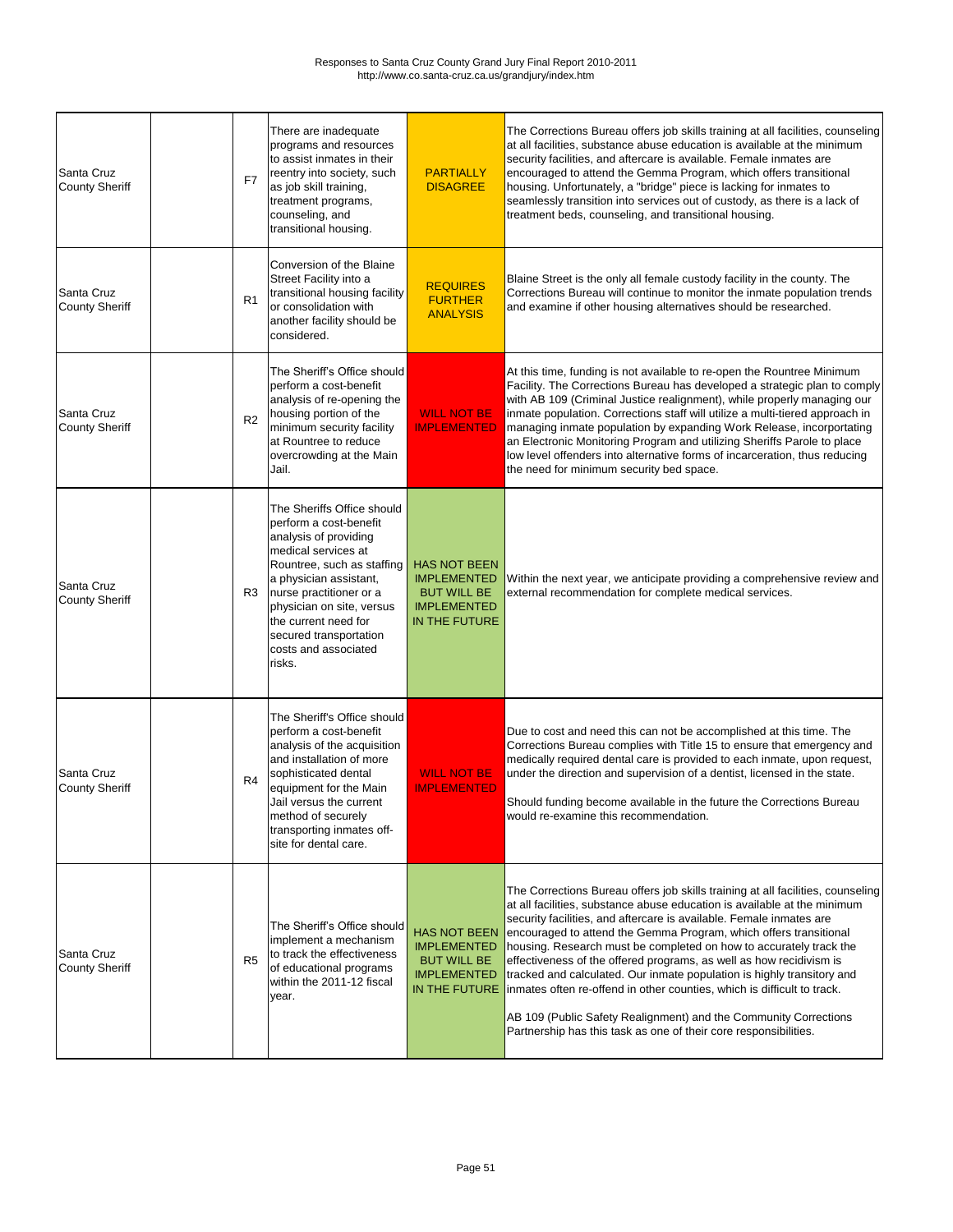$\blacksquare$ 

٦

| Santa Cruz<br><b>County Sheriff</b>                 | R <sub>6</sub> | Based upon analysis of<br>the tracking data, the<br><b>Sheriffs Office should</b><br>modify their existing<br>educational pro grams<br>where warranted or<br>consider implementing<br>successful educational<br>programs in use in other<br>jurisdictions, such as<br>Santa Barbara County. | <b>HAS BEEN</b><br><b>IMPLEMENTED</b>                                                                  | The Corrections Bureau offers Substance Abuse Counseling and<br>Education to all inmates at the Medium and Minimum Security facilities.<br>We have expanded our intensive counseling to a highly recidivist<br>population at the Main Jail through a Second Chance grant. The project,<br>Recidivism Reduction Through Research-Based Rehabilitation And<br>Reentry (R5) combined actual-based risk and needs assessment,<br>evidence-based practice, multi-disciplinary case management, extensive<br>reentry planning and preparation, and a comprehensive array of services<br>to address criminogenic needs in the areas of employment, housing,<br>substance abuse, anti-social thinking/behavior, gang affliation, education,<br>and positive social supports. R5 is an advanced collaboration between<br>nine governmental agencies and community-based non-profit service<br>providers. Thorough evaluation of this program will provide on-going<br>feedback, document implementation, and provide support for effort to<br>sustain and replicate project strategies which are shown effective. |
|-----------------------------------------------------|----------------|---------------------------------------------------------------------------------------------------------------------------------------------------------------------------------------------------------------------------------------------------------------------------------------------|--------------------------------------------------------------------------------------------------------|----------------------------------------------------------------------------------------------------------------------------------------------------------------------------------------------------------------------------------------------------------------------------------------------------------------------------------------------------------------------------------------------------------------------------------------------------------------------------------------------------------------------------------------------------------------------------------------------------------------------------------------------------------------------------------------------------------------------------------------------------------------------------------------------------------------------------------------------------------------------------------------------------------------------------------------------------------------------------------------------------------------------------------------------------------------------------------------------------------|
| Santa Cruz<br><b>County Sheriff</b>                 | R <sub>7</sub> | Inmates should be better<br>informed of post-release<br>resources, such as job<br>skill training, treatment<br>programs, counseling, and<br>transitional housing.                                                                                                                           | <b>HAS NOT BEEN</b><br><b>IMPLEMENTED</b><br><b>BUT WILL BE</b><br><b>IMPLEMENTED</b><br>IN THE FUTURE | The Corrections Bureau offers Friends Outside "How to" class at all of our<br>facilities and copies of the resource guide are always available. The<br>Corrections Bureau provides workshops on getting a job post<br>incarceration and job skills. The Probation Department has recently been<br>offering a class titled, "How to Succeed on Probation", which is taught in<br>the Main Jail.<br>AB 109 (Public Safety Realignment) and the Community Corrections<br>Partnership has this task as one of their core responsibilities.                                                                                                                                                                                                                                                                                                                                                                                                                                                                                                                                                                   |
| Santa Cruz<br><b>County Sheriff</b>                 | R <sub>8</sub> | Santa Cruz County should<br>perform a cost-benefit<br>analysis of the<br>implementation of<br>additional programs and<br>resources to assist<br>inmates in their re-entry<br>into society.                                                                                                  | <b>HAS BEEN</b><br><b>IMPLEMENTED</b>                                                                  | The Corrections Bureau is continually examining new ways to help<br>inmates re-enter society. Many of our programs focus on ways to effect<br>behavior change that will carry over to the outside. These classes include<br>Job Skills, Life Skills, Parenting, Substance Abuse, Compassionate<br>Communication, Thinking for A Change, GED and ESL. Additionally, our<br>wrap around services for R5 participants contribute to inmates success<br>on the outside.                                                                                                                                                                                                                                                                                                                                                                                                                                                                                                                                                                                                                                      |
| Santa Cruz<br>County Board of<br>Supervisors        | F1             | The overcrowded<br>conditions of Santa Cruz<br>County Main Jail will be<br>exacerbated with the<br>transfer of state prisoners<br>back to their originating<br>county.                                                                                                                      | <b>PARTIALLY</b><br><b>DISAGREE</b>                                                                    | While it is possible that the transfer of state prisoners to their home<br>counties may exacerbate overcrowding at the Main Jail, the Sheriff's<br>Department has developed strategic plan to comply with AB109 (Criminal<br>Justice realignment), while properly managing our inmate population.<br>Staff in the Sheriff's Department will utilize a multi-tiered approach in<br>managing inmate population by expanding Work Release, incorporating<br>an Electronic Monitoring Program and utilizing Sheriff's Parole to place<br>low level offenders into alternative forms of incarceration. It is hoped that<br>these actions will avoid increasing the population in the facility.                                                                                                                                                                                                                                                                                                                                                                                                                |
| Santa Cruz<br>County Board of<br>Supervisors        | F2             | Rountree and Blaine<br>facilities are not fully<br>utilized with respect to<br>capacity.                                                                                                                                                                                                    | <b>PARTIALLY</b><br><b>AGREE</b>                                                                       | The female population in the Main Jail and Blaine Street has diminished<br>to about 6% of the total inmate population. Corrections staff is working<br>diligently to move pre-sentenced females to Blaine Street to better use<br>that facility. However, because the female population has shifted to such<br>a low number there are not enough females to fully populate Blaine<br>Street.<br>The Rountree Medium Jail is at full capacity. The Rountree Minimum Jail<br>was closed about a year ago due to budget constraints and there are no<br>immediate plans to re-open the minimum facility.                                                                                                                                                                                                                                                                                                                                                                                                                                                                                                    |
| Santa Cruz<br>County Board of<br><b>Supervisors</b> | F <sub>3</sub> | Security, staff and<br>vehicles are required to<br>transport inmates to the<br>Main Jail for<br>medical/dental needs due<br>to limited medical services<br>at the Rountree Facility.                                                                                                        | <b>AGREE</b>                                                                                           | At this time, funding is not available to provide additional medical<br>personnel that could be deployed to the Rountree facility. Inmates<br>needing medical services are transported to the Main Jail or area medical<br>centers for treatment.                                                                                                                                                                                                                                                                                                                                                                                                                                                                                                                                                                                                                                                                                                                                                                                                                                                        |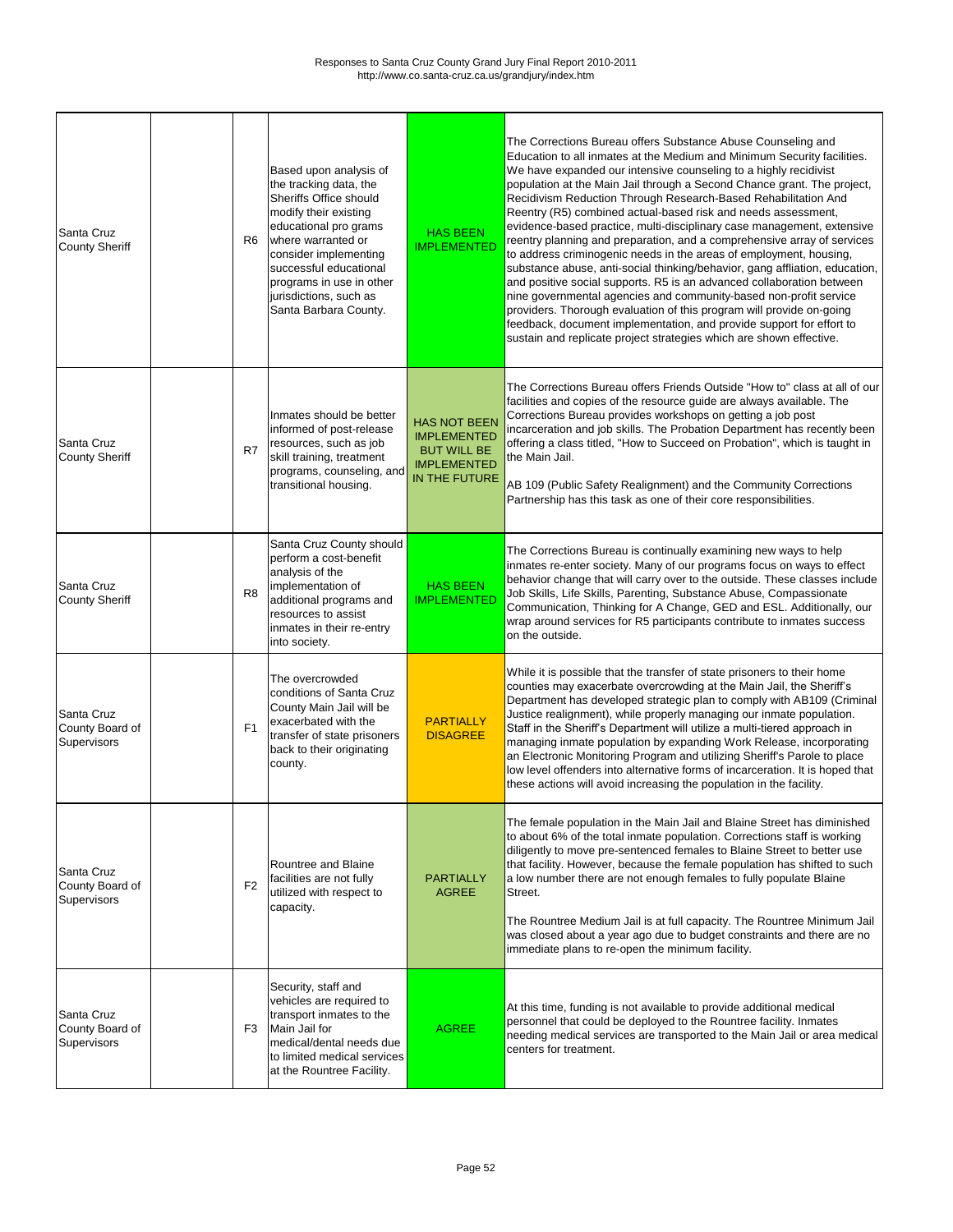| Santa Cruz<br>County Board of<br>Supervisors | F4             | The lack of sophisticated<br>dental equipment at the<br>Main Jail requires secure<br>transportation to off-site<br>facilities for those inmates<br>requiring more complex<br>dental work.                                                                                                                | <b>AGREE</b>                                                                                           | The County does not have a full time dentist on duty. Basic dental<br>procedures are completed by a contract dentist inside the Main Jail. More<br>complicated procedures are performed off site, when needed.                                                                                                                                                                                                                                                                                                                                                             |
|----------------------------------------------|----------------|----------------------------------------------------------------------------------------------------------------------------------------------------------------------------------------------------------------------------------------------------------------------------------------------------------|--------------------------------------------------------------------------------------------------------|----------------------------------------------------------------------------------------------------------------------------------------------------------------------------------------------------------------------------------------------------------------------------------------------------------------------------------------------------------------------------------------------------------------------------------------------------------------------------------------------------------------------------------------------------------------------------|
| Santa Cruz<br>County Board of<br>Supervisors | F5             | There are no program<br>performance assessment<br>tools, which prevents staff<br>from evaluating the<br>effectiveness of the<br>educational programs.                                                                                                                                                    | <b>DISAGREE</b>                                                                                        | The Sheriff utilizes program assessment tools for all contracted<br>programs. Each contractor is required to report the hours of service,<br>complete a course evaluation, and provide the number of students who<br>completed the class. Each program is required to provide program<br>information on the number of students who are employed or pursuing<br>careers in the vocational programs they attended. The Sheriff's Office<br>reviews lesson plans, course evaluations and outcomes to modify<br>program performance. Inmates also complete course evaluations. |
| Santa Cruz<br>County Board of<br>Supervisors | F <sub>6</sub> | Due to a lack of consistent<br>communication from jail<br>personnel, not all inmates<br>are aware of reentry<br>programs offered at the<br>time of their release.                                                                                                                                        | <b>PARTIALLY</b><br><b>DISAGREE</b>                                                                    | The Sheriff's Department provides information to inmates about reentry<br>programs in a variety of ways. Inmates receive copies of the Friends<br>Outside Resource guide and other programs such as the Recidivism<br>Reduction Through Research-Based Rehabilitation And Reentry (R5) and<br>Gemma place inmates in direct communication with outside resources.<br>The department plans to implement additional methods of informing<br>inmates of resources available to them.                                                                                          |
| Santa Cruz<br>County Board of<br>Supervisors | F <sub>7</sub> | There are inadequate<br>programs and resources<br>to assist inmates in their<br>reentry into society, such<br>as job skill training,<br>treatment programs,<br>counseling, and<br>transitional housing.                                                                                                  | <b>PARTIALLY</b><br><b>DISAGREE</b>                                                                    | The Sheriff's Department offers job skills training and counseling at all<br>facilities, substance abuse education at the minimum security facilities,<br>and aftercare. Female inmates are encouraged to attend the Gemma<br>Program, which offers transitional housing support. There is a need in the<br>community for additional treatment beds, counseling, and transitional<br>housing services for inmates who have been released.                                                                                                                                  |
| Santa Cruz<br>County Board of<br>Supervisors | R <sub>1</sub> | Conversion of the Blaine<br>Street Facility into a<br>transitional housing facility<br>or consolidation with<br>another facility should be<br>considered.                                                                                                                                                | <b>WILL NOT BE</b><br><b>IMPLEMENTED</b>                                                               | Blaine Street is the only all female custody facility in the county and<br>provides a more appropriate space for female inmates to begin their<br>rehabilitation.                                                                                                                                                                                                                                                                                                                                                                                                          |
| Santa Cruz<br>County Board of<br>Supervisors | R <sub>2</sub> | The Sheriff's Office should<br>perform a cost-benefit<br>analysis of re-opening the<br>housing portion of the<br>minimum security facility<br>at Rountree to reduce<br>overcrowding at the Main<br>Jail.                                                                                                 | <b>WILL NOT BE</b><br><b>IMPLEMENTED</b>                                                               | The County does not currently have the resources necessary to re-open<br>the Rountree Minimum Facility. The Sheriff's Department and the<br>Probation Department are working with other county departments and<br>community groups to develop a variety of strategies to reduce<br>overcrowding. These strategies include expanding Work Release,<br>incorporating an Electronic Monitoring Program and alternatives to<br>Incarceration.                                                                                                                                  |
| Santa Cruz<br>County Board of<br>Supervisors | R <sub>3</sub> | The Sheriffs Office should<br>perform a cost-benefit<br>analysis of providing<br>medical services at<br>Rountree, such as staffing<br>a physician assistant,<br>nurse practitioner or a<br>physician on site, versus<br>the current need for<br>secured transportation<br>costs and associated<br>risks. | <b>HAS NOT BEEN</b><br><b>IMPLEMENTED</b><br><b>BUT WILL BE</b><br><b>IMPLEMENTED</b><br>IN THE FUTURE | The Sheriff's Department Is planning to conduct such an analysis within<br>the next year and develop a recommendation for the provision of medical<br>services.                                                                                                                                                                                                                                                                                                                                                                                                            |